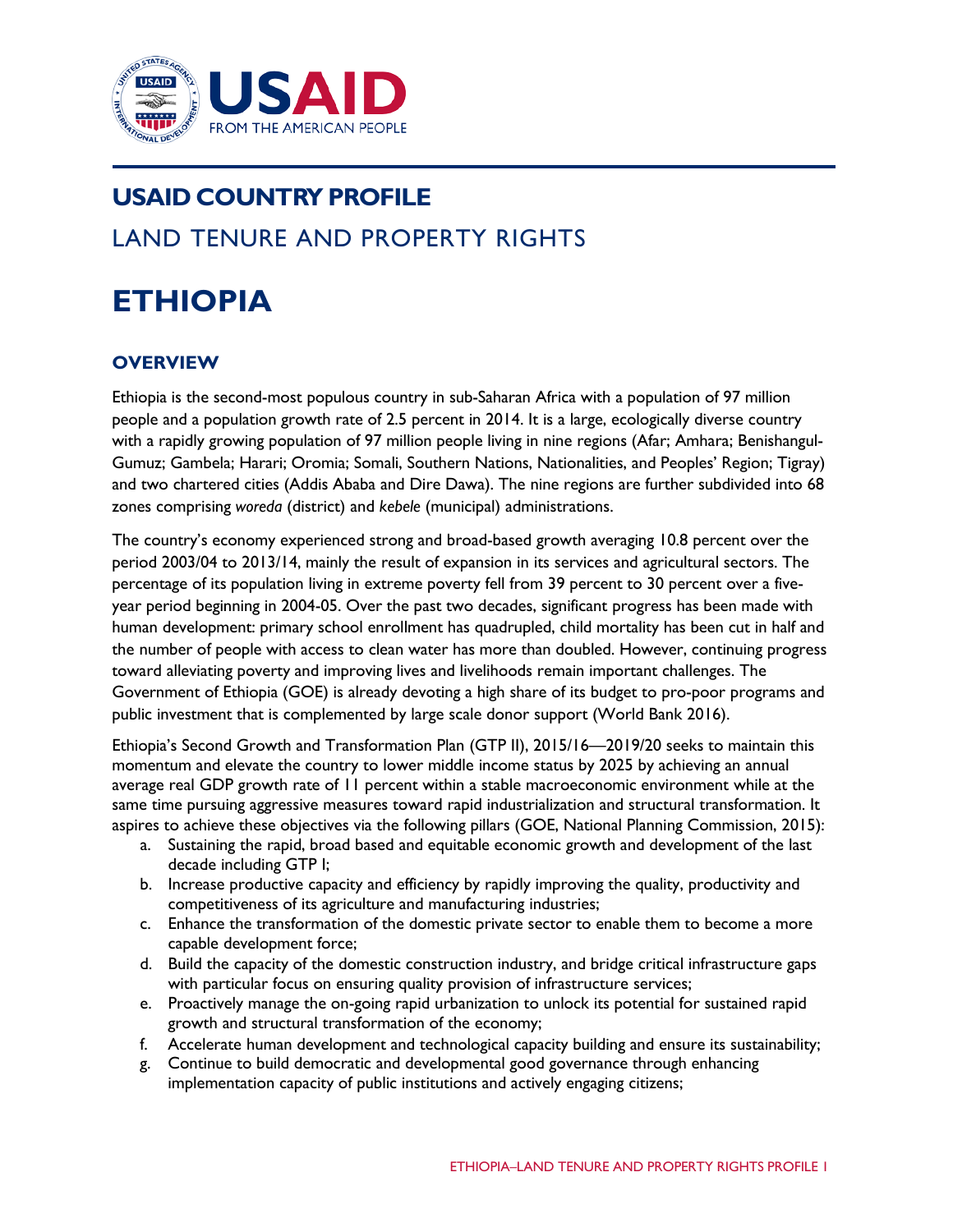- h. Promote women and youth empowerment, ensure their effective participation in the development and democratization process and enable them to equitably benefit from development; and
- i. Build a climate resilient green economy.

Ethiopia's economy depends on the productivity of its natural resources, principally land and water. Through their use, agriculture contributes 42 percent of Ethiopia's GDP. Governance of these resources is shared between the federal government and nine ethnically based regional governments. The decentralized approach to government extends public sector oversight and involvement to district (*woreda*) and local (*kebele*) levels. Relative to the 2004-06 base period, aggregate crop and livestock production had, by 2013, increased 57 and 30 percent respectively, the outcome of public investment in infrastructure, market development and institutional reform.

Notwithstanding these gains, the country continues to face important macroeconomic and political development challenges. Per-capita income remains among the world's lowest. Many young people leave to seek opportunity elsewhere. While agriculture is an important contributor to GNP, it remains vulnerable to droughts and external shocks.

Since 2005, Ethiopia has achieved strong rates of GDP growth, in part due to good weather conditions, and because of the significant attention government has dedicated to boosting agricultural productivity, exports, and rural investment through public investment in roads, irrigation, and market facilities. As noted, Ethiopia's economy is heavily dependent on agriculture which accounts for 42 percent of GDP and 90 percent of exports in 2014 (USG 2015). Coffee, livestock and gold dominate exports, although Ethiopia's floriculture sector (which emerged in the late 1990s) has become the second largest flower exporter in Africa after Kenya with exports expected to reach \$550 million by the end of 2016 (East Africa Business Week, 2015).

Although Ethiopia's highland areas and rivers feed the Blue Nile as it flows north to Egypt, its use of this water for hydropower generation and irrigation is still limited, in part due to decades-old agreements with neighboring Sudan and Egypt. However, the GOE in 2011 announced plans to build four large dams on the Nile, including the Grand Ethiopian Renaissance Dam (formerly Grand Millennium Dam) with a storage reservoir of 1,561 km2 and potential of generating up to 6,000 MW of electricity (making it the largest hydroelectric power plant in Africa when completed); as of October 2014, the dam was 40% complete (International Rivers, n.d.). Similarly, the GOE plans to increase irrigated acreage substantially (see Section 2 below).

Land certification (registration) to promote individual land use rights has been tested and expanded to millions of households nationwide, with generally positive results, although critics believe that more must be done to enhance tenure security and stimulate greater economic investment at the local level. However, while the government has made substantial headway advancing certification in the highland areas, land is still not easily transacted, it can be expropriated for public use without compensation or due recourse, and development and investment patterns remain severely constrained by public financial and organizational capacity.

The federal government has also been successful in attracting foreign and domestic investors to the agricultural sector, but long-term leasing of community lands in lowland areas has been criticized for having ignored the property rights of local communities, especially to pastureland, forest resources and seasonal water sources. While such investment holds promise for increasing agricultural productivity, creating jobs, and improving management know-how and capital, achievement of these outcomes in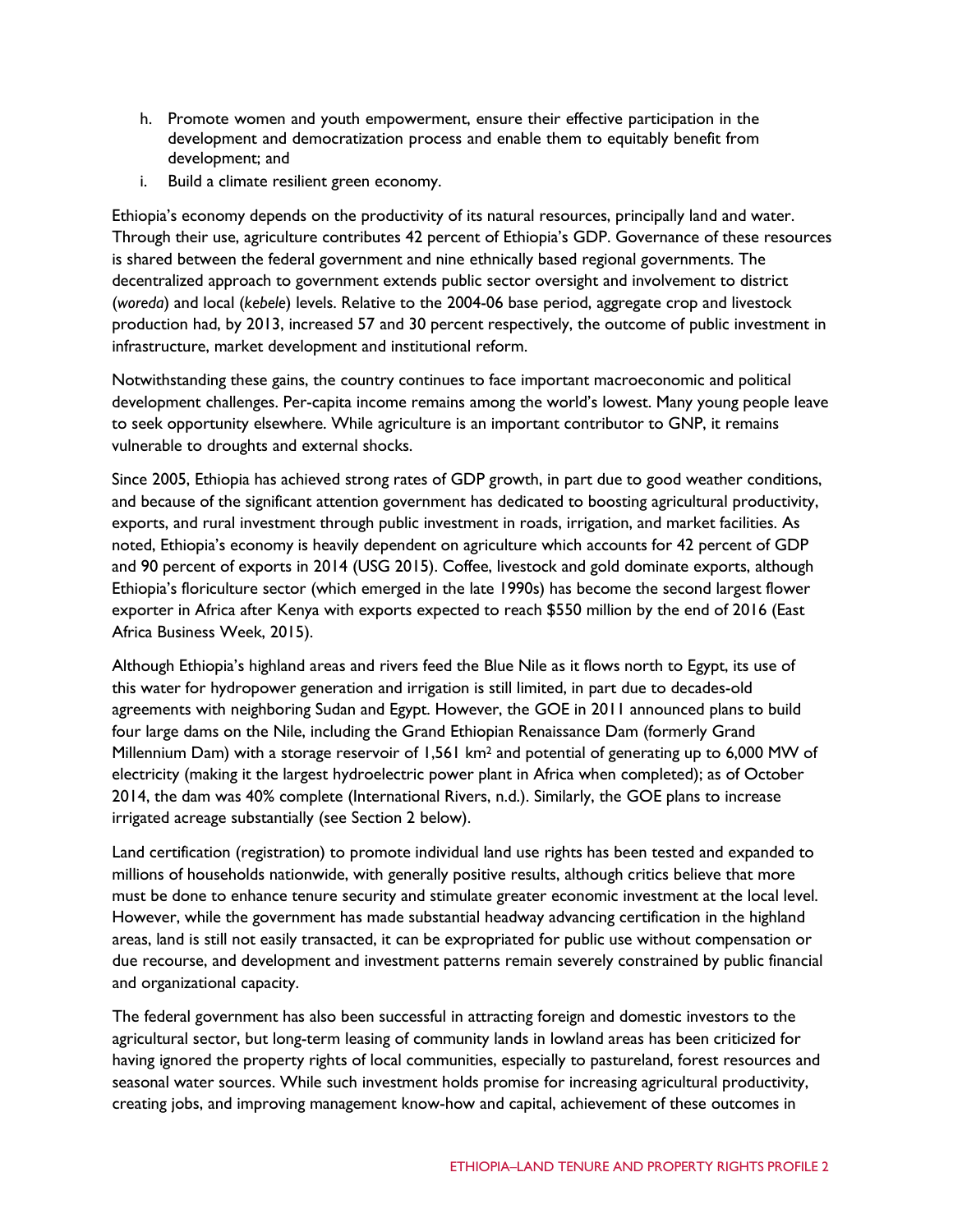practice has been mixed and livelihoods of the poor and disadvantaged are sometimes being threatened. Efforts are now underway to expand certification to pastoral communities in lowland areas via group certification. There nonetheless remains lack of clarity or assurance regarding the rights of many peasants, pastoralists, women and others to manage, access, or use land, forest, water, and mineral resources upon which they depend for their livelihoods. Conflict between government and communities has been on the rise as government expropriates land for urban expansion, infrastructure, irrigation, resettlement and investment.

Agricultural development in Ethiopia continues to face formidable challenges. Average farm sizes are small with 87 percent of farming households in 2000 operating less than 2 hectares (ha) and 41 percent operating 0.5 ha or less (Future Agricultures, 2006). Since the 1980s, Ethiopia has been a major recipient of emergency food and cash assistance from the international community. Highly variable rainfall patterns have resulted in recurrent drought and crop/livestock loss, while in good years, markets have been unable to absorb surplus production. Establishment of the Ethiopian Commodity Exchange in 2008 is now helping to mitigate production shortfalls and better manage surpluses by reducing costs between producers and consumers via improved market information, market coordination, and open price discovery using auctions (Ethiopia Commodity Exchange, n.d.). Nevertheless, smallholder crop yields are below regional averages, market linkages are weak, the use of improved seeds, fertilizers and pesticides remains limited, only 6 percent of cultivated land is currently under irrigation, and child undernutrition rates are among the highest in the world (USG 2015). Issues of land access and land rights influence or are impacted by all these constraints.

As one reviews this brief, it is important to keep three important caveats in mind. First, in Ethiopia, regions have considerable autonomy to develop their land use policies and administration systems consistent with federal law and policy. Land interventions, whether they be proclamations, policies, systems or programs implemented are geographically dispersed and nuanced. Second, because of widely differing capacities at the national and regional level and rapid changes in the land dynamic in Ethiopia, information can fall out of date quickly or not be known with certainty due to constraints in knowledge management systems and communications. Third, land issues and intervention can vary regionally. For example, household level certification is widespread in the highlands, community level certification has shifted to pastoral regions and forest zones, and commercial land acquisition is focused on good agricultural land with reliable access to rivers. This profile here possible or known, tries to make clear these regional distinctions, however, the reader is cautioned to avoid geographic overgeneralization.

# **KEY ISSUES AND INTERVENTION CONSTRAINTS**

Secure land and property rights and good governance are fundamental to economic growth, peace and stability, and environmental sustainability. The following are selected interventions identified and expanded upon in the remainder of this Brief that will hopefully guide future land tenure reform in Ethiopia toward these outcomes:

• **Extending and supporting land certification.** *Donors should continue to support land certification in arable and pastoral settings by harmonizing the legal and regulatory framework between federal and regional levels; deepening this harmonization in pastoral regional states that were late in developing their proclamations; supporting rights awareness campaigns to improve landholder understanding of the rights they hold; improving the capacities of land administration authorities to demarcate, register land and store and manage land records; supporting the piloting of certification initiatives in pastoral areas to communities as legal entities; strengthening the role of women and minorities in group registration efforts to promote good*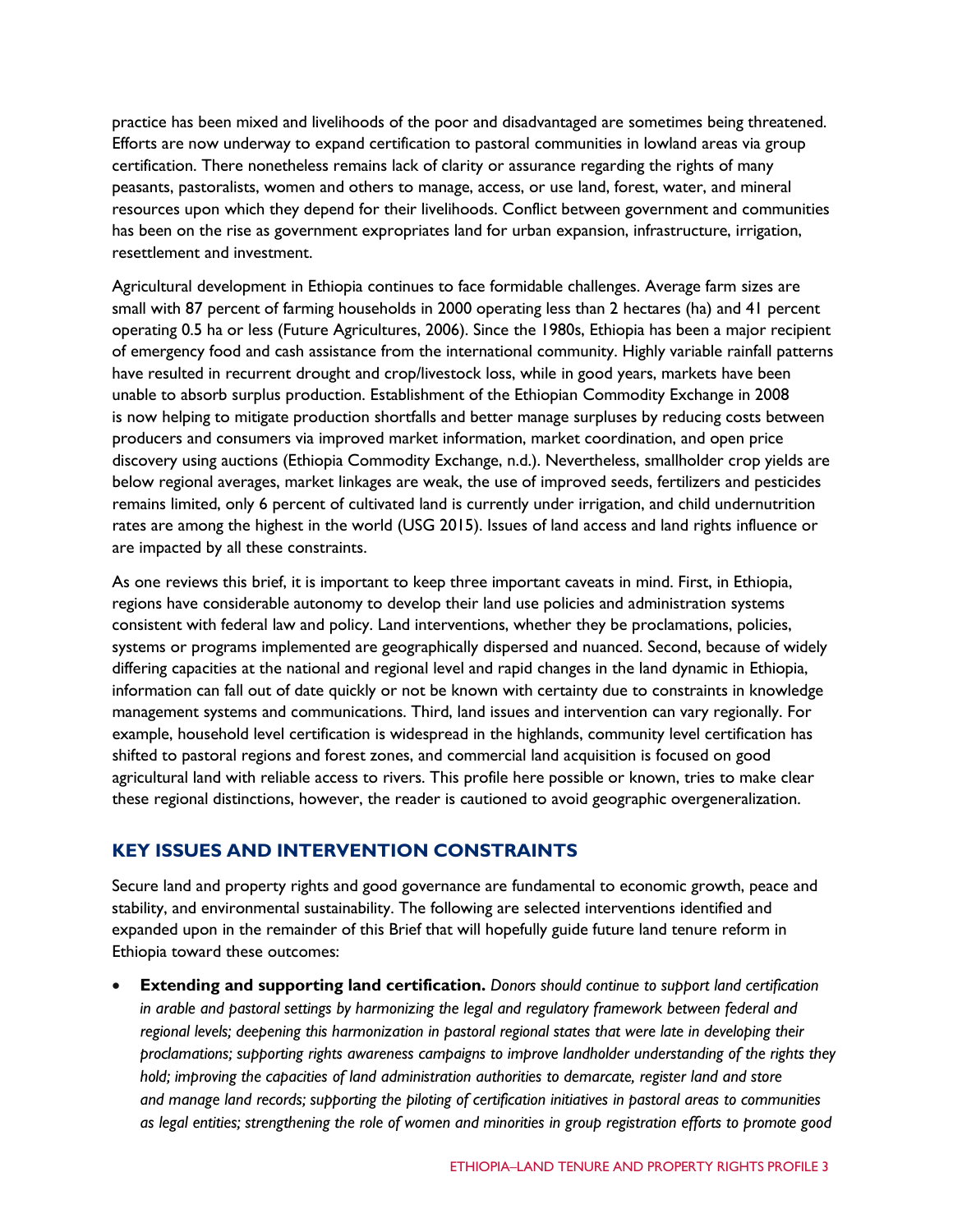*governance; and broadening women's participation in land administration. These actions would be consistent with the GOE's Growth and Transformation Plan II, 2015/16—2019/20. It will be essential for the government to develop a land administration system which is fit for purpose to meet the basic needs of the majority, then "improves" over time with demand. Otherwise, there is risk that government-led certification will be inappropriate (technically and financially) for the use and user at hand. Fit for purpose should take into account needs related to social inclusion, costs consistent with anticipated benefits and system reliability and efficiency to help ensure sustainability.*

- **Build the capacity of land administration institutions.** *Donors should support efforts improving the capacity of land administration institutions to make sure that land laws are enforced and land administration services are provided. Special attention needs to be given to updating land records when transactions occur—this remains a threat to the sustainability of the land certification system. The rural cadaster will rapidly become outdated if this is not done on a timely basis. An emphasis on computerization, one-stop-shopping, low transaction fees, a customer service orientation and prorating fees for "fit for purpose" are helpful in this regard.*
- **Strengthen and improve land rental markets.** *Donors should support efforts to broaden rights and facilitate land leasing and rental markets to lower transaction costs and provide landholders with greater security in land market transactions, as a means to promote economic growth.*
- **Address the need to improve the expropriation policy and framework.** *Donors should assist government with developing a functional expropriation/compulsory land acquisition policy that ensures full and open consultations with stakeholders affected by land takings for public purposes, ensures fair compensation, and provides due recourse to facilitate investment in public goods while protecting rights of affected populations. Further, with regard to large-scale land acquisitions, the GOE should support the development of a policy to improve land management and secure land rights, building upon recommendations such as those provided by GIZ: 1) establish transparency and a credible and reliable information base; 2) strengthen the monitoring and negotiating functions of civil society; 3) review the existing international legal framework; 4) develop and implement international guidelines; 5) support and maintain political dialogue; and 6) establish security through land laws, policies and enforcement in developing contracts between communities and investors (Graefen 2015).*
- **Support integrated land use planning and participatory resource management.** *Donors should support initiatives aimed at preparing and implementing integrated land use planning at all levels. They should further support initiatives aimed at devolving authority or facilitating participatory resource governance including deepening participatory forest management (PFM), supporting property rights and value chains of artisanal and small scale miners in mineral extraction, strengthening governance structures and empowerment of communities in negotiations with investors, and providing support to government ministries and regional bureaus to promote decentralization and service delivery.*
- **Build capacity of pastoralist communities and water users' groups and support community land rights formalization.** *Donors should work to improve the capacity of pastoral and water users' groups to understand commercial investment and the GOE's policy related thereto. Further work with government, investors and communities on negotiating land transactions that are pro-growth and equitable and better serve the interests of all parties involved is required. This should include assessing pastoral land rights, formally securing those rights via community or group certification, identifying membership, developing constitutions or community charters that secure members' rights and clarifying transferability, undertaking community mapping that relate rights to physical land boundaries, and*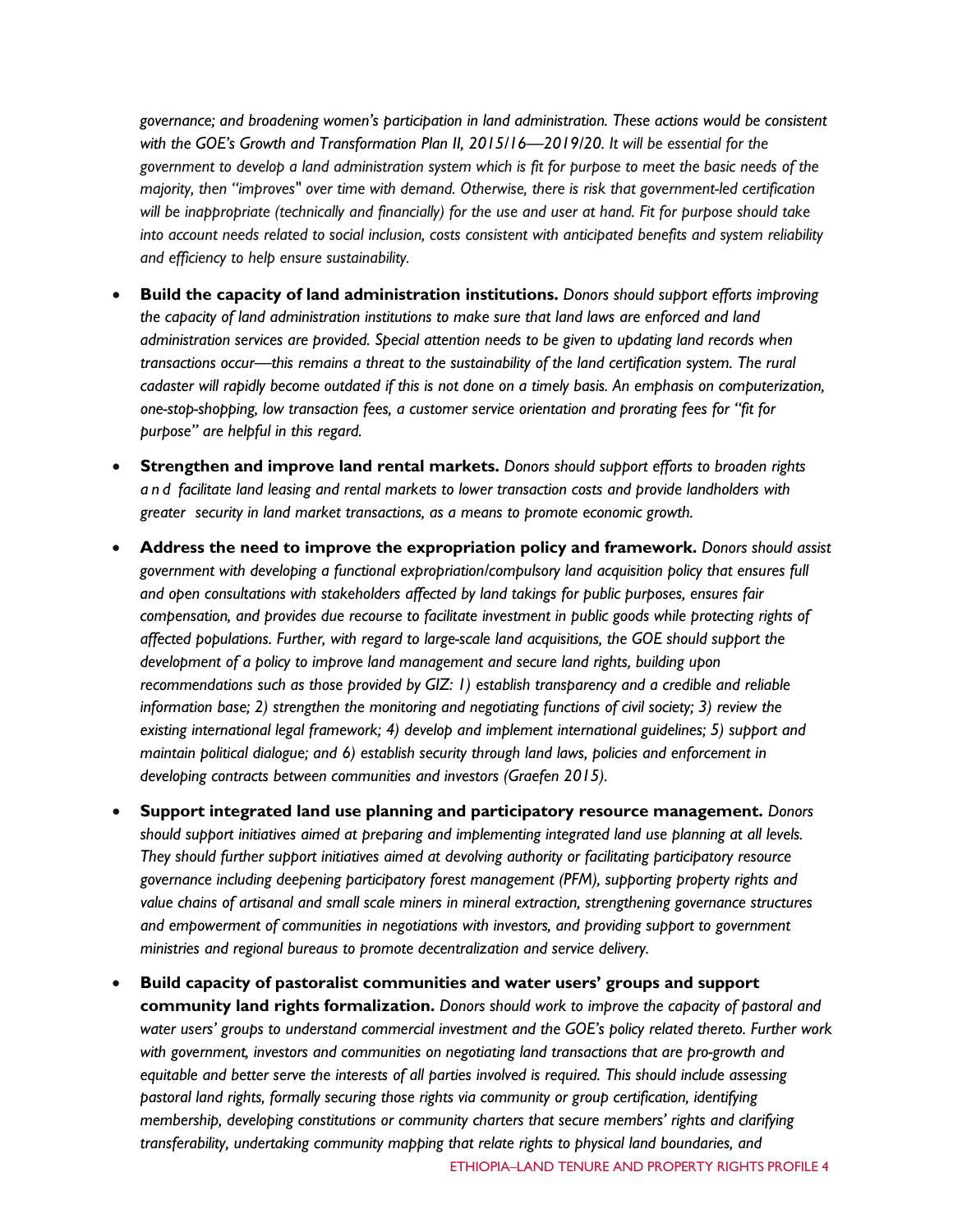*developing land and resource plans to improve land resource management for improved livelihoods, resilience and sustainability.*

## FOR MORE RECENT LITERATURE:

[www.land-links.org/ethiopia](http://www.land-links.org/ethiopia)

## Revised October 2016

Keywords: Ethiopia, tenure, agrarian, land law, land reform, property rights, land conflicts, water rights, mineral rights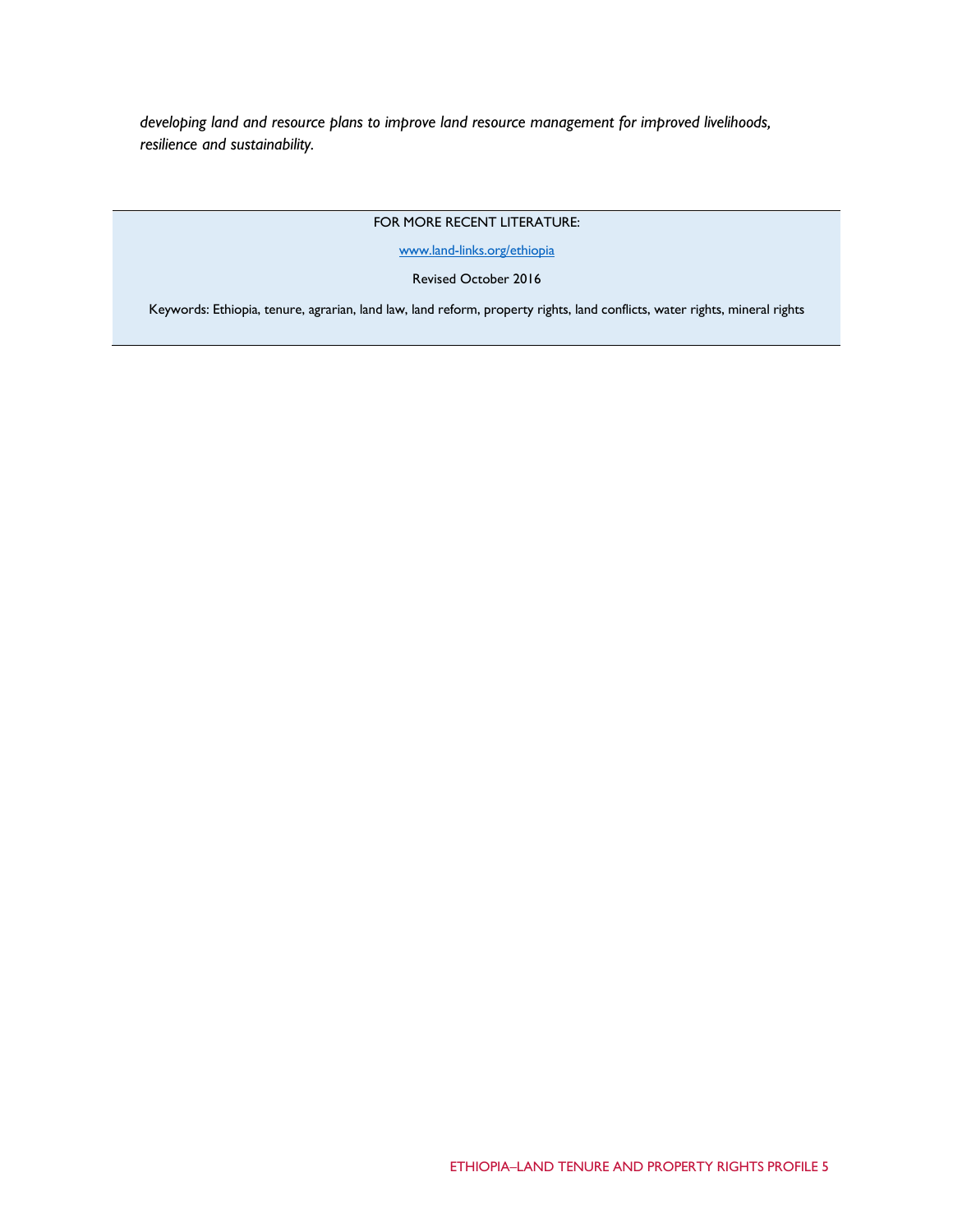## **SUMMARY**

Ethiopia covers an area of 1,104,300 square kilometers. Of its total land area (100.0 million ha excluding inland water bodies) in 2013, 36.3 percent was agricultural land, 15.2 percent was arable, 1.1 percent was permanent cropland (mainly coffee and horticulture), 20.0 percent was permanent pastures, and

| 12.4 percent was forested. Only    | <b>Box 1. Macro Indicators</b>                                                          |                   |                |
|------------------------------------|-----------------------------------------------------------------------------------------|-------------------|----------------|
| 164,600 ha was irrigated in        |                                                                                         | Year              | <b>Score</b>   |
| 2011, or 0.5 percent of            | Population, total                                                                       | 2014              | 96,958,732     |
| agricultural area. Terrestrial     | Population growth (annual %)                                                            | 2014              | 2.5            |
|                                    | Population density (people per sq. km of land area)                                     | 2014              | 97             |
| protected areas encompassed        | Total labor force (millions)                                                            | 2013 est          | 45.65          |
| 18.4 percent of Ethiopia's land    | Labor force in agriculture (000 persons)                                                | 2013              | 30,817         |
| area in 2012 (Knoema World         | Rural population (% of total population)<br>GNI, Atlas method (current US \$) (million) | 2014<br>2014      | 81<br>53,620.7 |
| Data Atlas). An estimated 19       | GNI per capita, Atlas method (current US \$)                                            | 2014              | 550            |
| percent of Ethiopia's 97 million   | GNI per capita, PPP (current international \$)                                          | 2014              | 1,500          |
|                                    | GDP at market prices (current US \$) (millions)                                         | 2014              | 55,612.2       |
| people live in urban areas,        | GDP growth (annual %)                                                                   | 2014              | 10.3           |
| making it one of the least         | Foreign Direct Investment (current US \$) (millions)                                    | 2014              | 1,200.0        |
| urbanized countries in the         | Poverty headcount ratio at national poverty lines (%                                    |                   |                |
| world, highlighting the            | of population)<br>Inflation, GDP deflator (annual %)                                    | $\ddotsc$<br>2014 | $\mathbf{H}$   |
| importance of land access for      | Domestic credit provided by financial sector (% GDP)                                    |                   |                |
| rural livelihoods.                 | Agriculture, value added (% GDP)                                                        | 2014              | 41.9           |
|                                    | Life expectancy at birth, total (years)                                                 | 2013              | 63             |
| Agriculture accounts for about     | Improved water source (% of population with access)                                     | 2015              | 57             |
| 42 percent of GDP and 80           | Improved sanitation facilities (% of population with                                    |                   |                |
|                                    | access)                                                                                 | 2015              | 28             |
| percent of the population gains    | Prevalence of undernourishment (%, 3-year average)                                      | $2014 - 16$       | 32             |
| its livelihood, directly or        | Primary completion rate (gross intake rate), total (%)<br>Surface area (sq. km)         | $\ddotsc$<br>2014 | 1,104,300      |
| indirectly, from agricultural      | Forest area (sq. km)                                                                    | 2012              | 120, 144       |
| production. Of the total value of  | Percent forest cover (% of land area)                                                   | 2013              | 12.4           |
| agricultural production of \$11    | Annual rate of forest loss (woodlands & shrub loss)                                     | 2015              | 1.25(1.8)      |
| billion in 2012, crop and          | Arable land (000 ha)                                                                    | 2013              | 15, 119        |
|                                    | Terrestrial and marine protected areas (% of total                                      | 2012              | 18.4           |
| livestock production comprised     | territorial area)<br>Agricultural area (1000 ha)                                        | 2013              | 36,259         |
| 81.5 percent and 18.5 percent      | Total area equipped for irrigation (1000 ha)                                            | 2013              | 290.00         |
| respectively; of total crop value, | Crop production index $(2004-2006 = 100)$                                               | 2013              | 156.8          |
| cereal production comprised        | Livestock production index $(2004-2006 = 100)$                                          | 2013              | 129.5          |
| 54.4 percent. Over the 2007 to     | Ores and metals exports (% of merchandise exports)                                      | 2013              | 0.1            |
| 2013 period, cereals production    | Sources: World Bank Development Indicators 2015;                                        |                   |                |
| rose steadily from 12.2 to 22.7    | FAOSTAT, and Index Mundi                                                                |                   |                |
|                                    |                                                                                         |                   |                |

million tons, roots and tubers from 6.3 to 8.5 million tons, oilseeds from 188.0 to 246.8 thousand tons, and vegetables from 1.11 to 1.9 million tons (Knoema 2013), all contributing to growing food security.

Oilseed production, while important for local consumption, is also expanding rapidly due to increasing exports to the Middle East and China; exports increased ten-fold between 2002 to 2012 (Knoema 2013). Ethiopia is reputed to be the origin of Arabica coffee that is in great demand in European, US and Japanese markets. Ethiopia's floriculture and horticulture export sector industry is growing rapidly with exports of flowers mainly to European destinations. The Government is actively encouraging smallholder and commercial agriculture to produce coffee, oilseeds, pulses, flowers and vegetables for export. Coffee is the major foreign exchange earner, generating about 31 percent of total merchandise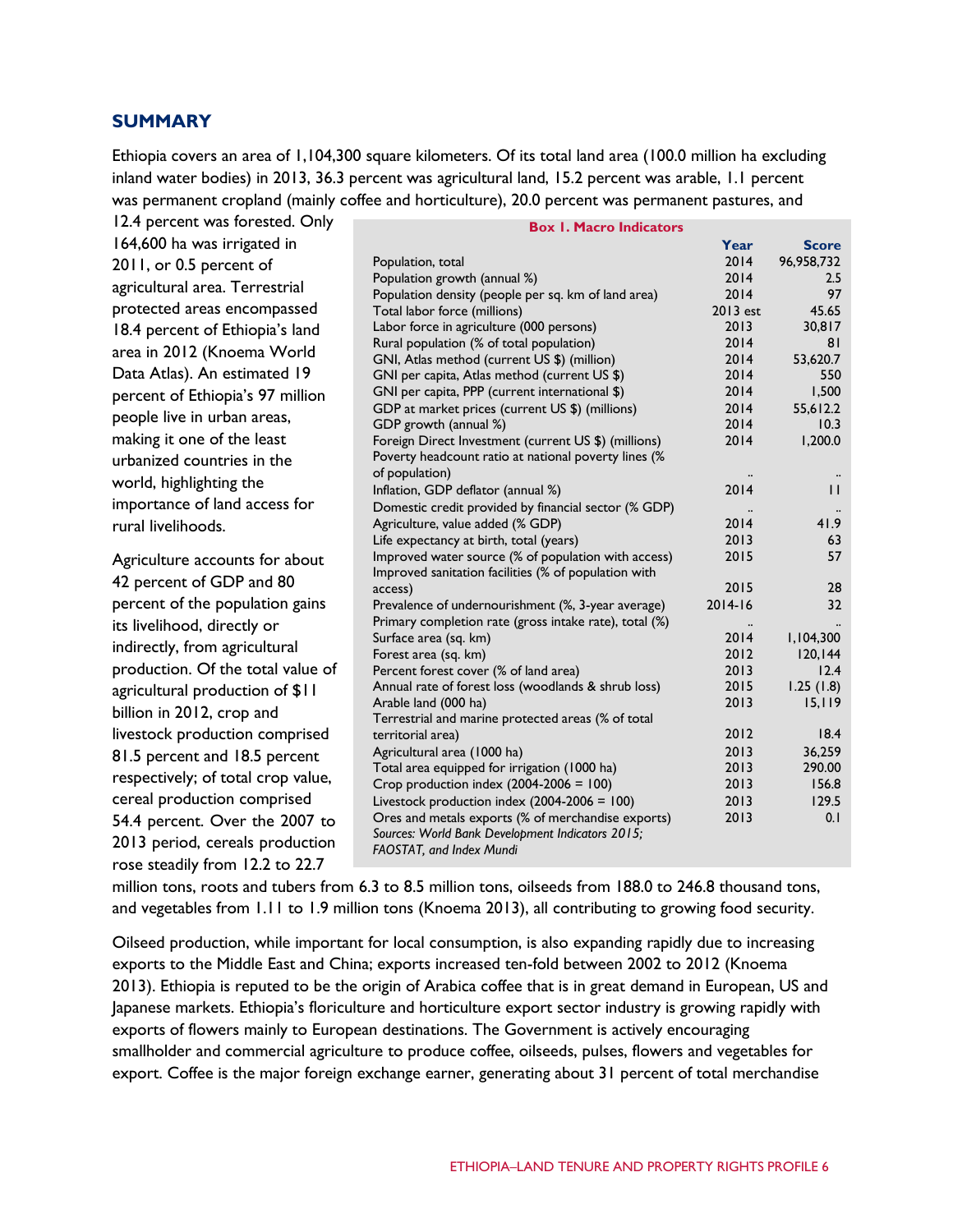export earnings in 2012, with oilseeds and pulses adding another 17 percent. Other major exports include natural gums, khat, vegetables, cotton and gold.

The livestock sector contributes an estimated 12 percent to total GDP and 45 percent to agricultural GDP; pastoral livestock population is an estimated 40 percent of total livestock production. In 2010, total livestock numbers included 52 million cattle, 3.3 million sheep, 30 million goats, and 2.5 million camels. Of these totals, 30 percent of cattle and sheep, 70 percent of goats, and 100 percent of camels were situated in pastoral areas of Afar, Somali, SNNP, Oromia, Diredawa, Benishangul-Gumuz and Gambela regional states (Shitarek 2012). Processed and semi-processed hides and skins are the second most important foreign exchange earner; Ethiopia was the largest producer of livestock in Africa in 2010-11 and the largest producer in the world after Brazil and Vietnam (MoARD 2010). However, livestock's contribution to GDP is underestimated because of some of its economic benefits are excluded—notably livestock draft power. Taking these benefits into account would double the official value of livestock's contribution to GDP. The same applies to export; livestock products probably constitute a fifth of Ethiopia's exports, but about half of these exports are not officially recognized because of informal cross border trade (ICPALD 2013).

Despite the importance of livestock to the agricultural sector, the claims of pastoralists to land and pasture, particularly in the South, are poorly recognized or upheld by Federal, regional, or state authorities, although this is changing. Conflicting claims on grazing resources have been a contributing factor to violent clashes. The expropriation of pastoral lands for infrastructure, town expansion, investment and irrigation, often without fair compensation, consultation or exercise of due recourse, has divested communities of valuable land and resources and weakened their resilience to natural shocks (Hundie and Padmanabhan 2008; Beyene and Korf 2008).

While the estimated contribution of the forest estate to GDP is only 2.8 percent, 90 percent of the population relies on various forms of biofuels. Use of non-timber forest products such as honey, medicinal and spice plants, fodder, and the benefits of environmental services are essential aspects of people's livelihoods. Forest clearance for agricultural expansion and settlement, habitat fragmentation, and the impact of uncontrolled grazing and fire upon forest regeneration are all drivers of deforestation in Ethiopia. Encroachment on state forest reserves and associated illegal logging and arson are significant problems.

Ethiopia produces various types of minerals such as gold, silver, gemstones, soda ash, tantalum, kaolin, construction materials, particularly colorful dimension stones, and mineral water. Most minerals are mined by artisanal and small-scale miners (ASM). It is estimated that more than one million people are engaged in ASM activities, and 5-7 million people indirectly benefit.

# **1. LAND**

## **PRE-1975 LAND LEGAC[Y1](#page-6-0)**

Ethiopia's land tenure system reflects long-standing and competing historical themes, including feudal traditions and the effects of military rule to rectify feudal injustices. The prevailing constant, regardless of the form of governance, has been significant control by the state over the allocation and use of land.

<span id="page-6-0"></span><sup>1</sup> This and the following section draw heavily on Ofcansky and Berry, 1991.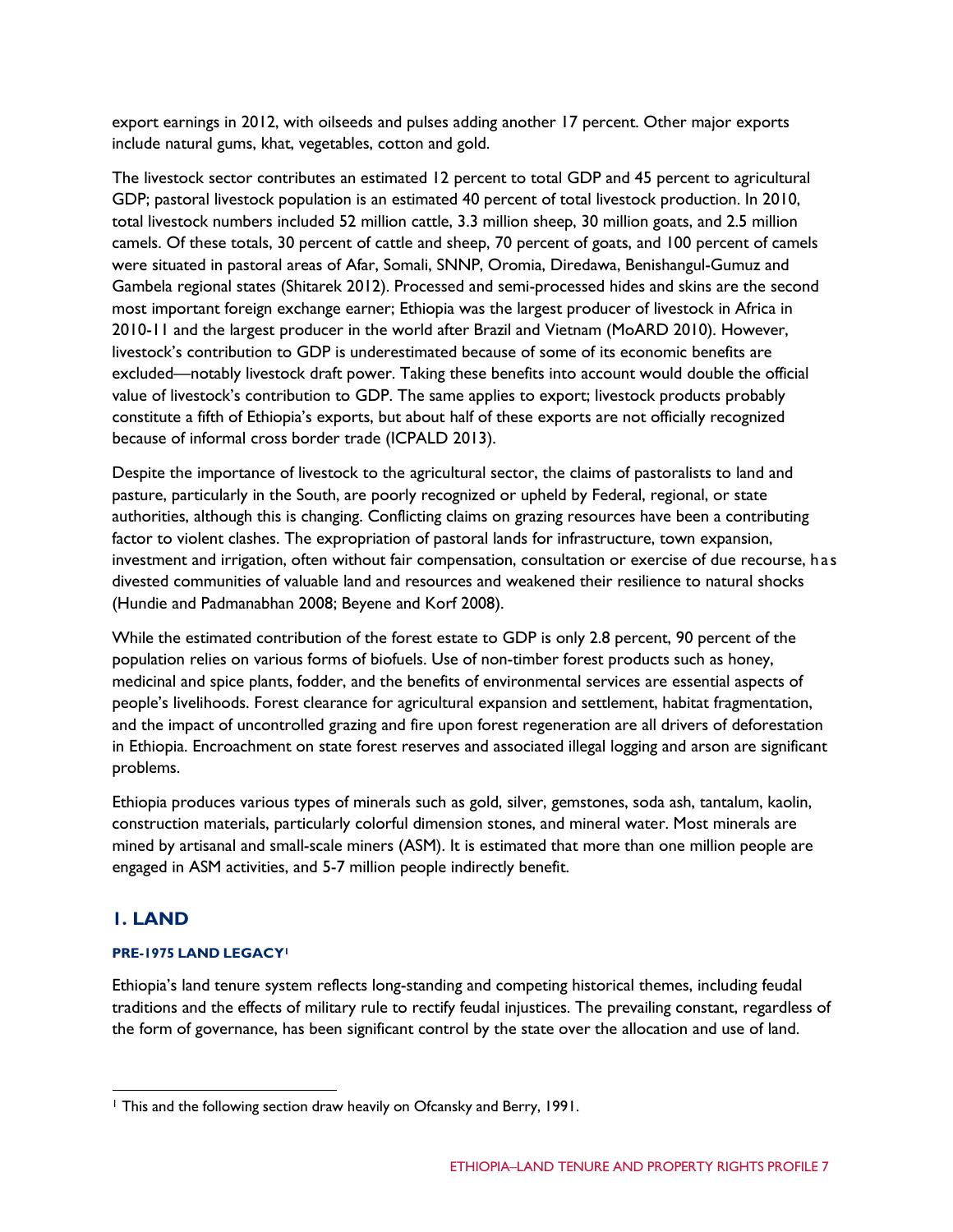Attempts to modernize land ownership by giving title to peasants who till the soil, or to large-scale farms and cooperatives were attempted under imperial rule and the Marxist regime (the Derg). More recently, the current regime has supported large-scale land use certification efforts.

Prior to the 1974 Ethiopian Revolution, Ethiopia was divided into northern highlands and the southern highlands. The following tenure systems prevailed (Crewett et. al. 2008):

- The communal *rist* system was prevalent in the northern regions of Tigray and Amhara and was based on ancestral claims and customary law. By birthright, both male and female descendants could substantiate and claim use-rights to a portion of arable land. The land was owned by the lineage or community rather than the individual, who was entitled to rent use-rights but could not mortgage, sell, or give the land away. *Rist* rights were conditional upon payment of taxes or fulfillment of obligations to the family or community, who retained secondary rights to an individual's holdings (e.g. water, trees, or fodder).
- *Gult*, a form of private ownership, prevailed mainly in the southern regions, consisting of large holdings granted by the Emperor or provincial authorities. Owners were entitled to collect taxes or labor service from tenant farmers, some of whom had been cultivating the same land under customary or community-property rights. *Gult* rights were often provided in lieu of salaries to imperial officials and soldiers and the system contributed to concentrated landholdings, absentee ownership, political patronage, and widespread share-cropping under penurious terms. Owners could lease, sell, or mortgage land while tenants were subject to numerous restrictions, steep taxes, mandatory labor services and arbitrary eviction.
- Other forms of tenure included *samon*, *mengist* and *madeira* land. *Samon* was land granted by government to the Ethiopian Orthodox church which held an estimated 10–20 percent of all arable land; tenant farmers on these lands also provided tribute or labor in exchange for use-rights. *Mengist* was agricultural land registered as government property, and *madeira* was land granted mainly to government officials, war veterans and patriots in lieu of a pension or salary.

In lowland areas and the Rift Valley, transhumance and allocation of land according to tribal custom prevailed until after World War II. Highlanders disliked the hot and humid lowland climate and feared malaria. Beginning in the 1950s, malaria eradication programs opened up lowland areas to irrigation in order to promote agriculture and create new tax revenues. Major concessions to entities such as the Tendaho Cotton Plantation and Wonji Sugar Plantation led to disruptions of pastoral life and traditional migration patterns for grazing and water. Creation of the Awash Park had a similar effect.

By the mid-1960s, an upwelling of support for land reform and integrated rural development had begun.

## **POST-1975 REFORMS AND TENURE TYPES**

The 1974 overthrow of the Haile Selassie regime by the Derg provided usufruct rights to large numbers of rural families while declaring all land to be the property of the state. Following this regime change, the Land Reform Proclamation was enacted in February 1975. Articles 8 and 10 of the Proclamation required that peasants be organized into associations that would facilitate the implementation of rural development programs and policies.

By the end of 1987, there were 20,367 peasant associations, each 800 ha in size regardless of membership, totaling 5.7 million farmers. Members included tenants, landless laborers, and landowners with ten or fewer hectares. Those landowners with more than 10 ha could join an association only after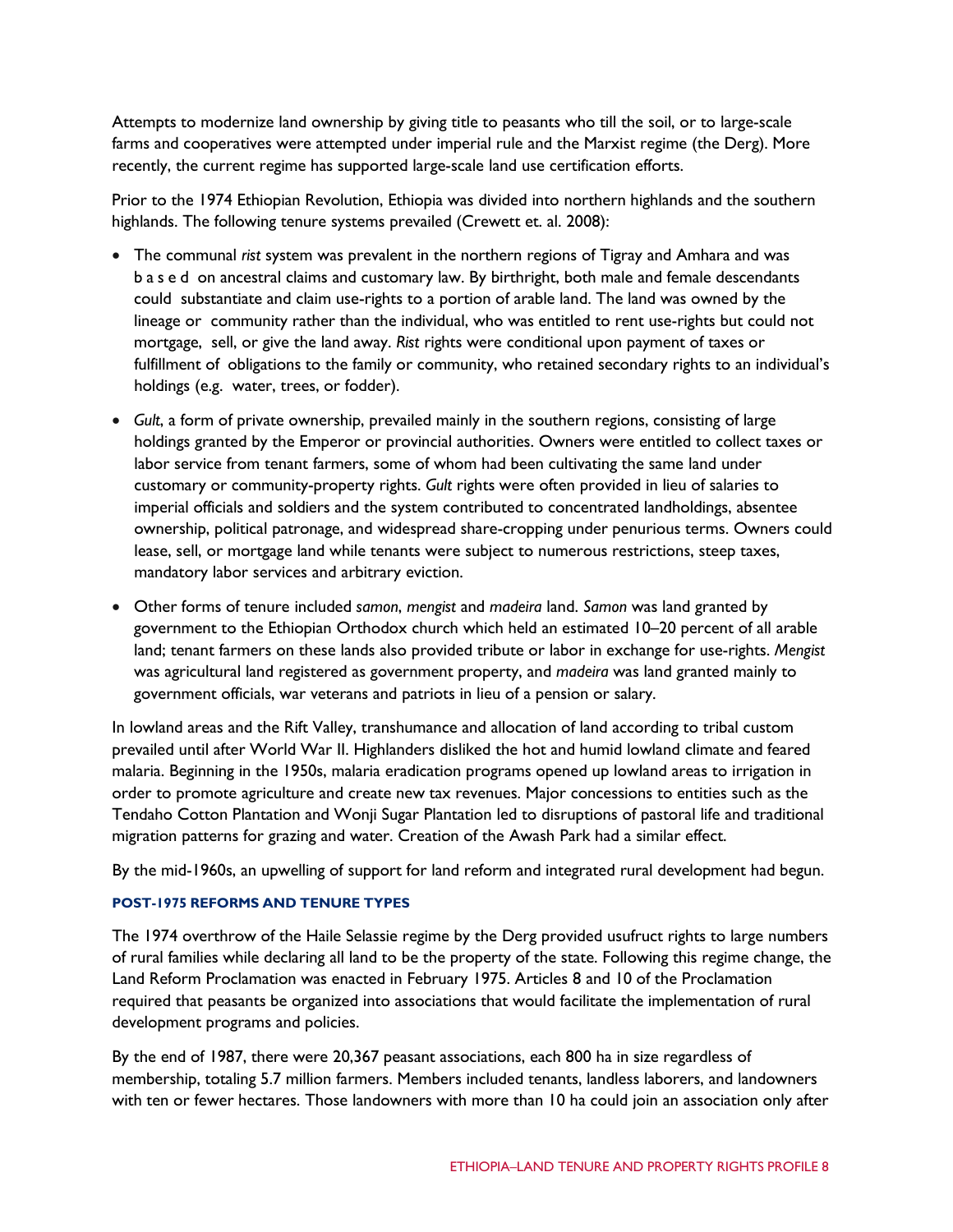redistributing land. Starting in 1976, the government encouraged farmers to form service cooperatives and producers' cooperatives based on a series of proclamations and directives issued by the Derg between 1978 and 1981. The Derg also promoted large-scale state farms with forced labor, estimated to cover 216,000 ha by 1987/88, in an effort to reverse declining food production; however, these settlements were abandoned in the late 1980s because the State was unable to sustain services.

Voluntary resettlement started in Ethiopia in 1958. Shortly after the 1974 revolution, the Derg promoted its acceleration. Resettlement programs effectively required "forced" participation and gained momentum as a result of the 1984 famine. By 1986, the government had resettled more than 600,000 people to three resettlement areas. In 1985, the government also initiated a new program of "villagization" with the objective of grouping scattered farming communities into small village clusters (200 to 300 households) to promote rational land use; conserve resources; provide access to clean water, health and education; and strengthen security. By 1986, about 4.6 million people in Shewa, Arsi and Harerge had been relocated into more than 4,500 villages. The civil war that ended in 1991 with the defeat of the Derg reduced forced participation of farmers in agricultural cooperatives and collectives, but otherwise largely maintained the property rights regime.

The Derg ruled the country from 1974 to 1991. During this period the Federal Democratic Republic of Ethiopia was formed, and regions largely defined on the basis of ethnicity or "nationality." The government formed by the incoming Ethiopian People's Revolutionary Democratic Front (EPRDF) in 1991 vested all land in the government and people of Ethiopia. People have land use rights that are transferable through inheritance, gifting, divorce and rent. Investors can also lease land from government for commercial farming. Increasingly, broad discretion is granted to regional governments to regulate and administer use-rights and seven regional governments have passed laws that allow some degree of rental rights to local people.

In recent years, the government has undertaken two programs to expand productive land use: resettlement and long-term leasing to investors. The resettlement initiative was launched in 2002 through administrative decisions taken by regional governments to encourage farm families from the crowded highlands of Amhara and Tigray regions to move into the lowlands near Metema and Humera along the Sudan border to reduce their food insecurity and improve their livelihoods. While in principle, the program was voluntary, it echoed the forced replacement carried out during the Derg years and attracted considerable criticism. More recent initiatives to make "unused" land available on long-term leases to foreign investors have also been controversial (see below).

In pastoral and agro-pastoral areas of the country the customary land tenure system has been recognized under Proclamation 31/1975 by the Derg regime*,* and under the 1994 Constitution. Pastoral lands in Ethiopia are largely managed by customary authorities using rules and regulations that evolved over a long period of time. Clans operate in a socially recognized territory over which they have exclusive primary land use rights. Such territories have dry and wet season grazing areas where clan members practice rotational grazing. River basins that are usually flooded during rainy seasons and valley bottoms whose soils retain moisture far into the dry season constitute dry season grazing areas. Neighboring clans who have primary land use rights over their territory also have secondary rights in their neighboring clan territories (e.g. for dry season grazing and watering), based upon inter-clan negotiated reciprocity. When such reciprocities are practiced, the guest clan has to observe the rules and regulations of the host clan on the use of the grazing and water resources. From the 1950s to the present time, the state has asserted authority over customary management of pastoral lands, particularly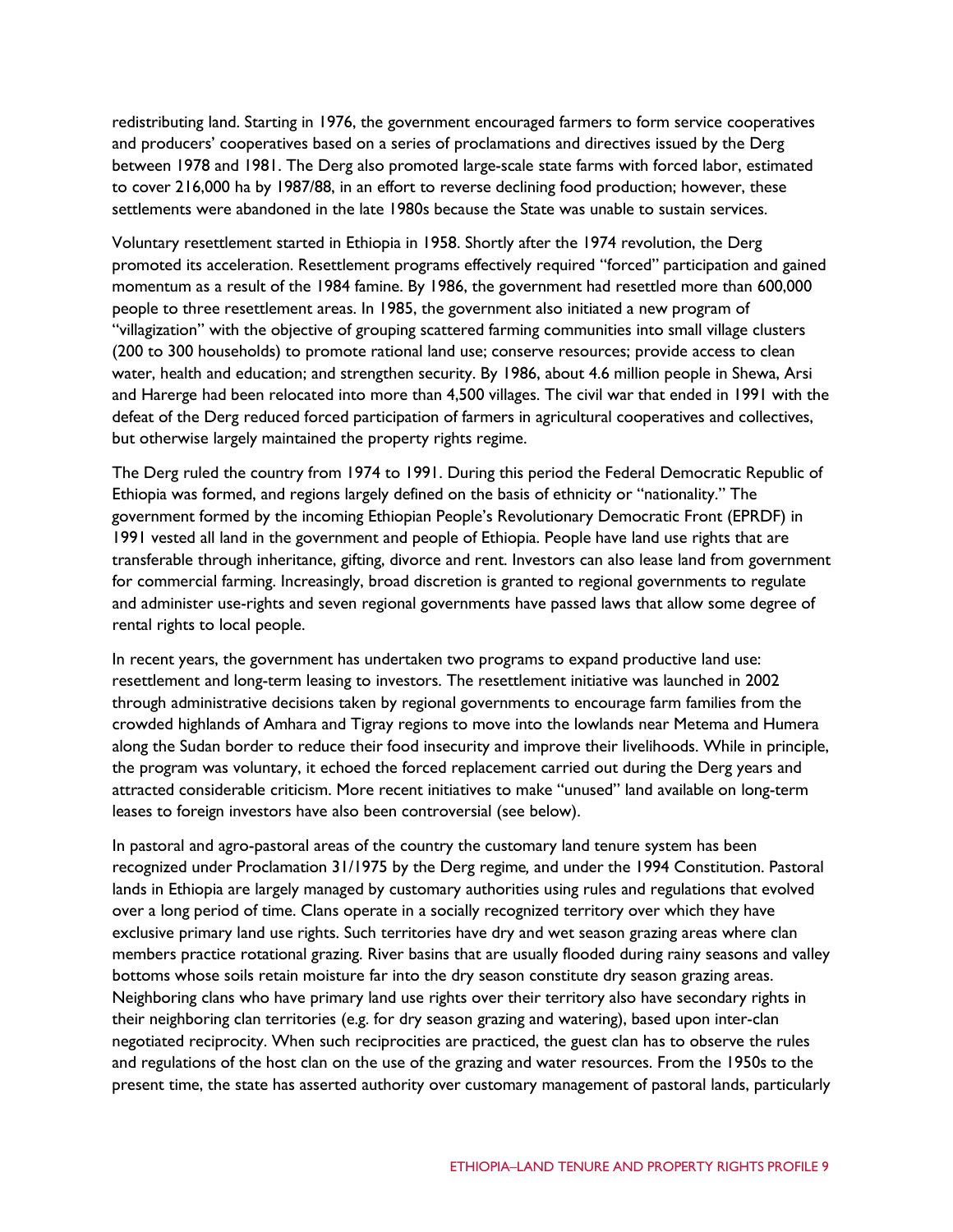| <b>Box 2. Land Tenure Indicators</b><br>which the State has initiated<br><b>Score</b><br>Millennium Challenge Corporation Scorebook, 2015<br>irrigation developments or land<br>- Land Rights and Access (Range 0-1; 1=best)<br>0.86<br>leases to investors.<br>International Property Rights Index, 2015<br>4.0<br>4.8<br>- Physical Property Rights Score (Range: 0-10; 0=worst)<br>There have been long standing<br>World Economic Forum's Global Competitiveness Index, 2015-<br>3.7<br>doubts within government about<br>2016 |
|------------------------------------------------------------------------------------------------------------------------------------------------------------------------------------------------------------------------------------------------------------------------------------------------------------------------------------------------------------------------------------------------------------------------------------------------------------------------------------------------------------------------------------|
|                                                                                                                                                                                                                                                                                                                                                                                                                                                                                                                                    |
|                                                                                                                                                                                                                                                                                                                                                                                                                                                                                                                                    |
|                                                                                                                                                                                                                                                                                                                                                                                                                                                                                                                                    |
|                                                                                                                                                                                                                                                                                                                                                                                                                                                                                                                                    |
|                                                                                                                                                                                                                                                                                                                                                                                                                                                                                                                                    |
|                                                                                                                                                                                                                                                                                                                                                                                                                                                                                                                                    |
|                                                                                                                                                                                                                                                                                                                                                                                                                                                                                                                                    |
| - Property Rights (Range: I-7; I=poorly defined/not protected by<br>3.6<br>the viability of pastoralism as a                                                                                                                                                                                                                                                                                                                                                                                                                       |
| law)<br>means of livelihood. Both the<br>2.2                                                                                                                                                                                                                                                                                                                                                                                                                                                                                       |
| - Ease of Access to Loans (Range: 1-7; 1=impossible)<br>Imperial regime and the Derg<br>International Fund for Agricultural Development, Rural Poverty                                                                                                                                                                                                                                                                                                                                                                             |
| Report, 2001                                                                                                                                                                                                                                                                                                                                                                                                                                                                                                                       |
| made efforts to settle<br>- Gini Concentration of Holdings, 1981-1990 (Range: 0-1; 0=equal<br>0.47                                                                                                                                                                                                                                                                                                                                                                                                                                 |
| pastoralists on irrigated land in<br>distribution)                                                                                                                                                                                                                                                                                                                                                                                                                                                                                 |
| the river basins alongside the<br>International Fund for Agricultural Development, Rural Sector                                                                                                                                                                                                                                                                                                                                                                                                                                    |
| Performance Assessment, 2007<br>irrigated state farms that were                                                                                                                                                                                                                                                                                                                                                                                                                                                                    |
| 3.2<br>- Access to Land, 2007 (Range: 1-6; 1=unsatisfactory access)                                                                                                                                                                                                                                                                                                                                                                                                                                                                |
| developed on expropriated<br>Food and Agricultural Organization: Land Portal/Land Matrix, 2014                                                                                                                                                                                                                                                                                                                                                                                                                                     |
| grazing lands. Because<br>- Total number of land deals<br>107                                                                                                                                                                                                                                                                                                                                                                                                                                                                      |
| 105<br>- Total number of agricultural deals<br>pastoralists lacked farming                                                                                                                                                                                                                                                                                                                                                                                                                                                         |
| 1,345.2<br>- Total hectares in contracted deals (000)<br>know-how, the State built                                                                                                                                                                                                                                                                                                                                                                                                                                                 |
| World Bank Group, Doing Business Survey, 2016<br>irrigation infrastructure and farm<br>- Registering Property-Overall World Ranking (Range: 1-181;                                                                                                                                                                                                                                                                                                                                                                                 |
| 4 <br>$I = Best$ )                                                                                                                                                                                                                                                                                                                                                                                                                                                                                                                 |
| machinery services while<br>World Bank Group, World Development Indicators, 2014                                                                                                                                                                                                                                                                                                                                                                                                                                                   |
| pastoralists provided labor for<br>3.0<br>- CPIA property rights and rule-based governance rating (I=low to                                                                                                                                                                                                                                                                                                                                                                                                                        |
| weeding and harvesting the<br>$6 = high$ )                                                                                                                                                                                                                                                                                                                                                                                                                                                                                         |
| - Registering Property-Number of Procedures<br>7<br>crops grown, which was mainly                                                                                                                                                                                                                                                                                                                                                                                                                                                  |
| 52<br>- Registering Property-Days Required<br>cotton. While Federal                                                                                                                                                                                                                                                                                                                                                                                                                                                                |
| World Bank Group, World Development Indicators, 1998                                                                                                                                                                                                                                                                                                                                                                                                                                                                               |
| government and the regional<br>- Percentage of Population with Secure Tenure                                                                                                                                                                                                                                                                                                                                                                                                                                                       |
| Heritage Foundation, 2016<br>governments of Afar and<br>- Index of Economic Freedom-Property Rights (Range 0-100; 0=no<br>30                                                                                                                                                                                                                                                                                                                                                                                                       |
| Oromia are currently developing<br>private property)                                                                                                                                                                                                                                                                                                                                                                                                                                                                               |
| regulations to secure the rights<br>Economic Freedom of the World Index, 2015 (2013 data)                                                                                                                                                                                                                                                                                                                                                                                                                                          |
| - Legal Structure and Security of Property Rights (Range 0-<br>4.97<br>of pastoralists to their                                                                                                                                                                                                                                                                                                                                                                                                                                    |
| 10;0=lowest degree of economic freedom)                                                                                                                                                                                                                                                                                                                                                                                                                                                                                            |
| customary lands, some still see<br>- Protection of Property Rights (Range 0-10; 0=lowest degree of<br>4.00                                                                                                                                                                                                                                                                                                                                                                                                                         |
| pastoralism as an antiquated and<br>protection)                                                                                                                                                                                                                                                                                                                                                                                                                                                                                    |
| - Legal Enforcement of Contracts (Range 0-10; 0=lowest degree of<br>5.55<br>unproductive livelihood.                                                                                                                                                                                                                                                                                                                                                                                                                               |
| protection)                                                                                                                                                                                                                                                                                                                                                                                                                                                                                                                        |
| - Regulatory Costs of the Sale of Real Property (Range 0-10;<br>8.53<br>Although the expropriation of                                                                                                                                                                                                                                                                                                                                                                                                                              |
| 0=highest amount of restrictions)<br>land for irrigation development                                                                                                                                                                                                                                                                                                                                                                                                                                                               |

abated during the early years of the current EPRDF government, it is now on the rise as allocations for both private and state-run large sugar and cotton estates are being made. These allocations once again are eroding the sustainability of the pastoralist mode of livelihood (Hundie and Padmanabhan 2008; Beyene and Korf 2008).

All urban lands (land inside perimeter fences) not expropriated during the Derg regime and lands given to individuals for purposes of building houses is held under a system of usufruct granted by permits. After the coming into force of The Re-Enactment of Urban Lands Lease Holding Proclamation No. 272/2002, the leasehold system was made applicable to urban land held by the permit system, or by leasehold system, or by other means prior thereto (Art. 3.1).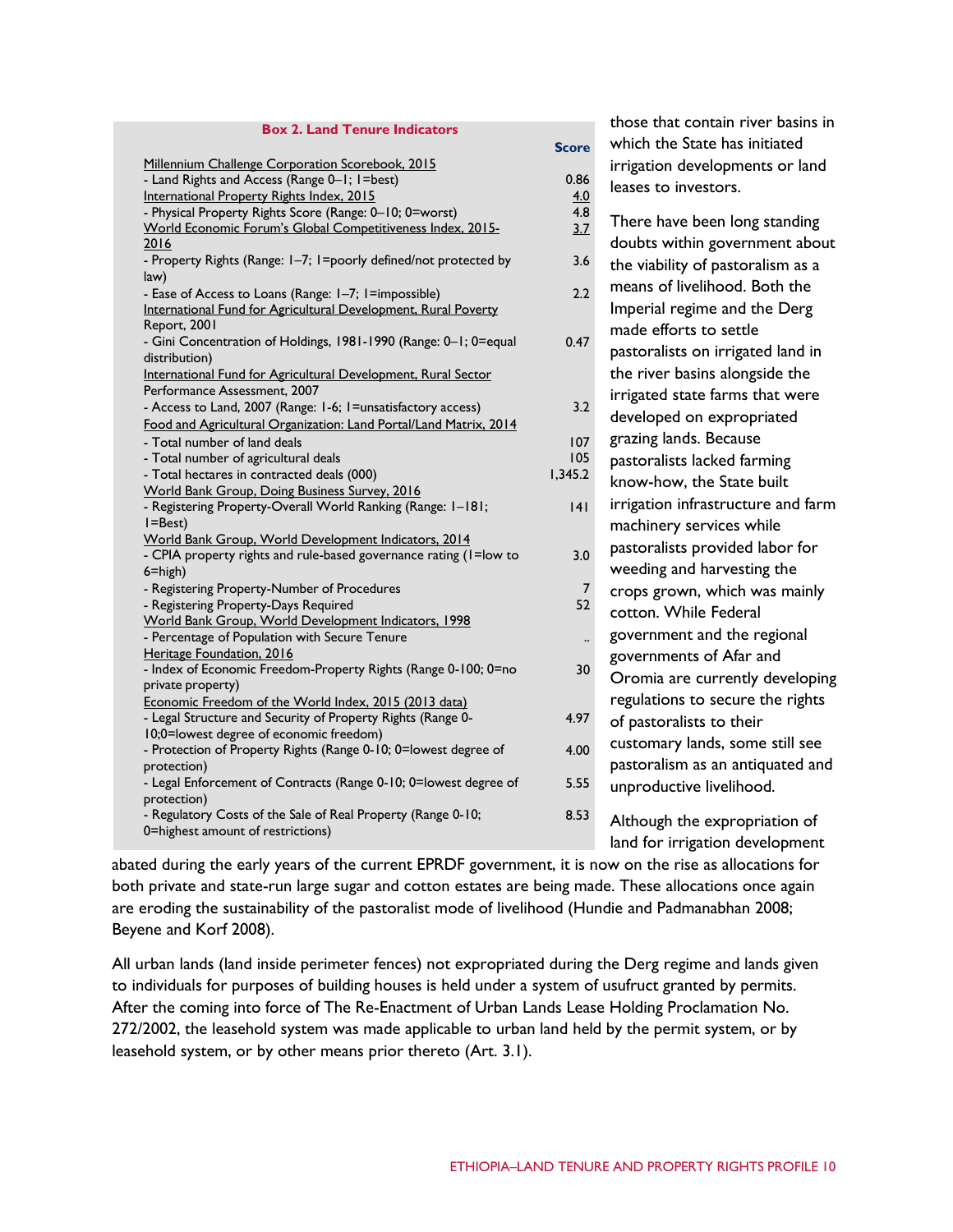#### **LAND DISTRIBUTION**

Successive national governments in Ethiopia have implemented differing approaches to the distribution of rural land. The imperial regime of Haile Selassie allocated land ownership to political supporters without regard to its occupation or use by farming populations. This created a feudal regime of landholdings in much of the country, with many farmers operating tenancies on lands held by absentee landlords. Growing anger and unrest over the oppressive and inequitable effects of this feudal tenure system, particularly the large-scale eviction of tenants to make way for commercial farming, were major factors leading to a coup in 1974 by a cadre of military officers (the Derg) and the overthrow of the Emperor. "Land to the Tiller", the rallying cry of the opposition, became the basis for the Nationalization of Rural Lands Proclamation of 1975 and subsequent sweeping land reform.

Between 1976 and 1991, the Derg implemented a series of reforms in which all rain-fed farmland in highland Ethiopia was confiscated and redistributed, after adjusting for soil quality and family size (Devereux et al. 2005). The Derg regime redistributed previously "privatized" land to farming households but went further, repeatedly redistributing land every year or two with the aim of achieving an equitable allocation of usufructory rights. Such frequent redistribution reduced land access and undermined tenure security for both current land holders and inheritance by children, creating disincentives to invest in land and protect resources. The Derg retained state ownership of some large properties, setting them up as state-owned and -operated farms.

The government formed by the incoming Ethiopian People's Revolutionary Democratic Front (EPRDF) in 1991 largely maintained these policies. They assigned ownership of lands to the state and use-rights to farmers and livestock keepers. Land sales were prohibited and redistribution of use rights was encouraged as a means to avoid landlessness. The Government allowed limited leasing and inheritance rights to be exercised. Gradually, more authority for land distribution policies was delegated to regional states. Growing recognition of the negative impact of frequent land redistribution on security of tenure led to Proclamation No. 456/2005 which limited forced land redistribution to only irrigation development areas.

Additional land can only be acquired through leasing, as current policy restricts consolidation of holdings and prohibits the sale or purchase of holdings. While the right of women's access to land is stated in the Constitution, anecdotal evidence suggests that women's role and involvement in decisions regarding the allocation and use of landholdings at the local level remains limited (Kebede 2008; Mersha and Githinji 2005; Stein and Tefera 2008). However, land certification has resulted in an increase in women with legally recognized rights as holders by including both spouses on the certificate in the case of joint ownership, and providing certificates to women in case of divorce, separation or death. Widows do not receive the certificate of holdings until any inheritance issues are settled and recognized by the district court. Women are issued with holding certificates during separation or divorce only if the property was jointly registered in both spouses' names. Women landholders report concern about renting out or share-cropping to non-relatives for fear that tenants may dispossess them. Certification is helping to address this fear and broaden access to those seeking land to rent or sharecrop.

## **LEGAL FRAMEWORK**

Under the 1995 Constitution, the state retained ownership of all land and the right to seize and redistribute as needed. The Constitution affirms that "the right to ownership of rural and urban land, as well as all natural resources, is exclusively vested in the State and in the peoples of Ethiopia" and reserves the right of the government to stipulate the amount of land a citizen may hold. However, the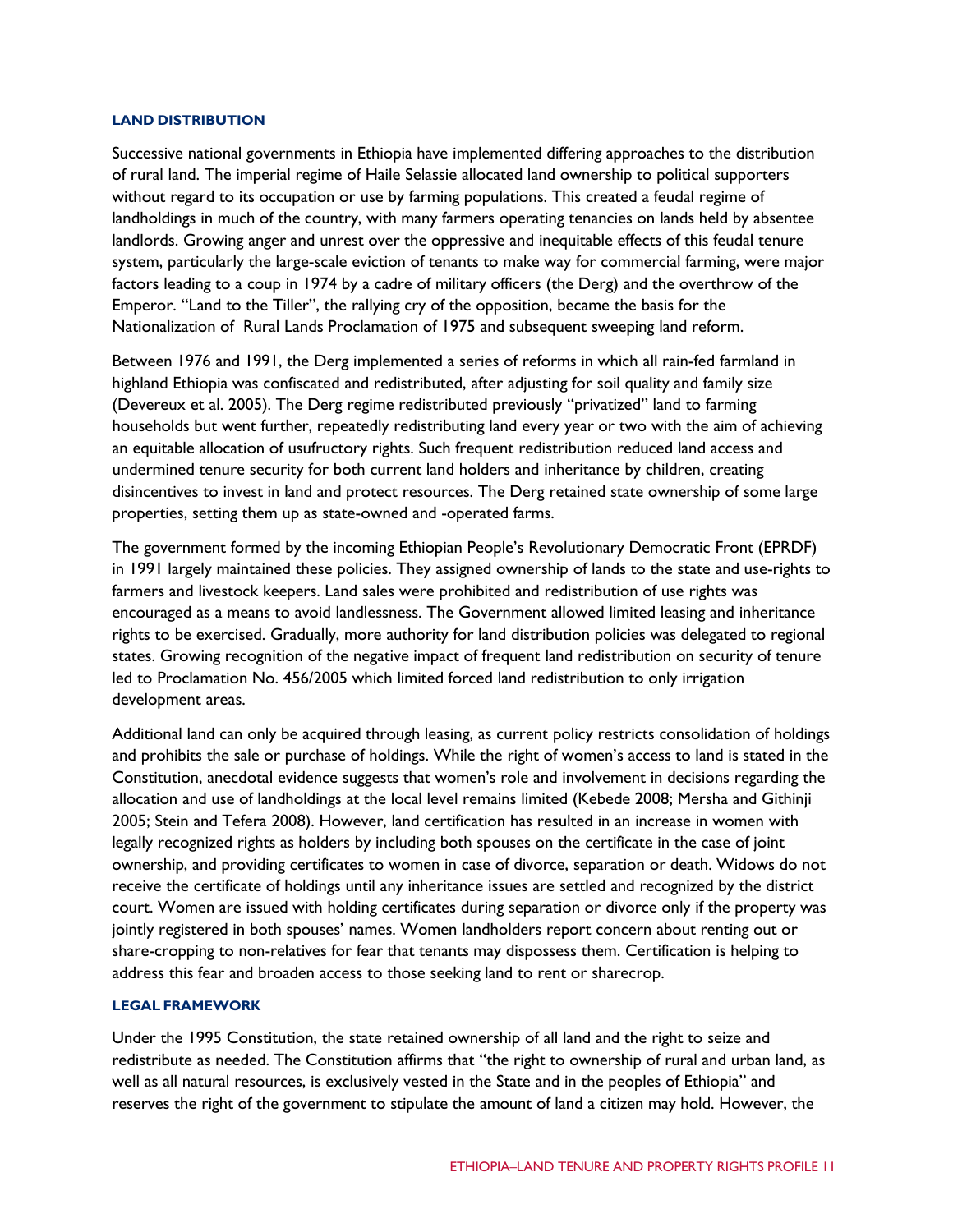Constitution also recognizes the right of peasants to "obtain land without payment and the protection against eviction from their possession." Pastoralists "have the right to free land for grazing and cultivation" and "the right not to be displaced from their own land" (GOE Constitution 1995, Art. 40). Regional governments are also empowered to administer land and other natural resources in accordance with Federal laws. Landholders have only usufruct rights and cannot sell or mortgage their landholdings. Smallholders have usufruct rights in perpetuity while large scale farms have term limits on their leased land (Abza 2011).

The first federal Rural Land Administration and Use Proclamation was promulgated in 1997 to provide regional states with an umbrella framework for enacting rural land administration laws. The Federal Rural Land Administration and Land Use Proclamation No. 456/2005 was enacted for the purpose of ensuring tenure security; strengthening the land holding rights of farmers; sustainably conserving and developing natural resources; establishing a land data base; and establishing efficient land administration in the country. It abolished forced redistribution of land which was a major source of tenure insecurity for the rural population. The Federal Proclamation also transferred significant authority and responsibilities for land administration to regional governments and it provided the legal basis for piloting land certification activities that are ongoing and broader in geographic scope. It reaffirmed ownership of rural land by the state, but conferred indefinite usufruct rights to smallholders along with rights to succession and land renting (Abza 2011).

Certification processes consist of adjudicating land rights for each parcel of land by village land committees in the presence of adjoining landholders. The landholder(s) of each parcel are given a certificate of holding if land rights of the parcel in question are not contested by another claimant(s). If the land rights are contested, the village land committee attempts to resolve the contest, failing which the contestants settle the case in the district court. A landholding certificate is issued to such parcels only after the contest is settled (GOE Rural Land Administration and Use Proclamation 2005a).

In relatively quick succession, the four regional states revised their land laws to reflect changes in federal law— Amhara (No. 133/2006), Tigray (97/2006, repealed by Proclamation No. 239/2013), Oromia (No. 130/2007), and SNNP (No. 110/2007)—followed later by Afar (No. 49/2009), Gambela (No. 52/2007) and Benishangul-Gumuz (No. 85/2010). All the regional states have issued regulations to implement their land administration and use proclamations. The Amhara and Oromia Proclamations broadened landholder rights (Abza 2011). However, certain provisions in regional laws are still believed to undermine security of land tenure, restrict access to land for in-migrants, or deter people working elsewhere from remitting earnings back home. In Tigray, for example, the land laws require residency on one's holding; thus, individuals absent from the locality for more than two years' without sufficient cause risk forfeiture of their landholdings (Tigray National Regional State Land Administration and Land Use Proclamation No. 239/2013). The term 'sufficient cause' is not defined and has been interpreted in different ways. Land administration officials and experts argue that sufficient cause should be interpreted strictly, for example, the land holder was absent because he was sick and went to some hospital in the city. But if he went to the city to find temporary employment this would not be considered as 'sufficient cause.'

The land administration proclamations above were mainly aimed at settled areas of the highlands where lands are individually held and not for pastoral and agro-pastoral areas where customary tenure based on clan, sub-clan and lineage membership predominates. More recent legal and regulatory reform in Afar and Oromia regions are incorporating policy revisions to account for community and group rights and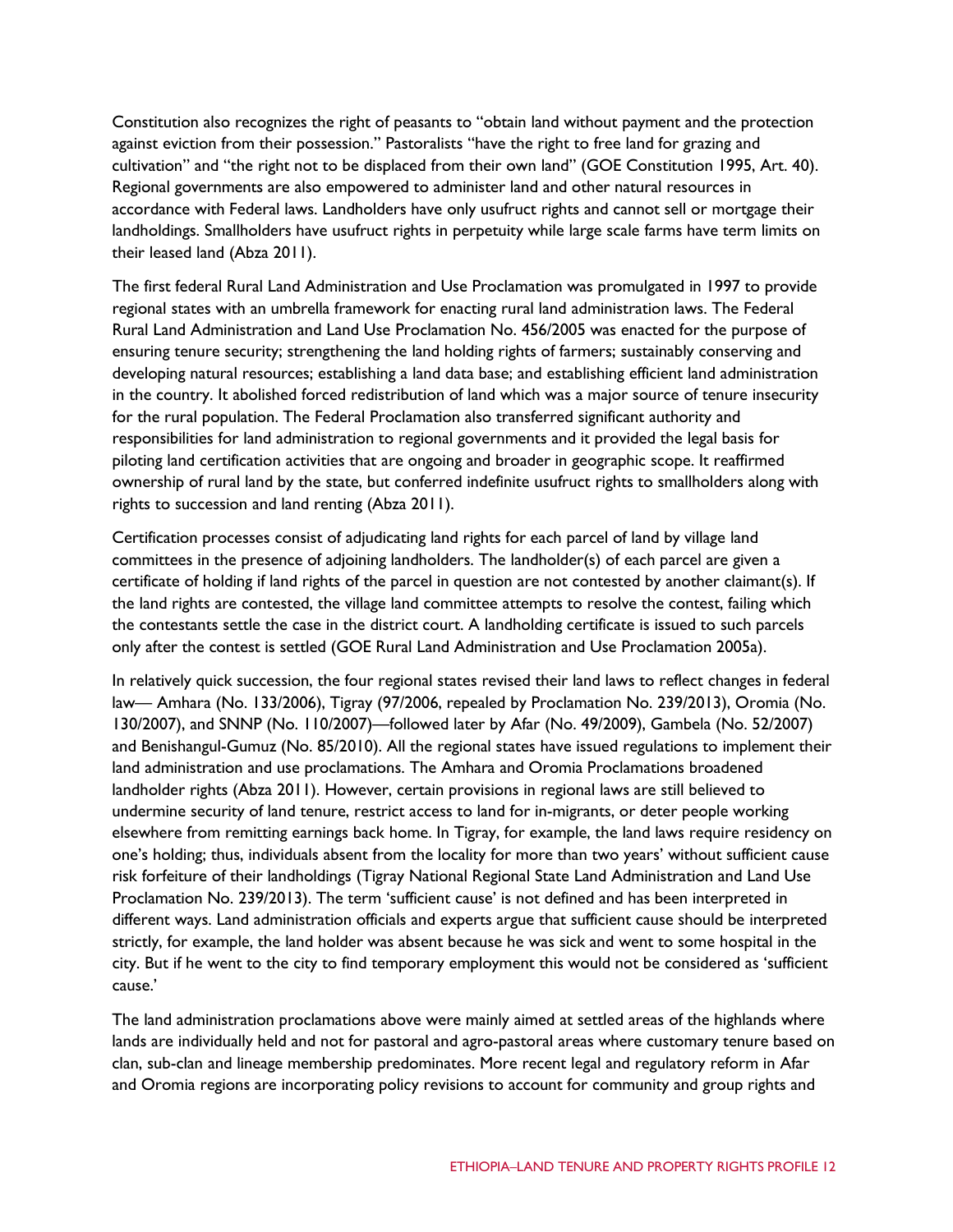registration. However, despite having land policies and laws in place, they have not implemented them in customary settings because of capacity issues and lack of guidelines.

Under the Federal Expropriation of Lands for Public Purposes and Payment of Compensation Proclamation No.455/2005 and Valuation of Property and Payment of Compensation Regulation No. 135/2007, Regional States are given power to issue guidelines/directives to implement the Federal Proclamation and Regulation. However, only Amhara and Tigray have done so. Under the law, "public purpose" is defined as any development activity that, in the view of the administration, may directly or indirectly benefit the land holder community. Therefore, there is no legally recognized right to challenge in the courts government's determination of "public purpose" when expropriating property. However, a landholder can challenge the amount offered as compensation (Tamrat 2010).

The legal reforms enacted since 2005 have dramatically altered smallholder land rights in rural areas. Although rural landholders do not have private ownership rights to land, they are nonetheless guaranteed rights to immovable property built on land (e.g., housing) and permanent improvements made to land. They have rights to alienate, bequeath, transfer title, and claim compensation; and are protected against arbitrary eviction by the state (Ambaye, 2012). As noted, land takings are, however, frequently untaken without fair payment, consultation or due recourse.

Ethiopia continues to wrestle with the legacy of the debate over private versus state ownership of property. The government maintains that state ownership of all land is essential to ensure equitable distribution of land to all rural people and to ensure ongoing redress of historical injustices created by the feudal tenure system. Critics contend that the continuation of this policy stifles agricultural investment and has led to fragmentation and excessively small and unproductive parcel sizes (Gebreselassie 2006; Crewett et al. 2008).

Have the more recent legal reforms had a positive impact on land tenure security? Regional states are still in the process of implementing regulations, but overall, Box 2 suggests some progress has been made but more can be done to secure a broad range of rights for Ethiopia's landholding population. By almost every indicator of tenure security measured, Ethiopia falls between best and worst case extremes, indicating the need for further legal reform, including developing and implementing regulations that provide law with legal traction. Certain indicators are particularly low, such as access to credit (reflecting both poor land marketability and low collateral value), limited economic freedom in land and property utilization, and high costs in transacting property. While land sizes in rural areas are small, and large scale land deals still remain a small portion of overall land area, the Gini coefficient of 0.47 still suggests considerable landlessness.

## **SECURING LAND RIGHTS**

In many instances, securing rights to use land in rural Ethiopia involves the concurrence of public authorities. Successive national governments, including the current government, have taken interventionist approaches to land redistribution for various reasons (power, social justice, economic interests) with significant impacts on land-users rights of access and use. Crewett et al. (2008) distinguish between rights for access, withdrawal, management, exclusion, and alienation and review the complexities associated with the ways in which these rights are (or are not) made available to individuals and communities in different parts of the country.

While the current land policy is based on state ownership where landholders are only awarded usufruct rights, there has been a significant shift in *de facto* rights since the Derg era. Federal and regional laws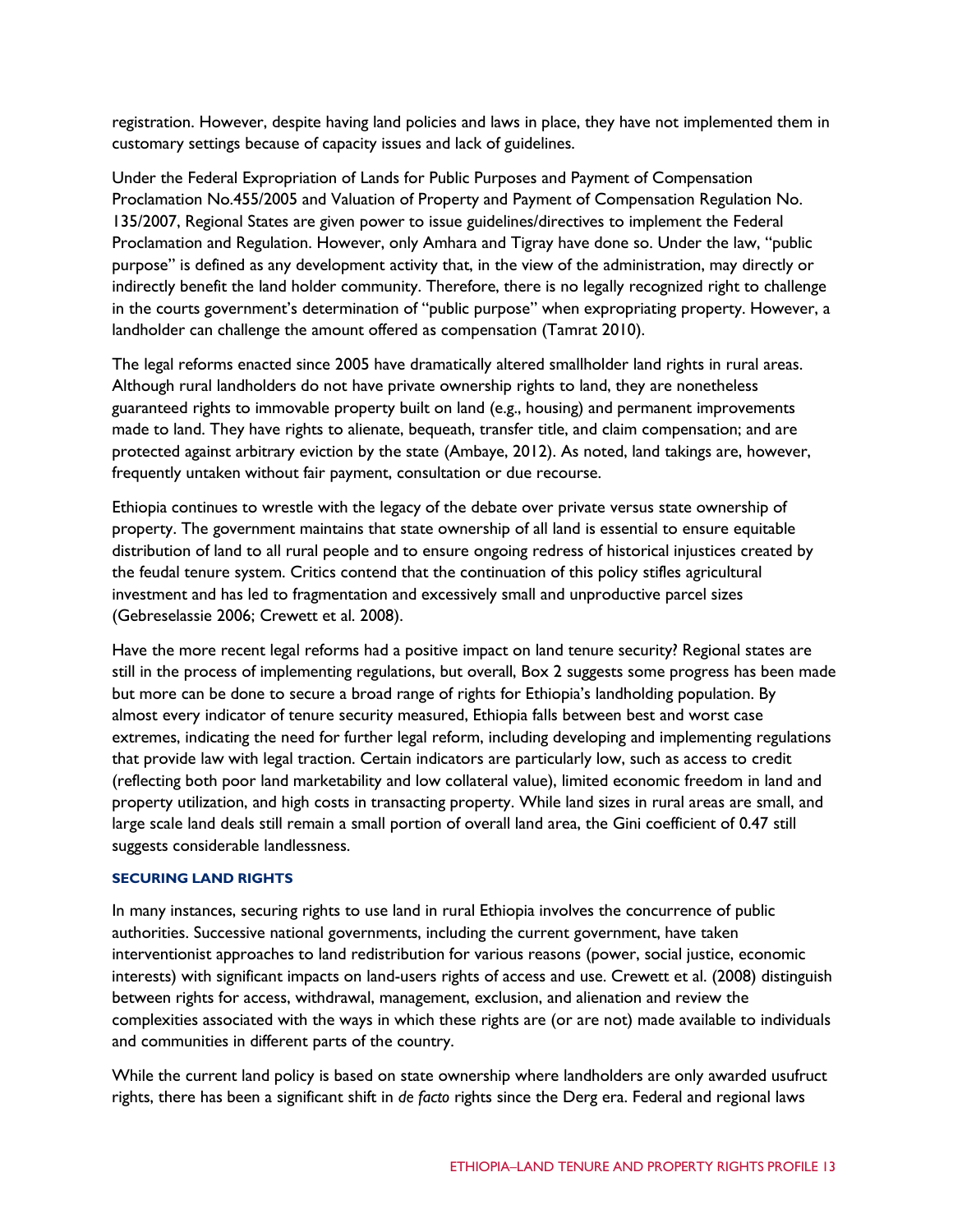have evolved to accommodate efficiency and fairness, but regional bureaucrats still selectively implement the proclamation (Crewett et al. 2008). Farmers are provided with a "holding right" that give peasants many of the rights of ownership except for sale and mortgage; they can use the land for agricultural production, rent a portion to fellow farmers (sharecropping), lease to investors, and inherit or bequeath (as a gift) to family members, all held in perpetuity. However, as the ability to transact land and property at low cost is a central tenant of a market economy, current restrictions remain an important policy issue (see below). Another shortcoming of regional legislation is the lack of mechanisms to secure rights of pastoralists to customary grazing lands in the lowland areas of the country where pastoralists must travel across broad landscapes in search of food and water for their animals (Ambaye 2012).

Land certification, first introduced in 1997, has now been extended to all regions of the country. An emerging body of empirical evidence suggests that it is increasing tenure security. Research by Bezabih et al (2011) found peasant farmers' trust of the Amhara government was enhanced by certification. The impact on long-term investment in land, water and forest resources may not yet be evident, and more time is needed to study the impact of land certification as programs have only recently begun to scale up. However, there is early evidence that limits on land transfer rights continue to negatively affect longterm investment, contributing to low returns on land and perpetuating low growth rates and poverty (Ali et al. 2011).

Deininger et al. (2008) note the value of certificates for prompt and fair compensation in land takings. The Government continues, however, to experience problems paying fair and adequate compensation to land holders, particularly in the case of government takings for public investment in roads and economic development projects. For example, Addis Anteneh and Associates (2008) report considerable variation in income foregone and actual compensation paid within and among regions. This contributes to ongoing land tenure security, loss of wealth by those negatively affected and conflict between the state and local communities.

## **INTRA-HOUSEHOLD RIGHTS TO LAND AND GENDER DIFFERENCES**

Although the 1974 land reform promised a more equitable distribution of land, women were effectively prohibited from benefiting equally in land allocation schemes. Land registration all too frequently

registered land holdings exclusively in the name of the male head of household. Where polygamy was practiced, land registration records reflected one of several households, excluding households of subsequent wives (Girma and Giovarelli 2013). The 1995 Constitution, affirms gender equality and prohibits discrimination on the basis of sex however the right of married women to land is based on their

| <b>Box 3. Land and Gender Indicators</b>                          |              |
|-------------------------------------------------------------------|--------------|
|                                                                   | <b>Score</b> |
| OECD: Social Institutions and Gender Index, Restricted            |              |
| Resources and Assets, 2014                                        |              |
| - Women have equal and secure access to land use, control and     | 0.5          |
| ownership (Range: 0-1; 0=no discrimination)                       |              |
| - Women have equal and secure access to non-land assets use,      | 0.5          |
| control and ownership (Range: 0-1; 0=no discrimination)           |              |
| - Women have equal access to financial services (Range: 0-1;      | 0.5          |
| 0=no discrimination)                                              |              |
| FAO: Gender and Land Rights Database, 2011-2012                   |              |
| - Percentage of Female Holders of Agricultural Land               | 19.2         |
| - Percentage share of agricultural land area held by women        | 15.0         |
| - Percentage share of agricultural land are held jointly with men | 39.0         |
|                                                                   |              |

husband's claim as head of household. The regional constitutions and land laws also affirm equal rights of women. Land laws of both Federal Government and the regions also provide that the landholding certificate be issued in the names of both spouses, and a wife must give her consent when her husband enters into a transaction that involves jointly-titled land (GOE Constitution 1995).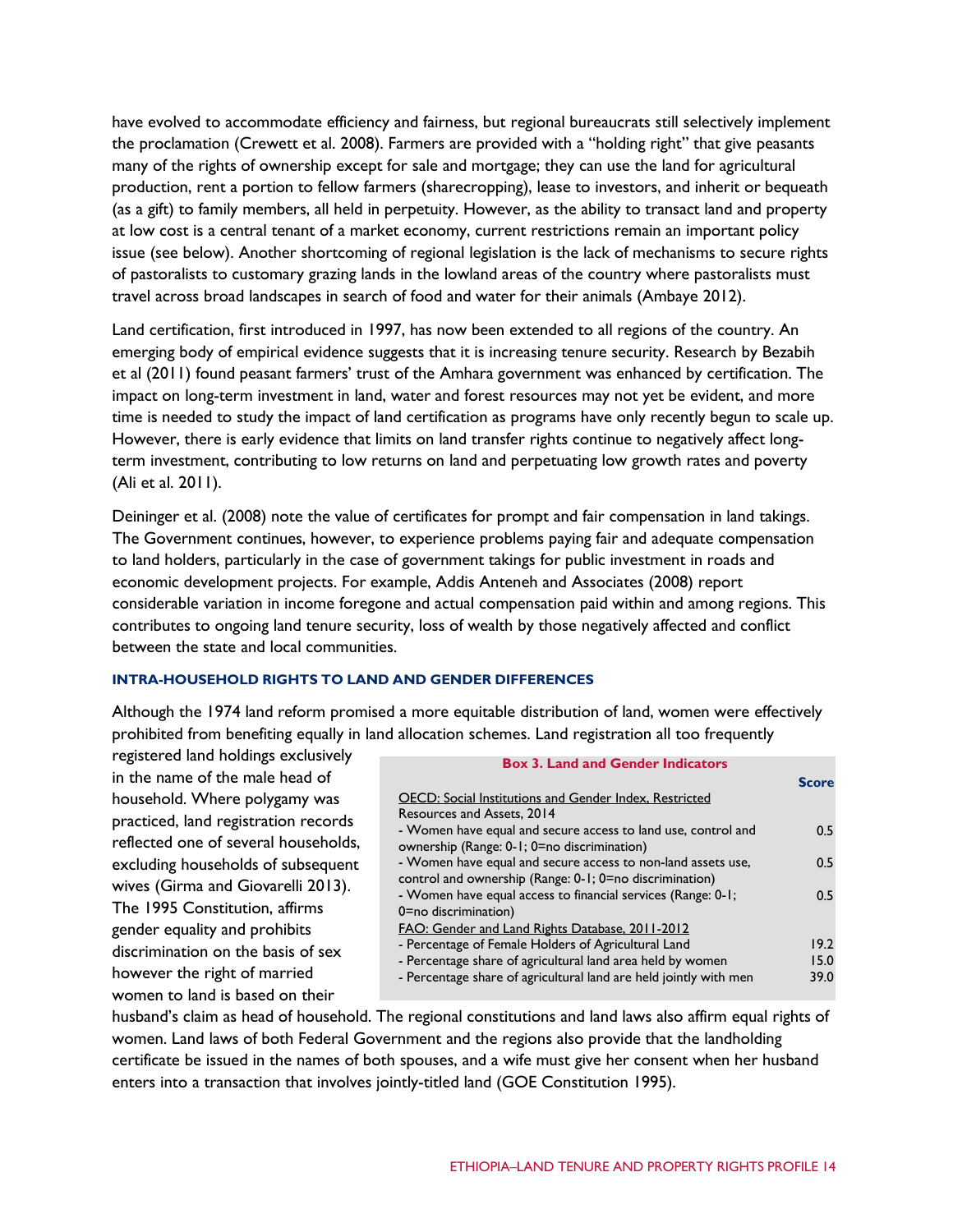Equity provisions in the Constitution are reinforced by the Rural Land Proclamation which confirms equal rights of women in land transactions and the Family Code which recognizes communal property among spouses. The problem with securing women's rights to land and property is not the absence of laws but lack of awareness, traditional practices curtailing rights of women, and absence of strict legal observance by government institutions (Girma and Giovarelli 2013). Women's security of tenure may be further undermined through the abrogation of provisions allowing the issuance of a certificate to a woman in a polygamous marriage, as well as through the role of traditional leaders who administer the first level of land disputes hearings. The Revised Family Code of 2000 provides for community of property (with exceptions) for anything acquired after marriage and for common law unions lasting not less than three years, presuming joint ownership and consent of both spouses before the disposition or transfer of any property (Cotula 2007).

Without inclusion of their names on land certificates, women risk losing their rights to land in the event of divorce or becoming widowed. Joint titling, including both husband and wife's names on a land certificate, was introduced in 2003. The nationwide certification program is intended to be highly participatory and decentralized through Land Use and Administration Committees comprised of community members. However, there are regional variations that affect evenness of implementation: land certification across regions began at different dates; while Tigray region did not mandate joint titling, Amhara, SNNP and Oromia regions did; Amhara and SNNP regions required photographs of both spouses on certificates while Oromia region only required the husband's photograph; and different methodologies were employed in issuing certificates in the case of polygamous households (Girma and Giovarelli 2013).

In an IFPRI study analyzing panel data from 1997 to 2009, aside from women being somewhat less aware of the land registration process, less inclined to attend meetings and less likely to receive written material, there were remarkable similarities between men and women on seventeen attributes of knowledge and participation documented about land certification (this similarity held across all three regions studied—Amhara, Oromia and SNNP). However, women tended to have smaller plot sizes, less cropped area, and lower quality holdings although only slightly so (Kumar and Quisumbing 2012). Despite requirements to include at least one female member in the LACs only 20 percent had done so. Nevertheless, there is growing evidence that the problems above are being corrected, that certification is improving tenure security of both men and women, and that including wives' names on land certificates is enhancing public expectation of equal division of land upon divorce or death of a spouse (Girma and Giovarelli 2013). Land certification and reform of the Family Code also appear to be having mutually reinforcing effects on women's rights and welfare (Kumar and Quisumbing 2012).

Ethiopia has come a long way since 1975 in broadening women's rights to land. But as noted in Box 3, there is still considerable space for further progress in securing equal access to land use, control and ownership; having equal and secure access to non-land assets; and having equal access to financial services. Moreover, women compared with men, still have unequal land access outside of the share jointly held with their spouses.

## **LAND ADMINISTRATION AND INSTITUTIONS**

At the Federal level, land administration was a small and under-resourced unit in the Natural Resources Development Directorate of the MoARD until 2010 when a separate Land Administration and Use Directorate (LAUD) was established. It now coordinates implementation of the Federal Rural Land Administration and Use Proclamation by providing national strategic planning, standardizing land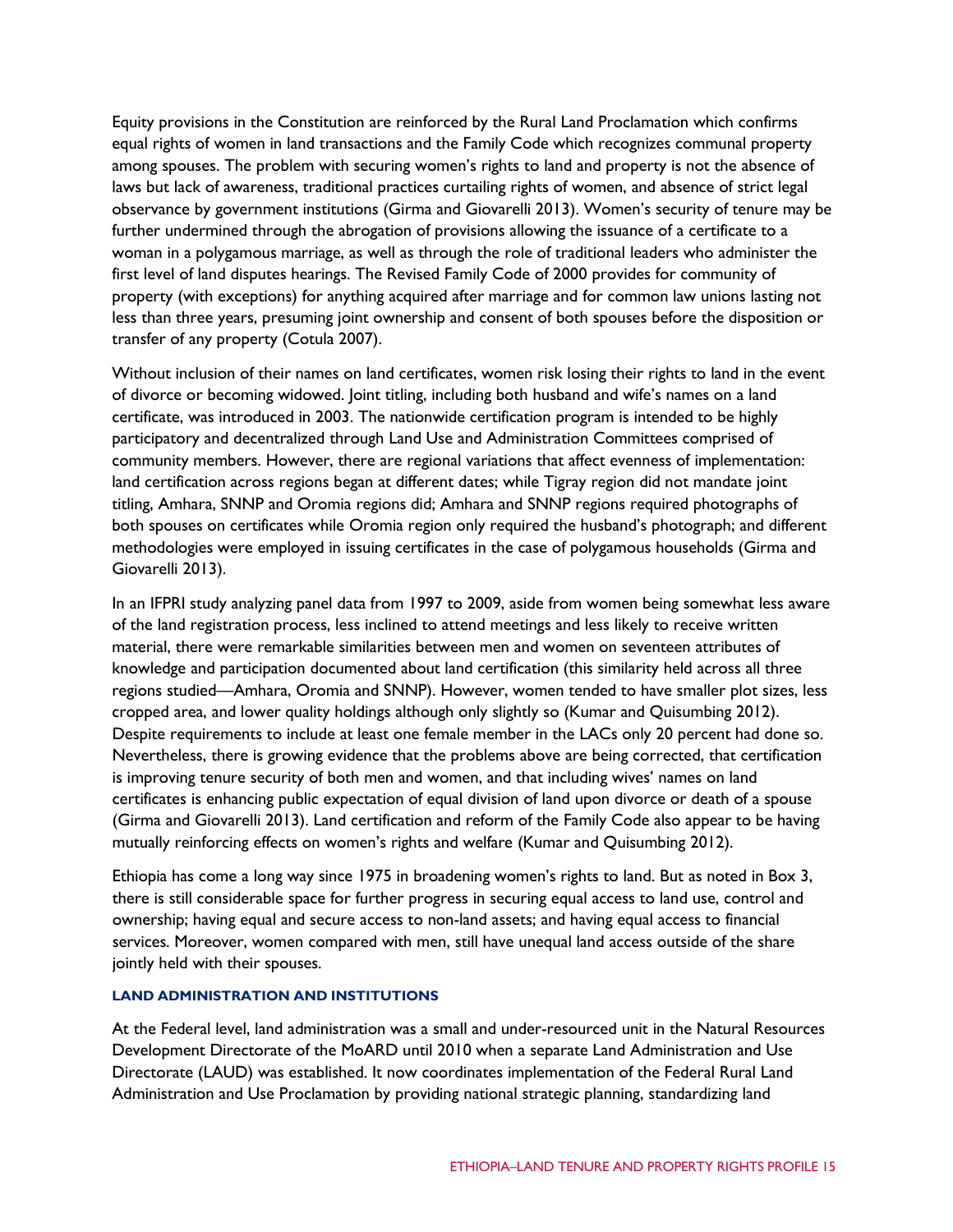administration systems, coordinating donor activities, and providing technical and financial support to regions. Six Regional states—Amhara, Oromia, SNNP, Tigray, Gambela and Benishangul-Gumuz—have established land administration offices to implement federal and regional laws. Some started as regional agricultural bureaus and changed to independent authorities under these bureaus. Those in Amhara and Oromia have been elevated to fully autonomous bureaus (Abza 2011).

More recently, all regional states in Ethiopia are obliged by law to establish an Environmental Protection Land Administration and Use Agency (EPLAUA) but names and statuses vary. For instance, in Diredawa Administration and Harari People National State, they are established as authorities. In Amhara, Benishangul-Gumuz, Gambela and Oromia regional states, they are established as bureaus. And, in Tigray and SNNP region, they are established as agencies (Berhane 2015).

In urban areas, the city council is authorized to approve permits for land and building. In rural areas, it is the Land Administration Committees at the *kebele* level that are most relevant from the perspective of most Ethiopian farmers. A number of projects are working with local authorities to improve their capacity to plan and administer land allocation and use. For example, the Institute of Land Administration (ILA) was established at Bahir Dar University in 2008 to offer university-level training in land administration, geodesy and geomatics with technical assistance of the Royal Institute of Technology (KTH) and financial support of SIDA. USAID's LAND program collaborated with Bahir Dar University's ILA to offer a master's degree program on land administration and establishing the Ethiopian Land Research and Development Network (ETHIOLANDNET). Haramaya University's Department of Law established the Land Tenure Institute in 2010 to conduct policy research and assist regional governments develop new land legislation. Nevertheless, most of these programs are still in their infancy.

Despite the significant changes made in both legal reform and land administration institutions governing land and property, there remain important challenges (Abza 2011):

- Policy and legal gaps, particularly surrounding pastoral and agro pastoral lands. Regional states are currently developing regulations that address certification and are working on valuation and compensation guidelines for land expropriation.
- Technical deficiencies, including appropriate land registration and cadastral survey methodologies and lack of surveying and mapping infrastructure (including CORS state for geo referencing).
- Inadequate institutional capacity of federal and regional land administration agencies to cope with the growing demands of land administration services.

## **LAND MARKET**

Ethiopia has not enacted a land policy, but federal and regional proclamations are serving as policy documents. The proclamations provide unlimited usufruct rights to farmers and pastoralists and grant rights to inherit, bequeath and lease but with variations (Gebeyehu 2013):

- Federal Government: allows leasing as long as it doesn't cause displacement
- Amhara Region: allows leases of up to 25 years without size limitations among peasant farmers and from peasant farmers to investors
- Oromia Region: allows 3-year leases among peasant farmers for traditional farming, and 15 years from peasant farmers to investors for modern farming, but limited to no more than half a holding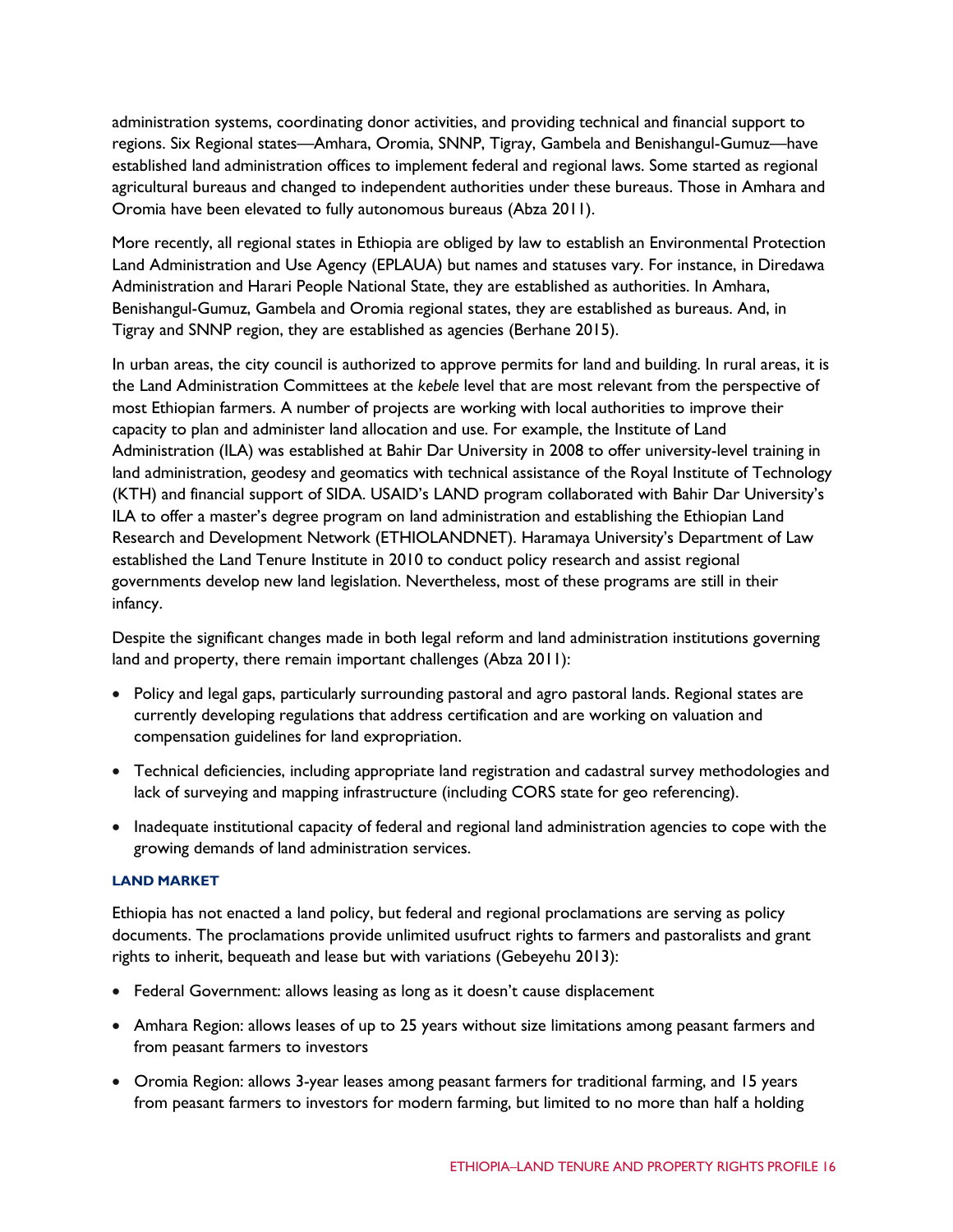- SNNP Region: allows 5-year leases among peasant farmers and from peasant farmers to investors for 10 (annual crops) to 25 (perennial crops) years as long as the remaining holding is sufficient for annual consumption
- Tigray Region: allows 3-year leases among peasant farmers for traditional farming, and 10 years from peasant farmers to investors for modern farming, both up to half the holding and with no displacement

For landholdings of peasant farmers that are only several hectares in size, it is inconceivable that land could be identified and consolidated across multiple households to attract investors if only half one's parcel can be leased or if the remaining land must provide for the family's consumption. In addition, the above provisions can be expected to have varying effects on tenure security; long-term investment; ability to reduce or consolidate fragmented landholdings; and incentives to migrate (e.g. being able to lease out only half one's plot leaving the rest behind).

Using a panel data set covering 400 households prior to certification and two, five and eight years after in Tigray region, Holden et al (2011) found that land certification had a significant positive effect on land renting, and the participation of female-headed households as landlords. However, context helps explain this: only men cultivate with oxen as there are cultural norms against women cultivating with large livestock, which results in a higher proportion of women leasing out their land because they lack some of the means to farm it themselves. While it has also become easier for tenants to access land to rent in, transaction costs in the land rental market nonetheless remain high, suggesting ample space at the local level to facilitate land rental markets further.

Another study investigating the impact of limited transfer rights and perceived land tenure insecurity on investment in coffee, khat and eucalyptus found that the share of holdings allocated to these crops substantially increased if transfer rights are present; that extending these findings to soil conservation improvements would magnify positive impacts further; and that the current policy is pushing farmers toward low return, subsistence production by keeping their time horizons short and focused on singleperiod crops. Rural landholders need an enabling environment that encourages a longer-term planning horizon. This would mean providing guarantees that land (and investment) will not be appropriated, allowing credit markets to develop using land as collateral, and allowing increased land mobility and efficiency via land sales and rental (Ali et al. 2011).

Debates related to land ownership continue. One group argues that privatization and secure, long-term and transferrable use rights would spur economic growth and help alleviate poverty. The other argues that a freely operating land rental market could, instead, spur unproductive land concentration, risk distress rentals, and could exacerbate landlessness with destabilizing results. This continuing debate suggests a need for more nuanced research into land rental markets and along with pilots to test and rigorously evaluate the effects of proposed policy changes (McClung 2012).

## **LARGE SCALE INVESTMENT**

The allocation of farmland to investors has been occurring since the mid- to late-1990s but until late 2002 those requesting land were predominantly local investors. Foreign investors began to show interest following passage of key enabling legislation, notably Proclamation 280/2002 and amendments in 375/2003 (Horne 2011; Rahmato 2011). Proclamation 456/2005 under article 5(4)(a) allows investors who have the capital and technology to obtain land for agricultural investment purposes (Ambaye 2012). From 2007 onwards, federal and regional governments were actively promoting land investment and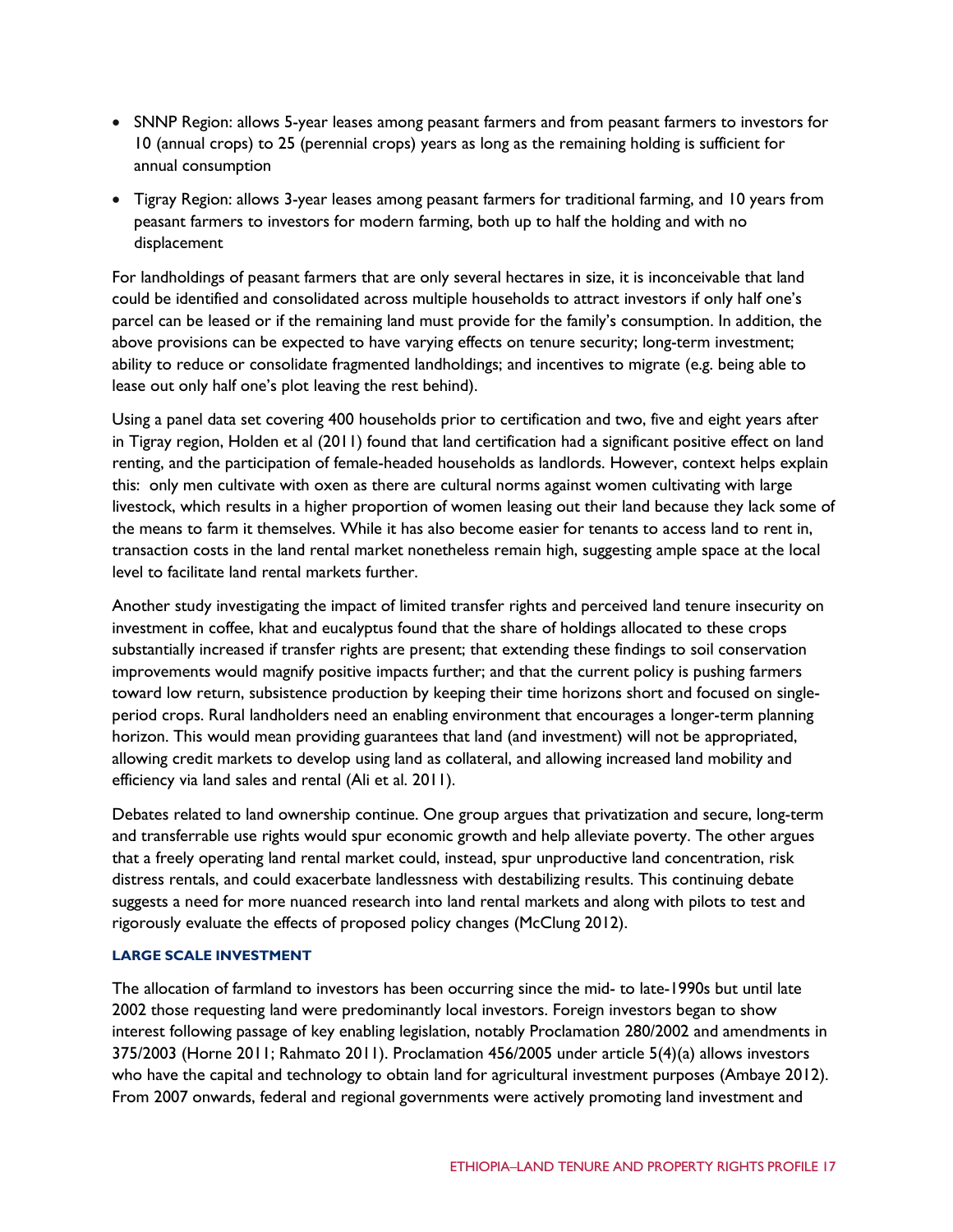seeking foreign capital. The MOARD in 2008 was tasked to prepare information to attract investors, negotiate contracts, and administer all lands received from regional government in a federal land bank. Between 2009 and 2010, 3,589,678 ha was transferred from regions to the federal land bank including: Amhara (420,000 ha), Afar (409,678 ha), Benishangul-Gumuz (691,984 ha), Gambela (829,199 ha), Oromia (1,057,866 ha), and SNNP (180,625 ha) (Rahmato 2011).

The Agricultural Investment Support Directorate (AISD) was created in 2009 within the MoARD to identify potential land for agriculture, receive land from regions (for purposes of the federal land bank) and transfer it to investors. Investors wanting land in excess of 5000 ha apply to the AISD with a completed business plan that is vetted for technical feasibility, financial viability and environmental and social acceptability. If a proposal is accepted, a long-term land lease ranging from 25–99 years is issued. Investors seeking land less than 5000 ha go through the same procedure by applying to the regional state's investment bureau and signing lease agreements with the regional agricultural land administration agency.

A number of studies outline the extent of land investment in Ethiopia but with varying degrees of precision, accuracy and thoroughness. Some focus only on certain areas of the country, involve incomplete data or exclude certain size categories of farms. Records within some regions are poor, there is no centralized registry of land deals, and statistics often must be compiled from personal communications with officials. The amount of land reported may underestimate the land that has been actually granted to investors (Horne 2011).

According to a World Bank Study, 406 commercial land investment projects covering 1.2 million ha were approved in Ethiopia between 2004 and 2008; 49 percent of this area was granted to domestic investors, and only 5 percent was provided to foreign investors (Deininger and Byerlee 2011). A more recent analysis by the International Land Coalition's Land Matrix shows 56 land investments of 200 ha or more covering slightly over 2.4 million ha from 2000 to 2012. Another study showed that as of January 2011, 3,610,509 ha had been awarded to investors with the following regional breakdowns: Oromia (36.4 percent); Benishangul-Gumuz (17.6 percent); multi-regional (13.8 percent); SNNP (13.0 percent); Gambela (7.1 percent); Federal (5.5 percent); Amhara (4.8 percent); Tigray (1.3 percent); Afar (.3 percent); and Somali (.2 percent) (Horne 2011).

Despite data limitations, a number of important observations can be gleaned from these studies. Large concessions are being granted to some of the best agricultural land in the country, but very few projects are fully operational. While large-scale foreign attention garners media attention, a large share of the investment is by domestic investors (perhaps 95 percent accounting for more than half the land area leased) (Horne 2011). The vast majority of foreign investors in Ethiopia are private companies, mostly Indian or from the Gulf states. Some foreign investments are extremely large in size. Karuturi Global, Ltd., an Indian Company has leased 100,000 ha for corn, rice and palm oil in Gambela with an option to lease an additional 200,000 ha if it develops the initial block per terms of the lease.<sup>2</sup> Karuturi has also begun a 10,700 ha project in Oromia Regional State known as the Bechera Agricultural Development project. Saudi Star, owned by Ethiopia-born Sheik Mohammad Al-Amoudi, was issued a 60-year lease to grow rice on 10,000 ha of land (Vhughen and Gebru 2013). The processes for making these allocations are often problematic: consultations with affected communities are often limited; terms of the leases are

<span id="page-17-0"></span> $2$  On December 28, 2015, Ethiopia revoked the Karuturi contract on grounds that by 2012 it had developed only 1,200 ha of land within the initial two-year period of the contract, far less than the 100,000 ha agreed upon (Cultural Survival 2016).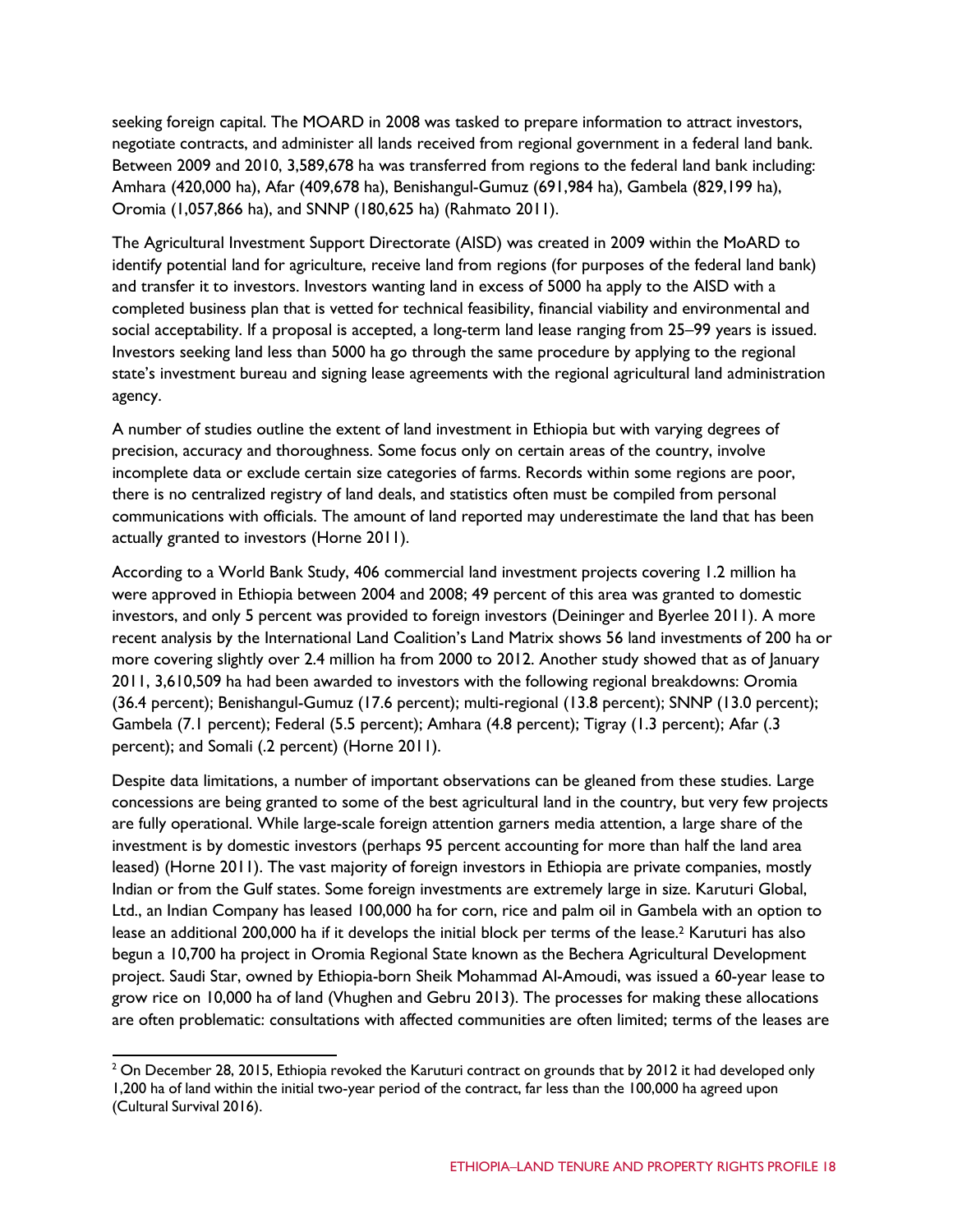not transparent; and few of the communities affected by the compulsory acquisition receive compensation.

Proponents assert that such land deals help increase agricultural productivity and exports while transferring knowledge, skills and better paying jobs to the country. But these transactions also disrupt livelihoods, particularly in pastoral and agro-pastoral areas, where commercial farms have divested pastoralists of wet season grazing and cut off transhumant migratory routes. While government policy is that pastoral lands are underused and should be developed, pastoral communities often feel subjected to political and economic marginalization. Resource alienation and curtailment of mobility have resulted in livestock decline, overgrazing, land degradation, alien plant invasion, increased vulnerability to recurrent drought and famine, and resource-based conflicts (Elias and Abdi, 2010; Schmidt and Pearson 2015). The traditional pastoralist way of life is increasingly making way for sedentary farming and private enclosure (Elias and Abdi 2010). Ongoing land privatization and increased government presence is weakening indigenous institutions and cultural identity (Schmidt and Pearson 2015).

## **COMPULSORY ACQUISITION OF PRIVATE PROPERTY RIGHTS BY GOVERNMENT**

The Federal Constitution gives to the government the power to expropriate private property in the public interest, provided it pays compensation prior to acquisition and in an amount commensurate with the value of the property being taken (GOE Constitution 1995, Art. 40.1). Enacting legislation promulgated by the Federal Government include Proclamation No. 455/2005 on the Expropriation of Landholdings for Public Purposes and Payment of Compensation and Council of Ministers Regulation No. 135/2007 pertaining to the Payment of Compensation for Property situated on landholdings expropriated for public purpose.

Large amounts of land are being expropriated for urban development, urban expansion, road construction and large-scale investment. Despite the guarantees outlined in Proclamation No. 455/2005 related to compensation, land valuation criteria currently do not provide for fair and consistent valuations (Ambaye 2012). For example, in urban areas, location is not valued and owners are only compensated for "replacement cost" of buildings. In rural areas, the compensation provided is equivalent to the value of ten years' production. A common criticism is that compensation is not adequate, is not paid, does not reflect market value, and does not adhere to constitutional guarantees (Ambaye 2012). Implementing agencies sometimes ignore the requirement to pay compensation or claim tight public budgets prevent them from compensating those who lose property. There is widespread belief among agency staff that compensation isn't needed because land belongs to the government, or they assume that since communities benefit from public expenditure and development, they aren't interested in compensation or shouldn't be paid it in addition to public benefits received (Addis Anteneh and Associates 2008).

In some cases, local officials forcibly evict landholders, without paying compensation. Mechanisms for the submission of grievances and complaints are not often used. Landholders frequently do not have a good understanding of their rights and procedures to follow in the event of expropriation. The courts are also unaware that Proclamation 455/2005 empowers them to look into cases concerning expropriationrelated compensation (Addis Anteneh and Associates 2008). Currently, there is no legally recognized right to challenge the government's determination of "public purpose." However, a landholder can challenge the amount offered as compensation (Tamrat 2010).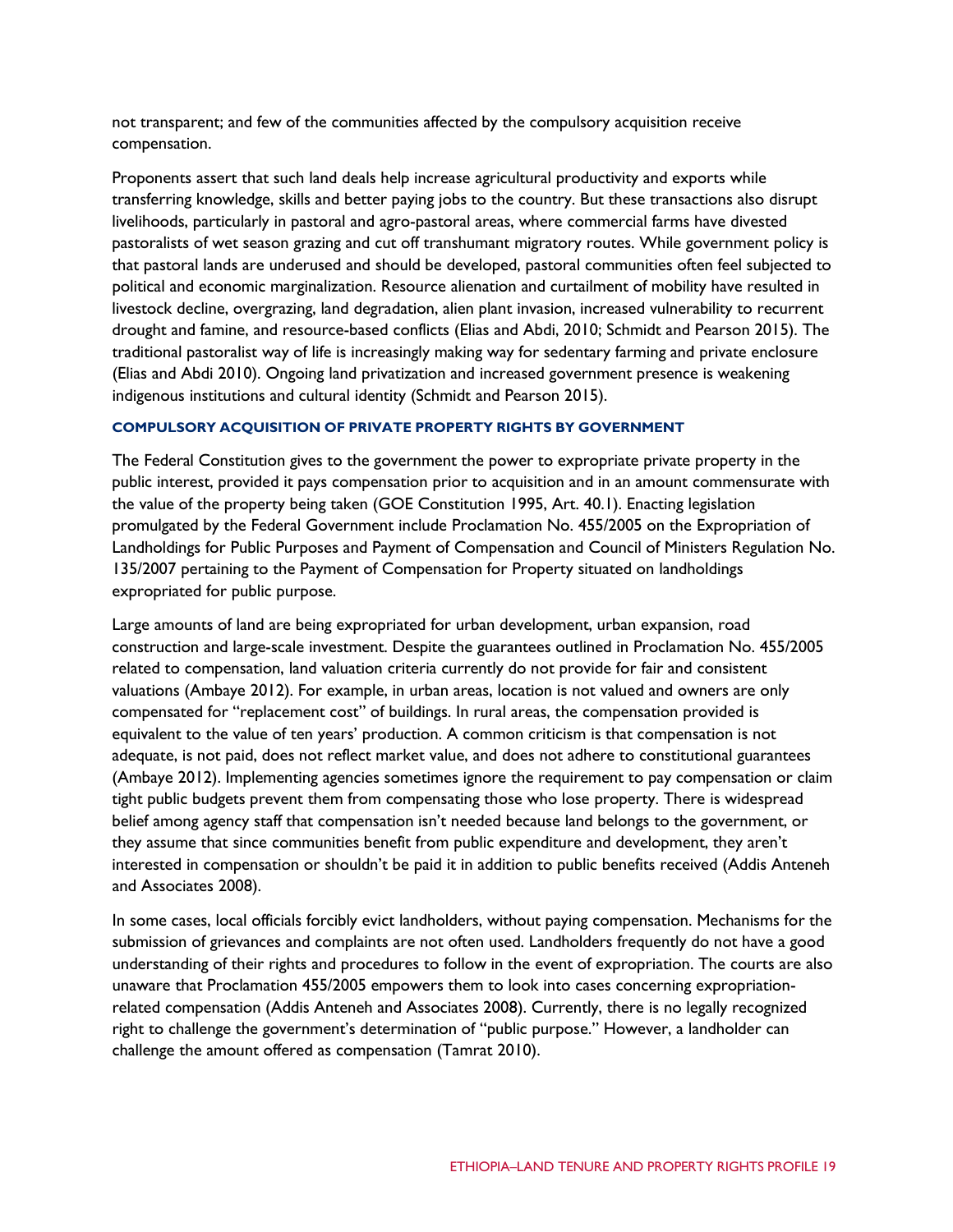#### **LAND DISPUTES AND CONFLICTS**

Weak government and customary institutions, population growth, frequent drought, resource degradation, encroachment and expropriation of rangelands are some of the causes of inter-pastoral conflicts and between pastoralists, government, and farmers (Hundie 2006; Michael et al. 2005; Rahmato 2011, Horne 2011). The reforms of the 1990s did not cover urban land and the expansion of urban centers into the surrounding countryside creates conflict in peri-urban areas. Lack of adequate demarcation, registration and record keeping has led to overlapping land claims stemming from inheritance that also results in conflict. There is some evidence that violence and intimidation are used against women who attempt to use the law to establish and defend their right to landholdings (Stein 2008).

While land border disputes are being dealt with via land certification campaigns, three general types of land conflict are prominent—land takings for large scale agriculture, land takings for urban expansion, and villagization (Box 4). While all governments must reserve the right to exercise expropriation for the public good, lack of transparency, consultation, payment of fair compensation, and replacement of livelihoods lost are key factors contributing to land based conflict in Ethiopia currently.

#### **Box 4. Land Conflict Case Studies**

- **1. Land Takings for Large-Scale Agriculture**. Large areas of virgin land, formerly allocated to the Gambela National Park, have been transformed into rice, sugar cane and palm oil plantations by foreign-owned ventures. For the Anuaks and the Nuers, this has meant thousands of people forced to abandon a traditional way of life. Government identifies the land as abandoned because it is sparsely populated, but local people use the land for grazing and to lay fallow. Gambela with several rivers and a sizable dam is rich in water resources; access to water motivates many land deals. According to officials, the investment will create jobs, improve farming know-how and reduce chronic food insecurity. People are relocated to areas with better access to clean water, health and education. Critics complain of forced relocation, poorly paid work on the new farms, environmental degradation and failure to deliver on promises of better social infrastructure. A rice farm owned by a Saudi Sheik will be the largest in Africa, exporting up to 1 million tons of rice earning an estimated \$1 billion in export earnings per year. The Anuak and Nuer are not participating in benefit sharing and claim that their land was illegally taken. While companies have access to much of the region's best land and water, local people been moved to drier areas where farming and grazing is difficult (Cassandra 2012, IRIN 2011, Martin and Huber 2013, Human Rights Watch 2012).
- **2. Land Takings for Urban Expansion**. In November 2015, protests broke out in the town of Ginci, 50 miles west of Addis Ababa, over the Addis Ababa Master Plan that would promote urban development but also evict Oromo farmers from their land with little or no compensation. The master plan is part of an effort to manage the city's rapid expansion. But critics contend that the plan is focused mostly on attracting investors and ignores the Oromos' historical and cultural values. By late December 2015, violent clashes between protestors and security forces had spread across Ethiopia's Oromia region (Ademo 2015, Meseret 2015). Ethiopia announced its intent to scrap the master plan in January 2016 after the protests killed 140 students and farmers (Chala, 2016).
- **3. Villagization**. Under its 'villagization' program, the GOE is forcibly relocating 70,000 indigenous people from western Gambela region to new villages that lack adequate food, farmland, and educational facilities. People there are being asked to abandon cattle-based livelihoods in favor of settled cultivation to make way for sugar plantations in Ethiopia's Lower Omo Valley, without consultation or compensation. The project will consume the vast majority of the water of the OMO river basin, potentially devastating the livelihoods of 500,000 people in Ethiopia and neighboring Kenya who rely on the Omo's waters for their livelihood. (Human Rights Watch 2014).

## **KEY LAND ISSUES AND GOVERNMENT INTERVENTIONS**

Ethiopia's Second Growth and Transformation Plan (GTP II), 2015/16—2019/20, seeks to increase the country's productive capacity and efficiency by improving the competitiveness of the agriculture and manufacturing industries (GOE National Planning Commission 2015). Improvements in agricultural efficiency are envisioned via: 1) increased and market oriented crop production and improved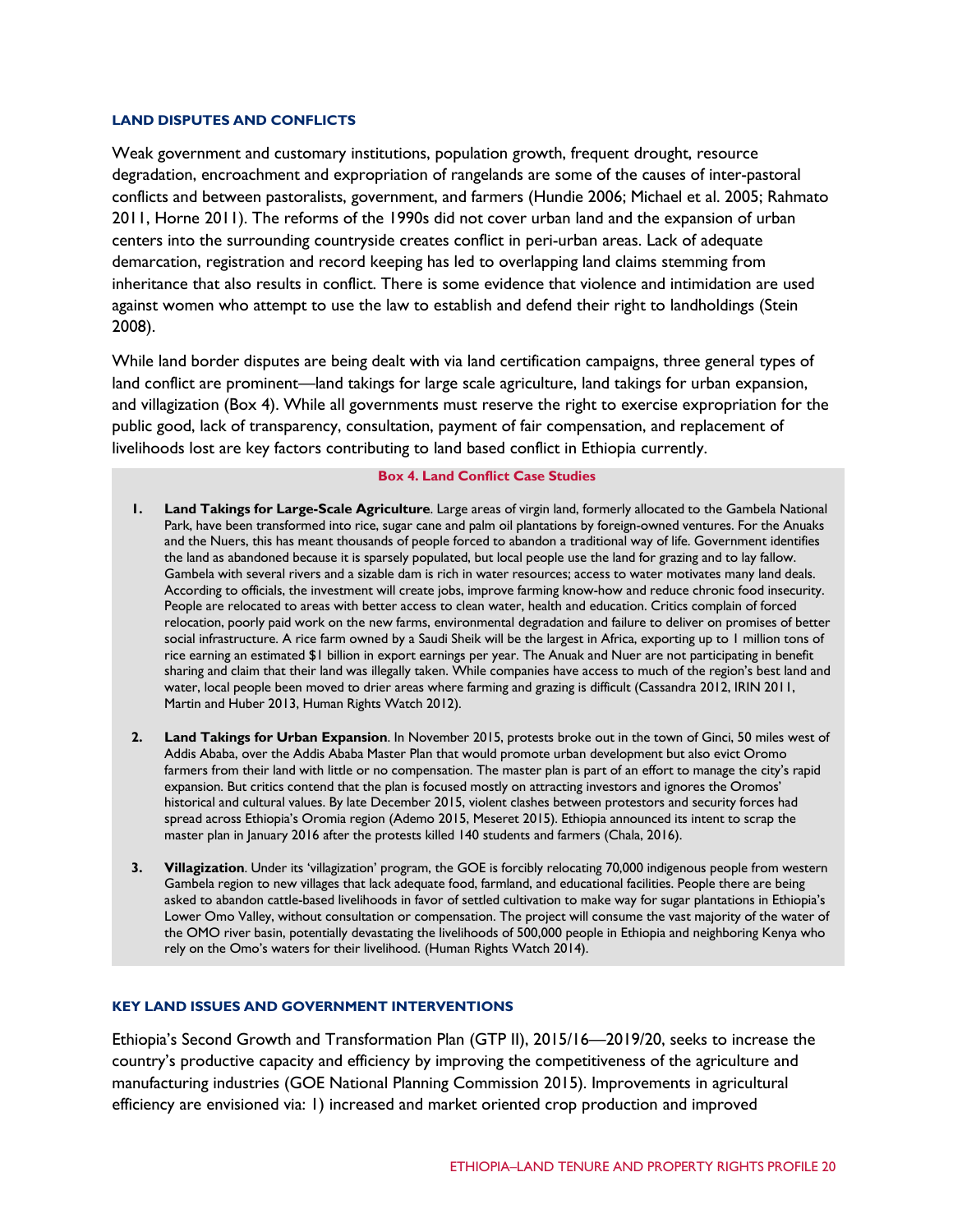productivity focusing on strategic crops; 2) increased livestock production and productivity, 3) reduced degradation and improved productivity of natural resources; and 4) enhanced food security at national and household levels (Ethiopia ATA n.d.) Further, unlocking systemic bottlenecks in land administration and formalizing farmers' land rights is expected under GTP II to promote more sustainable land use and encourage longer term land investment (Ethiopia ATA, n.d.). Accordingly, the Ministry of Agriculture under GTP II, with government and donor support, plans to survey abd register 28.6 million parcels of land, benefitting 7 million farming households (The Ethiopia Herald 2015).

Many farm households experience moderate to extreme land scarcity, while others have access to adequate acreage but the land quality is too poor to support much crop or livestock production. Efforts to relocate land-poor Ethiopians from highland areas to less densely settled lowland areas have generally not been well received by the intended beneficiaries (Kassa 2009). Out-migration to urban areas is constrained by the loss of rights to land left behind as well as difficulties of acquiring land and property in towns and urban areas. Land certification programs have been well-received by many rural Ethiopians. Official donors continue to support these efforts as a means to stimulate rural investment and reduce poverty. However, these certification schemes do not yet significantly address common property holdings (pastures, forests, watersheds), nor do they facilitate rental of land or permit mortgaging.

Despite state ownership of land, there is evidence that the land certification program has increased tenure security and shifted people's attitudes from short-term exploitation to long-term protection and development with multiple positive benefits: increased soil conservation; increased planting of perennial crops including timber; more intensive production; enhanced land rental market; gender equality in tenure rights; and a significant reduction in land disputes. In some *woredas,* reported court cases related to land are down, and the cadastral-based modern method of land certification appears to be enhancing farm households' confidence and security of tenure (Negatu et al. 2009).

## **DONOR INTERVENTIONS**

Among donors, the Swedish International Development Cooperation Agency (SIDA) and USAID have led efforts to pilot and implement the current land certification system in Ethiopia in support of the Government. The SIDA work supported Amhara region only, while the USAID work supported four to six regions spanning three projects—Afar, Amhara, Oromia, Somali, Southern and Tigray.

The Environmental Protection and Land Administration and Use Authority (EPLAUA) was established by the Amhara NRS Proclamation 47/2000 in 2001 (legally upgraded to bureau—BoEPLAUA—in 2009). Work on piloting a new land administration system began in 2002 in East Gojam and South Wollo. Technical assistance was provided by SIDA in initiating pilot operations and identifying methods for scaling up the land administration system. Over the period 2002 to 2009, nearly all rural farmland in the Amhara region was registered and 3 million certificates issued. SIDA helped establish the Land Administration Institute at Bahir Dar University and supported it through 2012. SIDA also assisted the BoEPLAUA with developing a computerized Information System for Land Administration (ISLA) in 2003 that by 2010 was operating in 40 of 130 *woredas* in Amhara. The outcome of these interventions has been a reduction in land conflicts, increased investments in farm equipment, and improved agricultural production (Orgut Consulting 2010). The system there is now self-sustaining and arguably is the most sophisticated in terms of land administration capabilities in the country.

USAID's work with land tenure and property rights in Ethiopia began with the Ethiopia Land Policy and Administration Assessment in 2004 which led to three consecutive projects: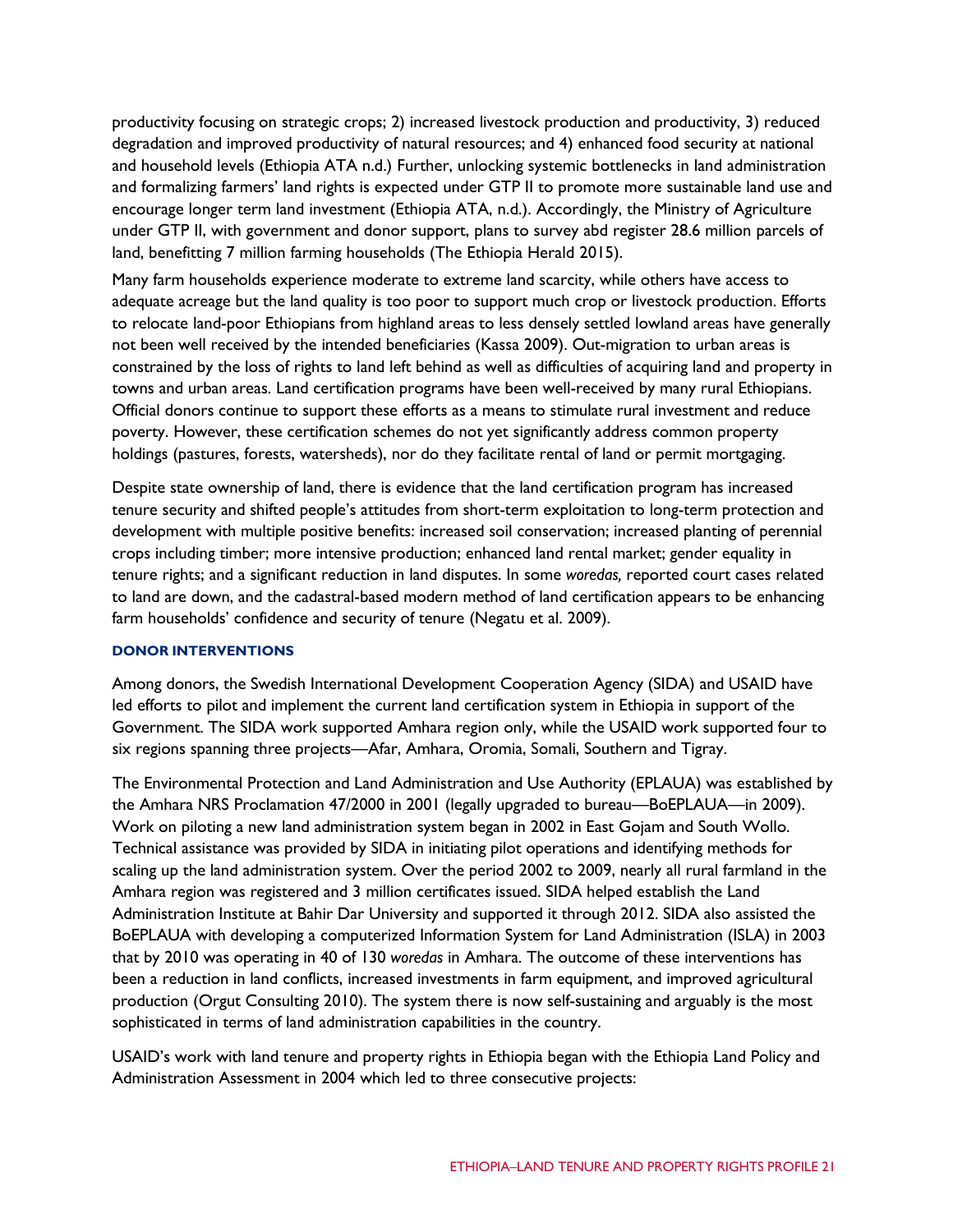- **Strengthening Ethiopia Land Tenure and Administration Program (ELTAP)** (2005 to 2008), to reform the legal framework for land and property by harmonizing regional land administration and use laws with federal legislation; pilot parcels mapping and certification; improve the awareness of land users and stakeholders about land administration and land use laws and regulations; and strengthen the capacity of federal and regional governments to implement secondlevel registration and certification. The work supported the MoARD with a focus on four regional states: Amhara, Oromia, SNNP and Tigray (USAID 2010).
- **Ethiopia Strengthening Land Administration (ELAP)** (2008-2013), to further strengthen rural land tenure security by improving the legal framework; advancing public awareness of land rights; reforming administration and use laws; expanding land mapping and certification to promote investment in high-potential areas; and strengthening the capacity of federal and regional land administration agencies to deliver secure land rights and administration services. The project worked with Regional Land Administration Agencies of Amhara, Oromia, SNNP, Tigray, Afar and Somali regional states, the latter two expanding into pastoral areas (USAID 2010).
- **Ethiopia Land Administration to Nurture Development (LAND) Program** (2013-2018), to assist federal and regional governments to further strengthen legal and policy frameworks at the national and local levels; strengthen the capacity of national, regional and local land administration and land use planning entities; enhance capacity of Ethiopian research institutions and universities to engage in policy analysis, research and training; and strengthen community land rights in pastoral and agro pastoral areas (USAID 2013). The project is mainly implemented with the MoARD's LAUD and land administration bureaus of Afar, Amhara, Oromia, SNNP, Somali and Tigray regional states (USAID 2010).
- **USAID's Pastoralists' Areas Resilience Improvement Through Market Expansion Project (PRIME)** (2012-2017) is a five-year project designed to increase household incomes and enhance resilience to climate change through market linkages in Ethiopia's dryland areas. Results include: increased livestock productivity, increased capacity of communities to respond to climate change, improved access to alternative livelihoods, improved nutritional outcomes, and improved knowledge management and learning for pastoralist issues. USAID's LAND project works in close collaboration with the PRIME project to achieve mutually beneficial outcomes that improve the livelihoods of pastoralist communities.

The efforts of SIDA and USAID laid the foundations for land certification in the highlands which other donors are now extending. USAID with its LAND project is working in lowland pastoral and agro pastoral regions while continuing to assist the MoARD's LAUD with law, land administration and capacity strengthening nationwide. This work has laid the foundations for two other important land interventions supported by British DFID and Finnish Aid.

DFID is supporting a six-year Land Investment for Transformation (LIFT) program (2013/14 to 2019/20), to support the GoE (and regional states of Amhara, Oromia, Tigray and SNNP) by further developing the land administration system, recording all rural land use rights, and strengthening regional and local government institutions to sustain the system once the intervention has ended. LIFT uses the "Marking Markets Work for the Poor (MMWP)" approach to enable farmers to more fully use land investment opportunities. Under the maximum investment scenario, the project is expected to certify and register up to 14 million parcels in 140 *woredas* affecting 6.1 million households with the following outcomes: an increase in land rental agreements, higher incomes for those participating in MMWP activities, reduction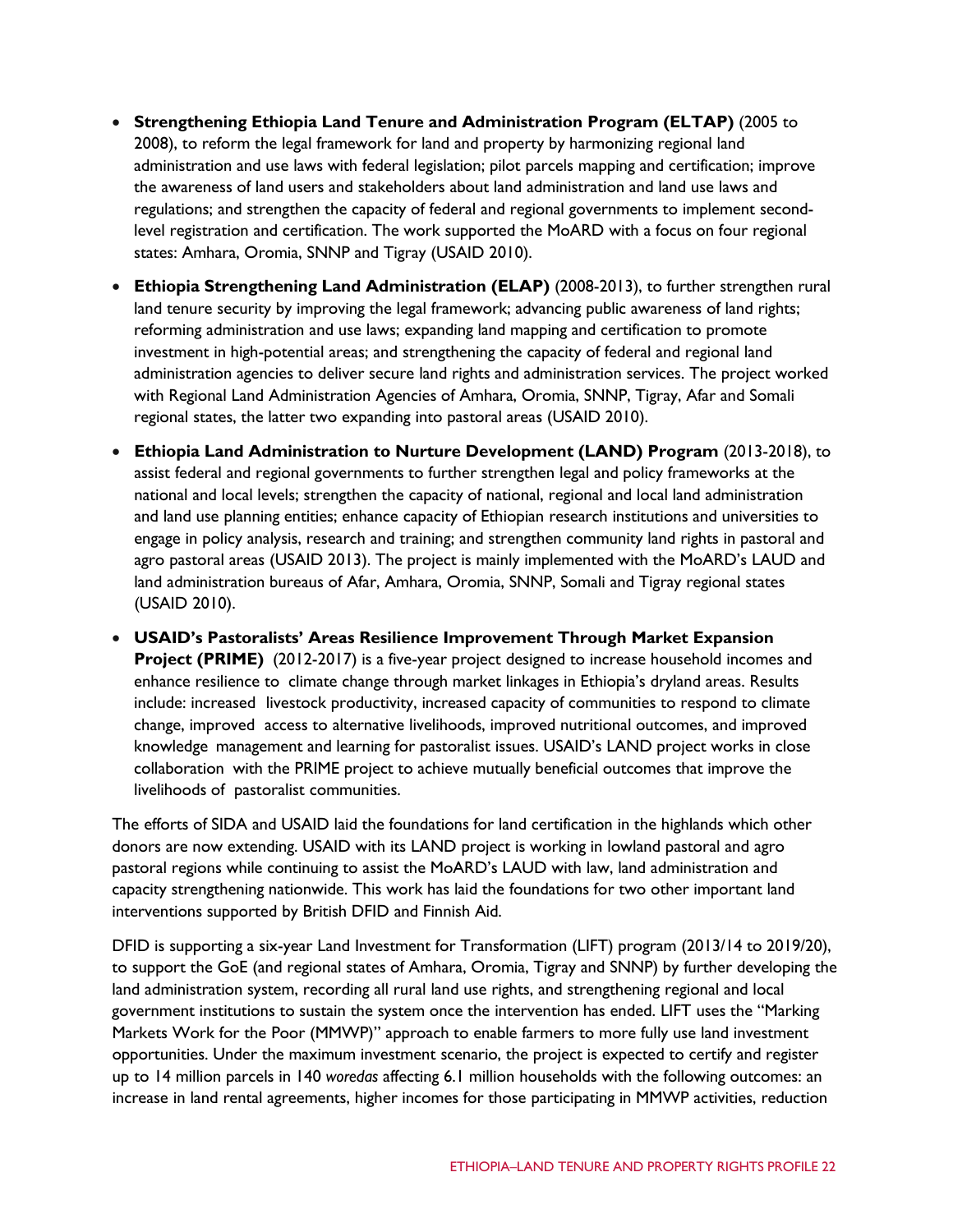in land related disputes, improvements in the land sector's productivity and investment, and a more effective tax system.

The Government of Finland and Ethiopia Government are jointly funding the Responsible and Innovative Land Administration (REILA) project (2011-2016) to provide support for national certification with a specific focus on Amhara and Benishangul-Gumuz regions. The overall objective is to improve the livelihoods and economic wellbeing of the rural population through promotion of sustainable land management practices. Its purpose is to contribute to an improved, transparent and appropriate land administration system that is implemented via four components: public information and awareness, capacity building and legal harmonization, development of a basic land administration system in Benishangul-Gumuz, and strengthening the land administration system in the Tana-Beles Growth Corridor of Amhara region (Hailu and Harris 2014, Impact Consulting Oy Ltd 2015).

In addition, the REILA project is upgrading the Information System for Land Administration (ISLA) developed with SIDA support in Amhara region for 1<sup>st</sup> level certification to include a spatial component (maps) for 2nd level certification. The new National Rural Land Administration System (NRLAIS) which is parcel based will be used nationwide and will assist the LIFT project above in its certification activities in 140 *woredas* (Impact Consulting Oy Ltd, 2015). Until completed, ISLA will continue to be used for maintaining changes in the land registry. A second phase of the REILA project is in the process of being procured for the period 2017-2020.

Two successive Sustainable Land Management Projects have provided a multi-donor forum for collaboration on land related work. The Sustainable Land Management Program, 2008 to 2013 sought to reduce land degradation in selected agricultural landscapes and to improve smallholder agricultural productivity through five components: watershed management, land administration, improving the framework for scaling up SLM approaches, agricultural advisory services and project management. The MoARD led program coordination. The work on rural land certification and administration supported first level certification between 2008-2011 and second level certification beginning in 2011. Implementing partners included the WB, KFW, CIDA, IFAD, EU, GIZ, and Government of Finland (Tadesse 2013). The Sustainable Land Management Program II, 2013-2019, also includes Land Administration, Certification and Land Use with two sub-programs—issuance of geo-referenced land certificates to individual land users and for communal lands to communities to enhance tenure security, and incentives to adopt sustainable land management practices on communal and individual land (GoE 2013).

All of the above projects and programs have emphasized gender and enhancing the role of women in development through increasing participation in land administration, empowerment in decision-making, and issuance of land certifications to them either individually or via joint title with their husbands.

## **2. FRESHWATER (LAKES, RIVERS, GROUNDWATER)**

## **RESOURCE QUANTITY, QUALITY, USE AND DISTRIBUTION**

Average rainfall is 848 millimeters, but varies significantly both temporally and spatially. Seventy percent of freshwater run-off occurs in June-August. As a result, many rivers flow only seasonally, and there is minimal perennial flow below 1500 meters. Freshwater lakes comprise approximately 7000 km2. Total estimated renewable freshwater resources are 122 billion cubic meters/year from 12 major river basins. Renewable ground water resources are estimated to be 2.6 billion cubic meters. Total water withdrawal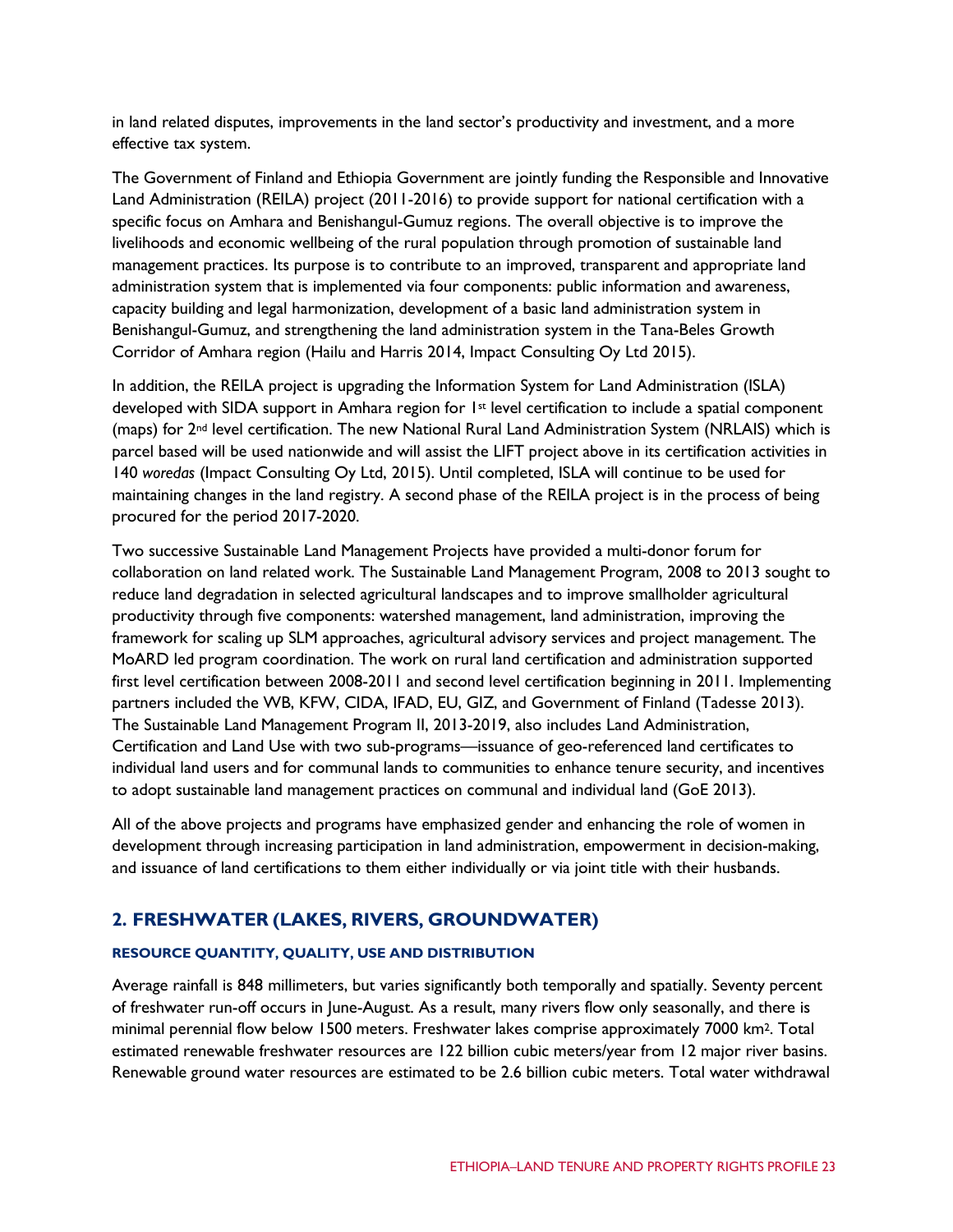is 5.6 billion cubic meters/year of which 93.6 percent is used for crops, irrigation, and livestock; 6.0 percent for domestic use; and 0.1 percent for industry (FAO 2016, World Bank 2006).

Current estimated renewable freshwater per capita of 1,900 cubic meters indicates that Ethiopia has an abundance of water. However, development and management of Ethiopia's water resources faces two major challenges—exceptionally variable and unpredictable rainfall resulting in endemic and unpredictable drought and floods, and a high percentage of surface runoff impacting neighbors downstream where tensions are high. Along with abundance of water and total lack of water storage comes massive soil loss and land degradation, which results in power generation and irrigation due to sedimentation and vulnerable watersheds (World Bank 2006, Mosello et al. 2015). Concerns are growing over competition between the environment and agriculture in lowland areas where water is being diverted to irrigation and river basin flows diminish or stop in the dry season. Integrated water planning is weak, so water resource allocation neither takes into account competing demands nor is based on systematic understanding of available water resources. The result has been cases of conflict in the Awash River Basin between upstream and downstream irrigators and hydropower operators (Mosello et al. 2015).

Ethiopia's National Water Resources Policy gives priority to human and livestock consumption. Still, only 52 percent of Ethiopia's 97 million people have access to improved drinking water (97 percent urban and 42 percent rural population), and only 24 percent have access to improved sanitation facilities (27 percent urban and 23 percent rural) (Index Mundi 2015). The time required for girls to travel long distances for potable water, and then caring for those who become ill from waterborne diseases, limits school attendance and their ability to engage in income earning activities (World Bank 2006). Despite the low total water usage compared to the total available freshwater supply, some regions are facing shortages and unsustainable demands on both surface and groundwater resources (UNESCO 2006).

Nearly 8 percent (290,000 ha in 2013) of Ethiopia's potential 3.7 million ha of irrigable land is under irrigation. Four types of irrigation are practiced: traditional (38 percent), modern communal or smallscale irrigation (20 percent), modern private (4 percent), and public (38 percent). Cognizant of the high potential of irrigation to increase agricultural production and growth, the Government has an ambitious plan of increasing the irrigated area under government sponsored irrigation schemes to 1.2 million ha in a period of five years. Two-thirds of this expansion (0.8 million) is expected to be small-scale irrigation development (UNESCO 2006; Seleshi 2010; World Bank 2006).

## **LEGAL FRAMEWORK**

The Constitution (Art. 40(3)) vests the ownership of all natural resources, including surface and underground water, to the State. The federal government (article 50.9) may delegate its powers and functions to the regional states; a case in point is Government's adoption of the river basin as the geographical unit for water resources management in the country.

Proclamation No. 4/1995 established the Ministry of Water Resources (MoWR, now the Ministry of Water Resources and Energy) as the federal authority responsible for oversight of water development throughout the country. The Ethiopian Water Resources Management Policy states that water development should be based on rural-centered, decentralized management and participatory approaches through the participation of "user communities" and support for "community self-initiatives in water resources management". It also mandates community participation, when feasible, in the development and management of dams and reservoirs (GOE Water Resources Management Policy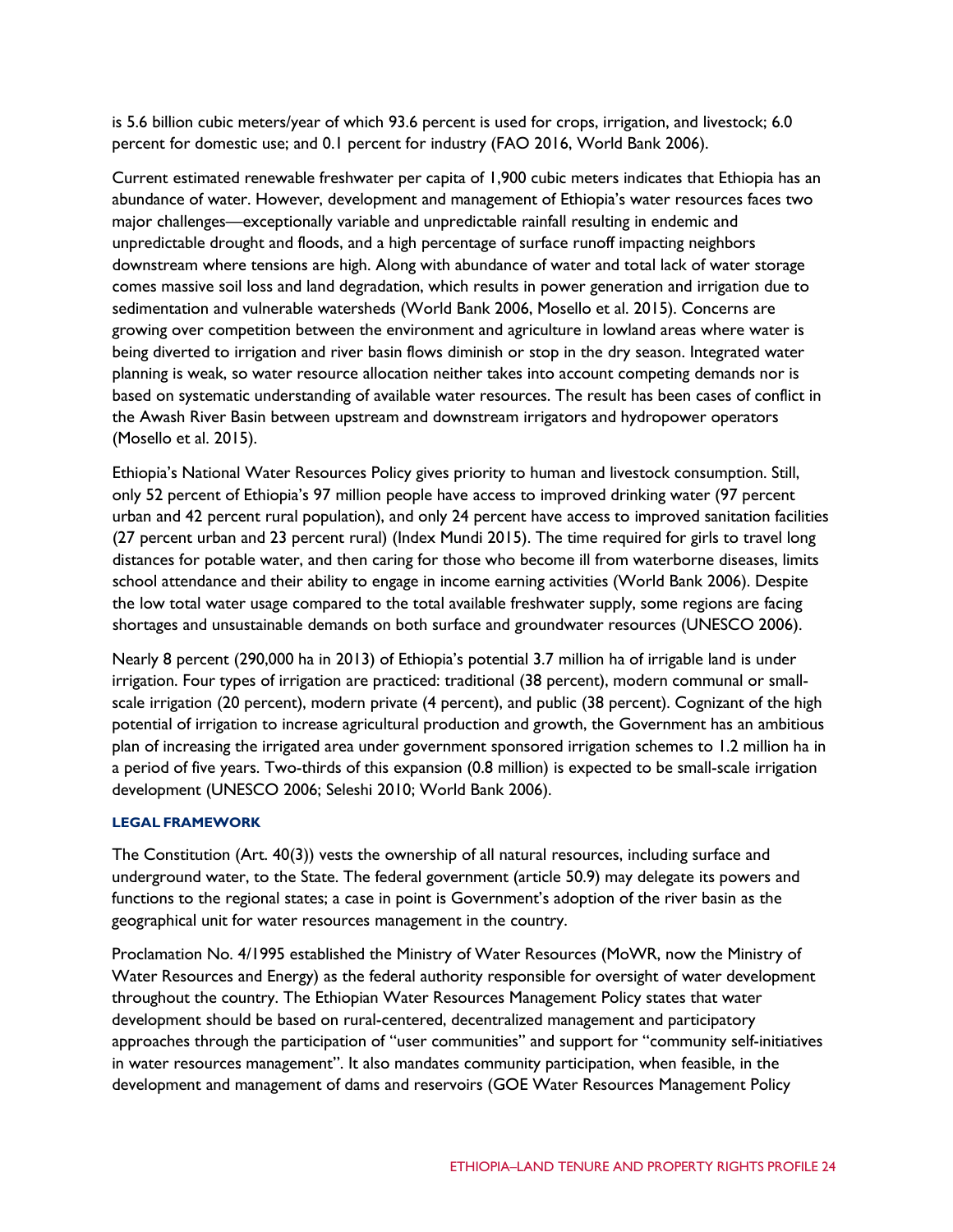1999). The policy further provides for appropriate linkages between Federal and Regional governments; this has led to establishment of River Basin Organizations (Tamrat, 2013).

Following adoption of the 1999 WRM policy, the MoWR in collaboration with the Environmental Protection Authority of Ethiopia, issued the Environmental Policy of Ethiopia in April 1997, followed by the Ethiopian Water Resources Management Proclamation No. 197/2000, and the National Water Sector Strategy in 2001 to translate policy into action. The River Basin Councils and Authorities Proclamation was issued in 2007 (Proclamation No 534/2007) to decentralize water resources planning and management to River Basin Councils. The proclamation provides for the creation of River Basin High Councils and Authorities. These institutions will operate on a two-tier structure: River Basin High Councils will address policy and strategic decision making, and River Basin Authorities will serve as the administrative/technical arms of the Basin High Councils.

## **TENURE TYPES AND ISSUES**

The Government of Ethiopia reserves all surface and groundwater resources as the common property of government and people of Ethiopia. According to Ethiopia's 1999 Water Resources Management Policy, water is a natural endowment commonly owned by all people of Ethiopia. The policy states that every Ethiopian citizen should have sufficient water of acceptable quality to satisfy basic human needs; water should be recognized as both an economic and social good; water resources' development should be underpinned by rural centered, decentralized management, participatory approaches, and an integrated framework; water management should ensure social equity, economic efficiency, systems reliability and sustainability; and it should entail full stakeholder participation in water resources management. However, the Water Policy falls short on elaborating clear water rights in rural and urban contexts.

Proclamation No. 197/2000 defines the responsibilities and powers of the MoWR/MoWRE and specifies water permit and dispute resolution guidelines. This Proclamation remains the legal instrument governing the management planning, utilization, and protection of water resources in Ethiopia. It also identifies the predominant jurisdiction over the management, utilization, and administration of water resources in the country (Tamrat 2013).

Ethiopia's WRM Regulations (No. 115/2005) clarify the terms for issuing permits and requirements for water charges (the Council of Minsters set the fees per article 31.4). However, despite existing legislation, the institutional capacity to systematically administer a water permitting system is rudimentary (Adams et al. 2006). Water permits are required to construct waterworks, supply water for one's own use or use of others, transfer water from a primary source or supplier, and discharge waste into water bodies. Permits are not required for developing water sources or use of water from hand-dug wells, or for traditional irrigation, artisanal mining, animal rearing, or water mills. Permits may be transferred to another at the request of the permit holder and with approval by the relevant authority. Use permits are tied to a specified method for withdrawal and use, area, and quantity over a specified time frame (GOE Water Resources Management Proclamation 2000; GOE Water Resource Management Council of Ministers' Regulation 2005b).

The WRM regulation also provides that Water Users Associations shall be governed by the Cooperative Societies Proclamation No. 147/1998 and will be considered "Water Users Cooperative Societies". In traditional irrigation schemes, water-user groups manage water use. Each participating household is entitled to equal access to water.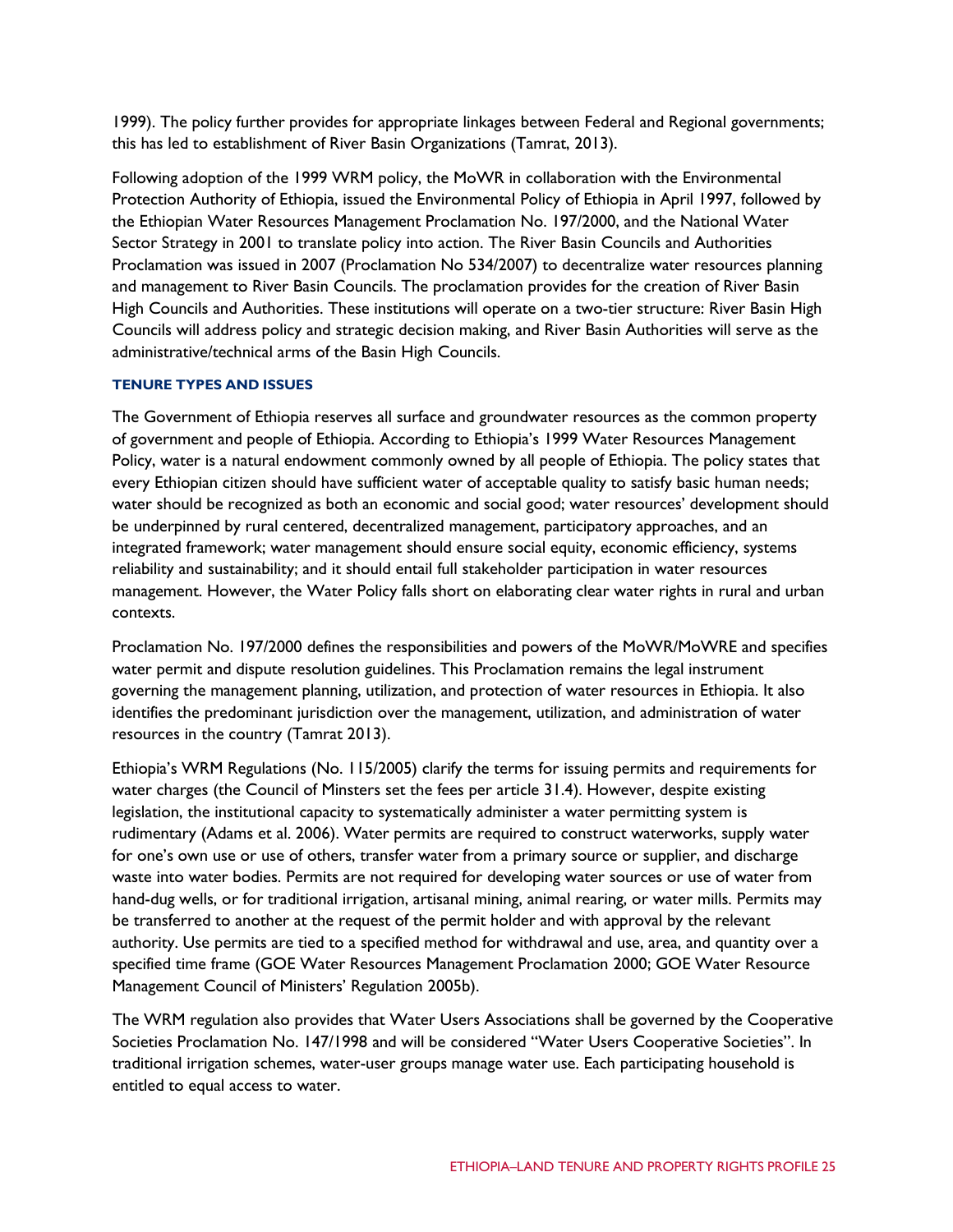According to Deneke et al. (2011), community-based water user associations (WUAs) have proliferated throughout the Awash River Basin, operating either as formally registered cooperatives or informally within small scale irrigation schemes. However, WUAs have not been able to manage their irrigation systems sustainably due to lack of strong technical support and training from responsible agricultural or water agencies, and *woreda*-level Agricultural and Water Offices themselves lack the necessary technical and financial capacity (Tamrat 2013) to help. Another study in Amhara region provides evidence that non-participatory WUAs, neglect of traditional water rights, corruption, village power relations, inequitable allocation of irrigated land, and free grazing are impacting the governance of commons, while governance structures that are imposed by outsiders lack acceptance by farmers and sufficient local government support (Deneke et al. 2011).

Climate change is also affecting access to land and water, particularly in the lowlands of Ethiopia where pastoralists identify climate-related threats to their livelihood: higher temperatures, reduced rainfall, and more unreliable and localized rainfall and drought. These changes contribute to land and pasture degradation, a shift from raising cattle to smaller animals such as goats, and a dramatic reduction in herd size, which is forcing people to search for other livelihoods or to migrate further with their animals in search of pasture and water. This vulnerability is further exacerbated by expansion of agricultural schemes and conflict with neighboring clans that further restricts access to drought grazing areas and places stress on evolved customary systems (Eriksen and Marin 2011).

A changing climate makes the management of natural resources more complex and involves more people, perspectives and specialized knowledge. The challenges also require local interventions to increase individual and community adaptive capacity. Successful community-based resource management has the potential to enhance community and ecosystem resilience. However, local political units (states, provinces, towns, cities, villages and communities) determine what happens within their jurisdictions, and these jurisdictions do not coincide with the formal boundaries of a watershed or river basin (FAO, 2014b). There are thus discontinuities between law and practice that remain an operational challenge.

#### **GOVERNMENT ADMINISTRATION AND INSTITUTIONS**

The MoWR/MoWRE is authorized to manage and allocate the flow and use of water across regions. Under Proclamation 692/2010, the MoARD is assigned responsibilities for use of water resources. Regional Water Bureaus have been established in each of the 9 regional states, as well as Dire Dawa Federal City Administration. These bureaus are responsible for program planning, management, coordination, and capacity building at regional and local levels. The WRM Proclamation specifies how regional organizations regulate irrigation development. In many cases, Regional states have set up institutions responsible for irrigation development activities, mainly establishment or irrigation construction works (Tamrat 2013). Management and delivery of water and sanitation services is the responsibility of regional and local institutions, with most functions concentrated at the *woreda* and *kebele* level. In relation to urban water supply and sanitation, the same regulations provide for the establishment of an Office of Urban Water Supply and Sewage Services.

Under Proclamation 197/2000, the relevant state authority with jurisdiction over a dispute between water permit holders, or between a permit holder and another party, may arbitrate and decide the dispute as well as set the appropriate level of compensation (if any). The decision may be appealed to a court of appropriate jurisdiction within 60 days (GOE Water Resources Management Proclamation 2000, Art. 9.1–2). In some areas, strong forms of customary water management persist, wherein elders, known as "water fathers" or "water judges," are elected to mediate and adjudicate water disputes.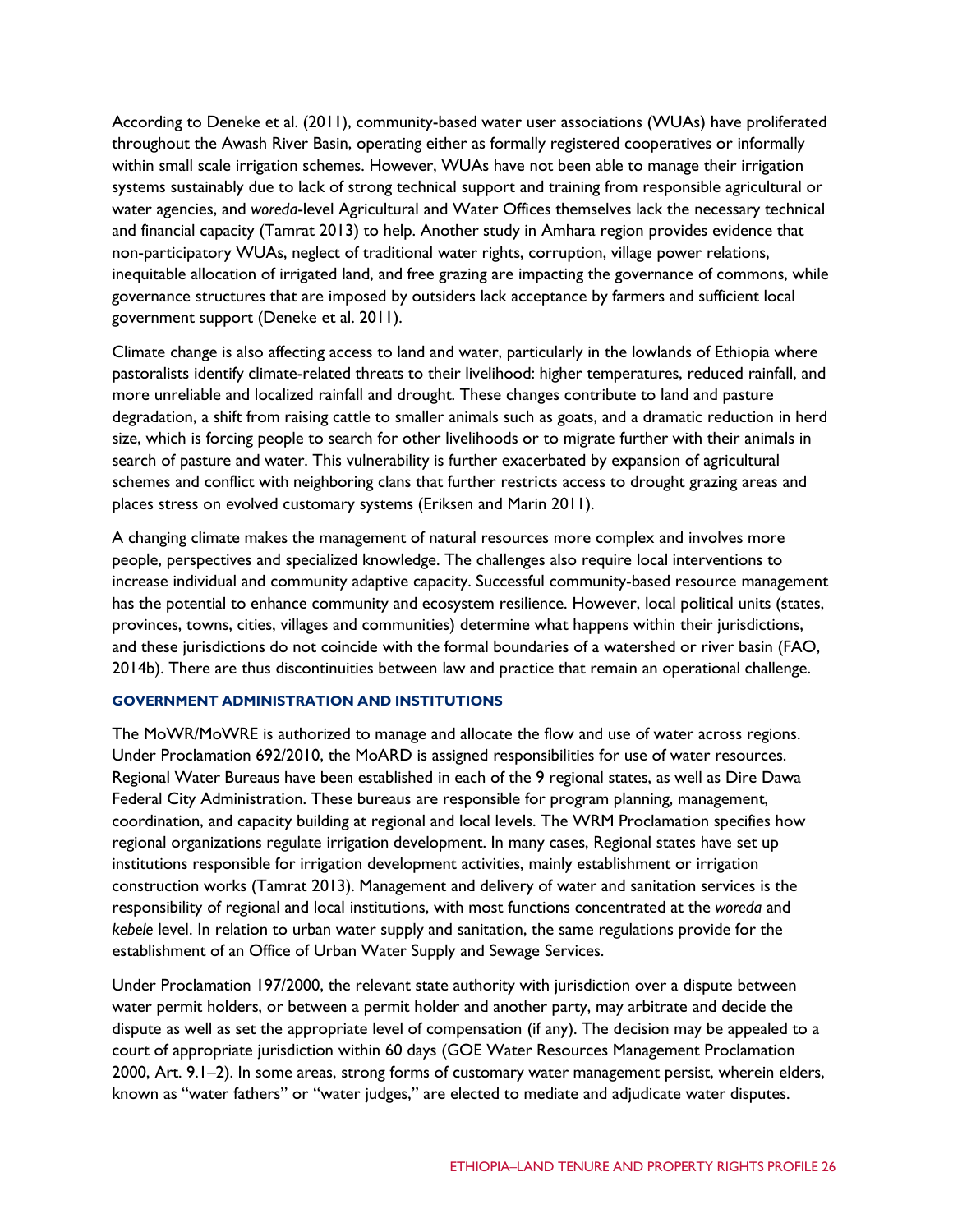The existing legal and policy framework for WRM enshrines the principles of Integrated Water Resources Management (IWRM), but it requires updating and strengthening, while basin-level planning through the River Basin Authorities remains weak. WRM institutions and activities are undermined by the absence of secure, long-term financing, high staff turnover, and capacity gaps. Because provisions for water allocation and pollution reduction are not enforced, the needs of poor and marginalized communities may be treated as subsidiary to the interests of the more "well to do" and powerful (Mosello et al. 2015). There is still lack of effective coordination among stakeholders (public and private) in water use management and planning (UNESCO 2006).

Beyond institutional shortcomings, IWRM underscores the tight nexus between land and water constraints in providing for sustainable livelihoods and resource management in Ethiopia, lack of integration between ecological and economic interventions, lack of access to and conflict over communal land resources, and inadequate or passive participation and coordination of actors in watershed management. A program for 'Learning Watershed' has been established by Addis Ababa University with support of the Swiss Agency for International Development and Cooperation to study and design interventions in six watersheds to demonstrate and scale up best practices through establishment of watershed development committees, enabling community participation in physical and biological conservation measures, and establishing community-level bylaws to control grazing, maintain conservation structures, and regulate benefit sharing (WLRC 2015).

## **GOVERNMENT REFORMS, INTERVENTIONS AND INVESTMENTS**

As noted above, the Government of Ethiopia reserves all surface and groundwater resources as the common property of government and people of Ethiopia. Though Ethiopia's WRM Policy explicitly provides for rural centered, decentralized management and participatory approaches and participation of "user communities" in water management, government-sponsored irrigation schemes have historically been developed and managed with little focus upon or involvement from farmers; such schemes have been run by "technical and managerial elites" working for foreign investors, the state, or parastatal enterprises (Rahmato 1999).

The federal government has developed a Water Sector Strategy and Water Sector Development Strategy (2002–2016) and Fund to pay for its implementation. The Strategy includes fostering stakeholder involvement, particularly that of women, in the management and use of water resources. The federal government has been involved in the development of hydroelectric and irrigation schemes. The actual degree of NGO and citizen participation in water management remains a challenge; government consultation with civil society organizations remains limited and is often done as a result of donor requirements (WaterAid 2005).

#### **DONOR INTERVENTIONS AND INVESTMENTS**

Water considerations cut across nearly every aspect of USAID programming in Ethiopia—water for drinking, hygiene, health care, irrigation and livestock development, and industrial use. A dwindling water supply is a potential source of conflict and an important constraint to resiliency and peoples' ability to cope with drought. USAID incorporates water activities within its health, education, agriculture, governance, resilience, and emergency assistance programs. USAID also contributes to national capacity to plan and manage water resources through the Addis Ababa program with the University of Connecticut (USAID 2014). Selected projects include: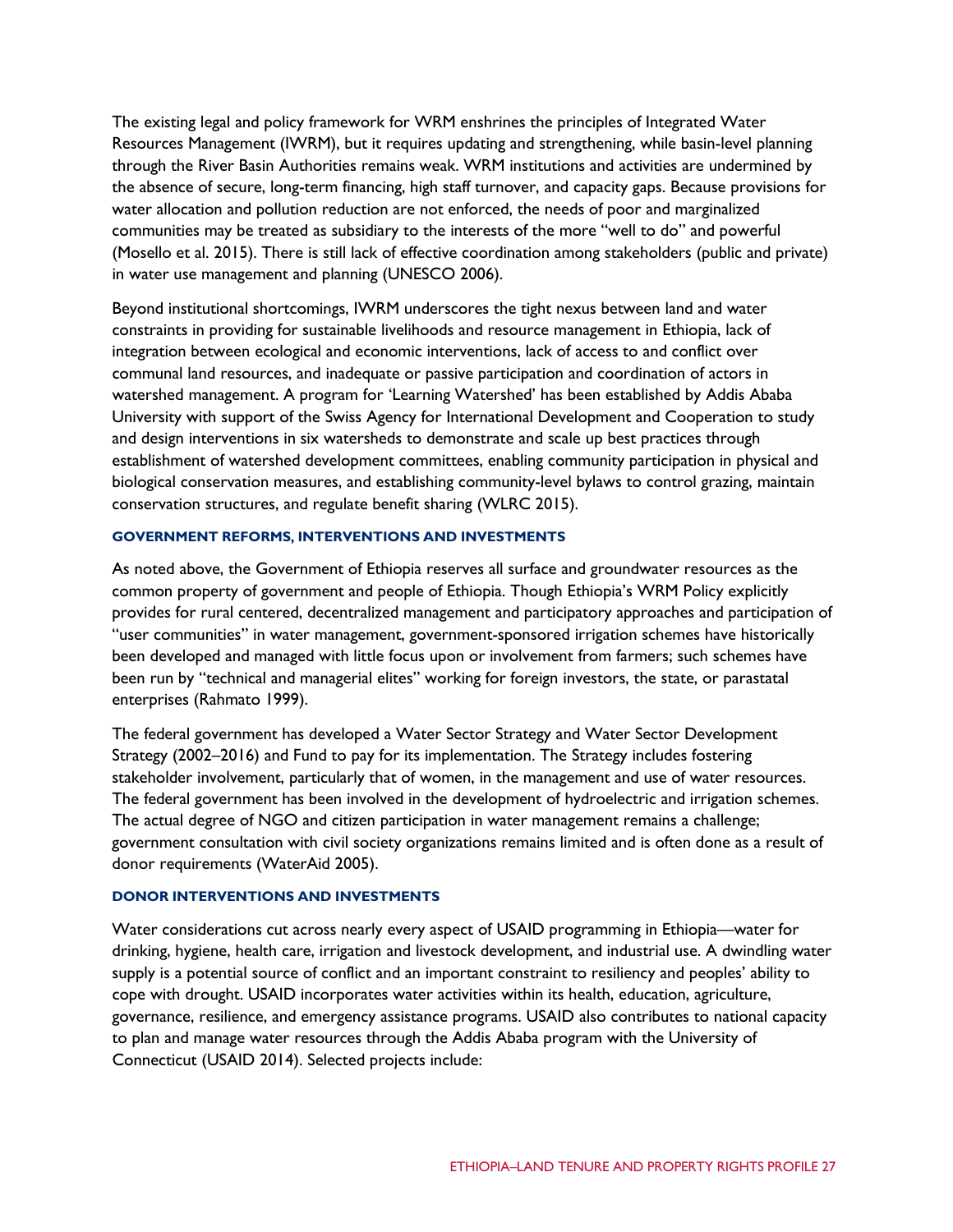- **Water, Sanitation and Hygiene Transformation for Enhanced Resilience (WATER) (2011-2016).** Improves access to clean and sustainable water sources for target communities in the Somali, Afar and Oromia regions and enhances public awareness on natural resources to prevent rangeland degradation.
- **Pastoralist Areas Resilience Improvement and Market Expansion (PRIME) (2012-2017):** Targets pastoral areas of Ethiopia to promote the viability and resiliency of pastoralist communities through market development and natural resource management. Further aims to increase climate resilient growth in the lowlands of Ethiopia by promoting livelihood diversification, enhance local use of national meteorological information, and pilot weather-based livestock insurance products.
- **Index-Based Livestock Insurance (IBLI) (2012-2015):** Since 2010, ILRI has been undertaking research aimed at designing, developing and implementing market mediated index-based insurance to protect livestock keepers from drought related asset losses. Index-based insurance could allow vulnerable rural smallholder farmers and livestock keepers to benefit from insurance and thus reduce climate-related risk. The research proposes to: effectively introduce index-based livestock insurance products to pastoral and agro-pastoral populations to help them manage drought-related livestock mortality; learn and document the effectiveness of index-based livestock insurance as a tool for managing weather related perils; and incorporate lessons continuously learnt in the process of upscaling IBLI to other regions of East Africa.
- **SERVIR:** Assists the Government of Ethiopia's National Meteorological Agency in developing maps and datasets, monitoring water resource availability and quantifying future climate impacts.
- **Empowering New Generations to Improve Nutrition and Economic Opportunities (ENGINE) (2011-2016).** Uses nutrition cooking demonstrations and other platforms to conduct community conversations on WASH, to promote hand washing, safe water and food storage preparation and handling and use of latrines, and to ensure that participants understand the relationship between nutrition, illness and WASH practices.
- **Productive Safety Net Program (PSNP).** Constructs and rehabilitates potable water sources and sanitation facilities through public works, promotes hygiene education, provides water-harvesting technologies to smallholder farmers and promotes watershed management activities.

DFID-UK is supporting implementation of the Government of Ethiopia's One WASH National Program (2013/14 to 2017/18) to increase the number of people in rural and small/medium towns with improved sources of water and sanitation facilities as well as providing support for policy development in the water sector.

The Canadian Government is providing support for the Capacity Building for Sustainable Irrigation and Agriculture project (2013 to 2017), which aims to train Ethiopia public and private institutions to better design, build and manage small-scale irrigation and micro-irrigation systems, and to introduce improved water and soil management and crop irrigation practices to smallholder farmers and WUAs.

The second phase of the Sustainable Land Management Project II will cover the period 2013-2019. The German government's development agency, GIZ, is assisting the MoARD to implement the SLMP II in rural regions of Tigray, Amhara, Oromia, Benishangul-Gumuz, Gambela and SNNP by providing advice on the legal framework for SLM and supporting Ethiopia's agricultural extension service and decentralized agricultural bureaus. The program focuses on technical and in-service training to build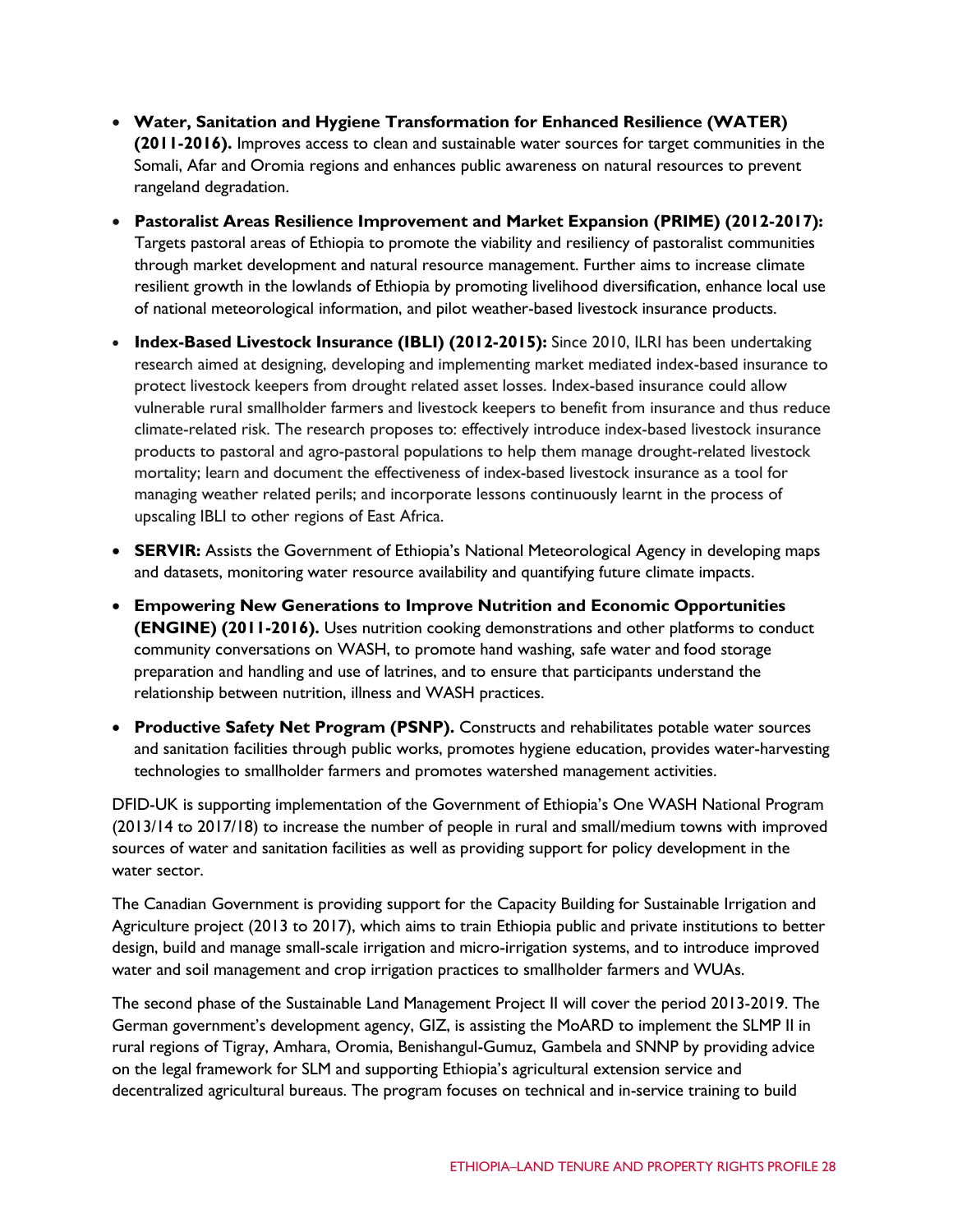capacity for the implementation by government institutions. Under the previous SLM I program, 180,000 ha of degraded lands were rehabilitated using measures such as terracing, crop rotation systems, improvements to pastureland and establishment of permanent green cover. Smallholder irrigation increased by 2,000 ha; and more than 670 management plans for water catchment areas were drawn up with communities. Norwegian NORAD is also supporting Ethiopia's SLMP II through trust program support.

Finnish Aid is supporting the Tana Beles Water Resources Development Program linked to the Nile Basin Initiative, financed by the World Bank. The program is developing institutions and making investments for integrated planning, management and development in the Tana and Beles Sub-Basins to accelerate sustainable growth. Finland is giving a grant to the Trust Fund and providing technical assistance for the design, development and establishment of a Watershed Monitoring and Evaluation System, including hydrological monitoring.

The World Bank is funding the Water Supply, Sanitation and Hygiene project intended to finance the construction of 6,300 rural water schemes and rehabilitate and expand water supply systems for about 70 towns. In addition, the project will finance the improvement of water supply for health clinics and schools, and will focus on women and children who are typically responsible for fetching water for their families.

The Japan International Cooperation Agency (JICA) is assisting the Water Resources Bureau of SNNP region with the Project for Rural Water Supply, Sanitation and Livelihood Improvement through Dissemination of Rope Pumps for Drinking Water, 2013 to 2016.

# **3. TREES AND FORESTS**

## **RESOURCE QUANTITY, QUALITY, USE AND DISTRIBUTION**

Forests cover 10 percent and woodlands and shrubs 43 percent of Ethiopia. Forest plantations totaling 972,000 ha (.8 percent) have been on the rise relative to previous decades; these are mainly comprised of non-industrial, small-scale private plantations and woodlots used to supply wood to the construction sector (poles, posts and fuel use). Nevertheless, deforestation continues; the estimated annual rate of deforestation from 2010 to 2015 is 1.25 percent per year for forests and 1.8 percent per year for woodlands. Over the period 1990 to 2015, forests, woodland areas and plantations have declined from 15.1 to 12.5 million ha, while low woodlands and shrubs have declined from 44.6 to 40.6 million ha (FAO, 2014).

While the estimated contribution of the forest estate to GDP is only 2.8 percent, 90 percent of the population relies on various forms of biofuels, 68 percent of which comes from woody biomass. Use of non-timber forest products such as honey, medicinal and spice plants, fodder, and the benefits of environmental services are essential aspects of people's livelihoods. Forest clearance for agricultural expansion and settlement, habitat fragmentation, and the impact of uncontrolled grazing and fire upon forest regeneration are all drivers of deforestation in Ethiopia. Encroachment on state forest reserves and associated illegal logging and arson are significant problems (FAO 2014).

## **LEGAL FRAMEWORK**

The Constitution (Art. 40) vests the ownership of all natural resources in the State. The Forest Development, Conservation, and Utilization Proclamation No. 542/2007 recognizes state (both Federal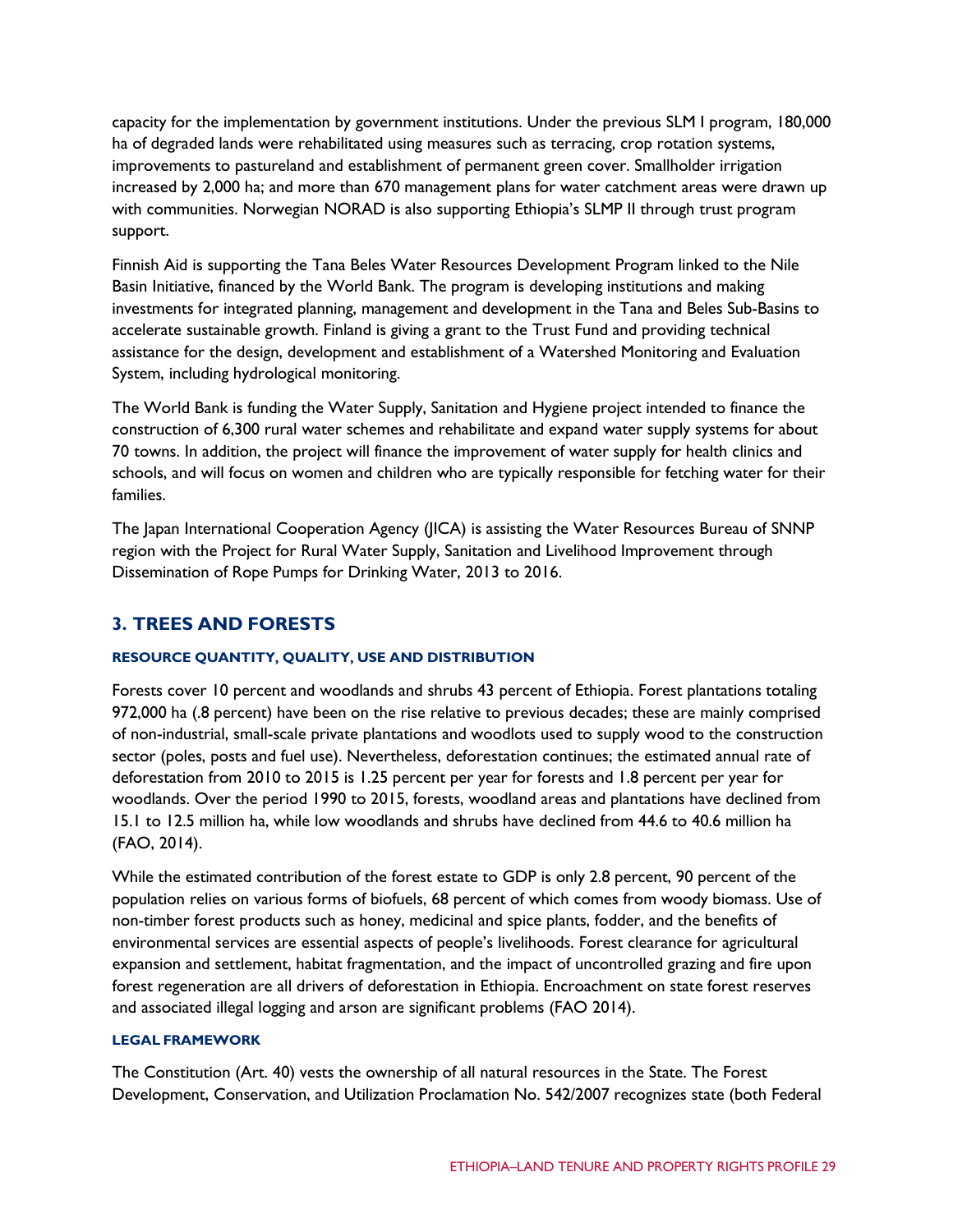and regional) and private forest ownership. Communal forests are not separately recognized and are considered part of private forests. Other supportive policies, strategies and programs include: The National Action Program to Combat Desertification (NAP 1997), the Rural and Agricultural Development Policy Strategies (2002); Productive Safety Net Program (PSNP) (2003), Ethiopian Program of Adaptation on Climate Change (EPACC); Sustainable Land Management Program (SLMP I and II), and Climate Resilient Green Economy, Phase 1 (CRGE) (2011-2030) (Yirdaw et al. 2014).

The Ethiopia Forest Policy and Strategy recognized and encouraged Participatory Forest Management (PFM), but the Federal Forest Proclamation No. 94/1994 does not. Nonetheless, the Proclamation contains rules and principles that positively contribute to PFM: developing forests on communal lands, handing over designated state forests or undesignated forest lands to communities for management and development, and transferring the ownership rights of state forests to communities by way of concession agreements that enable PFM to be conducted within the legal framework.

The 1994 Ethiopian Forestry Action Program (EFAP) sought to sustainably increase production of forestry products, increase agricultural production by reducing land degradation and increasing soil fertility, conserve forest ecosystems, and improve rural community welfare. The role of environmental conservation for sustainable development has been articulated in the Government's Growth and Transformation Plan (GTP) with the aim of formulating laws and strategies that foster social and green economy development. One of the four pillars of the green economy plan (GoE, 2011) focuses on protecting and re-establishing forests for their economic and ecosystem services, including carbon stocks. Without any change, between 2010 and 2030, 9 million ha will be deforested; annual fuelwood consumption will rise by 65 percent. To guard against these outcomes, proposals include: increasing afforestation/reforestation, promoting enclosure via rehabilitation of degraded land, and intensifying agricultural production to reduce pressure on forests (GoE, 2011, Eshetu, 2014).

Forest laws have been issued in two regional states. The Forest Proclamation of Oromia No. 72/2003, Article 14 (1) (b) recognizes state, private and communal forests and the user rights and management responsibility of local communities when state forests are transferred to communities. Communal forests can also be developed on communal lands. The SNNP Forest Management, Development and Utilization Proclamation No. 77/2004 is similar to the Federal and Oromia laws; it is favorable to PFM and provides for joint management of state forests by the state and communities. However, it fails to provide for tree tenure and the mode of transfer rights of people engaged in PFM. Both recognize communal forest and landholdings subject to common use, establishing a legal basis for community forest ownership (Bane et al. 2007; MELCA 2008).

## **TENURE TYPES AND ISSUES**

Ethiopia's remaining forest coverage is small and confined to the southwestern part of the country. Primary causes of natural forest destruction include agricultural expansion through shifting cultivation, large scale investment and spread of sedentary agriculture; increasing demand for construction materials; forest fires, fuelwood and charcoal; and expansion of resettlements and livestock grazing. Increasing tenure security would encourage people to develop wood lots for fuel wood and construction (Eshetu, 2014).

State forests include all forests held by the federal or regional state governments. Private forests include all forests outside state control and include those held and managed by individuals and groups, including community forest associations (USAID 2008). Ethiopian and international forestry experts stress the need to distinguish forest tenure issues from those of land and land policy and address issues that are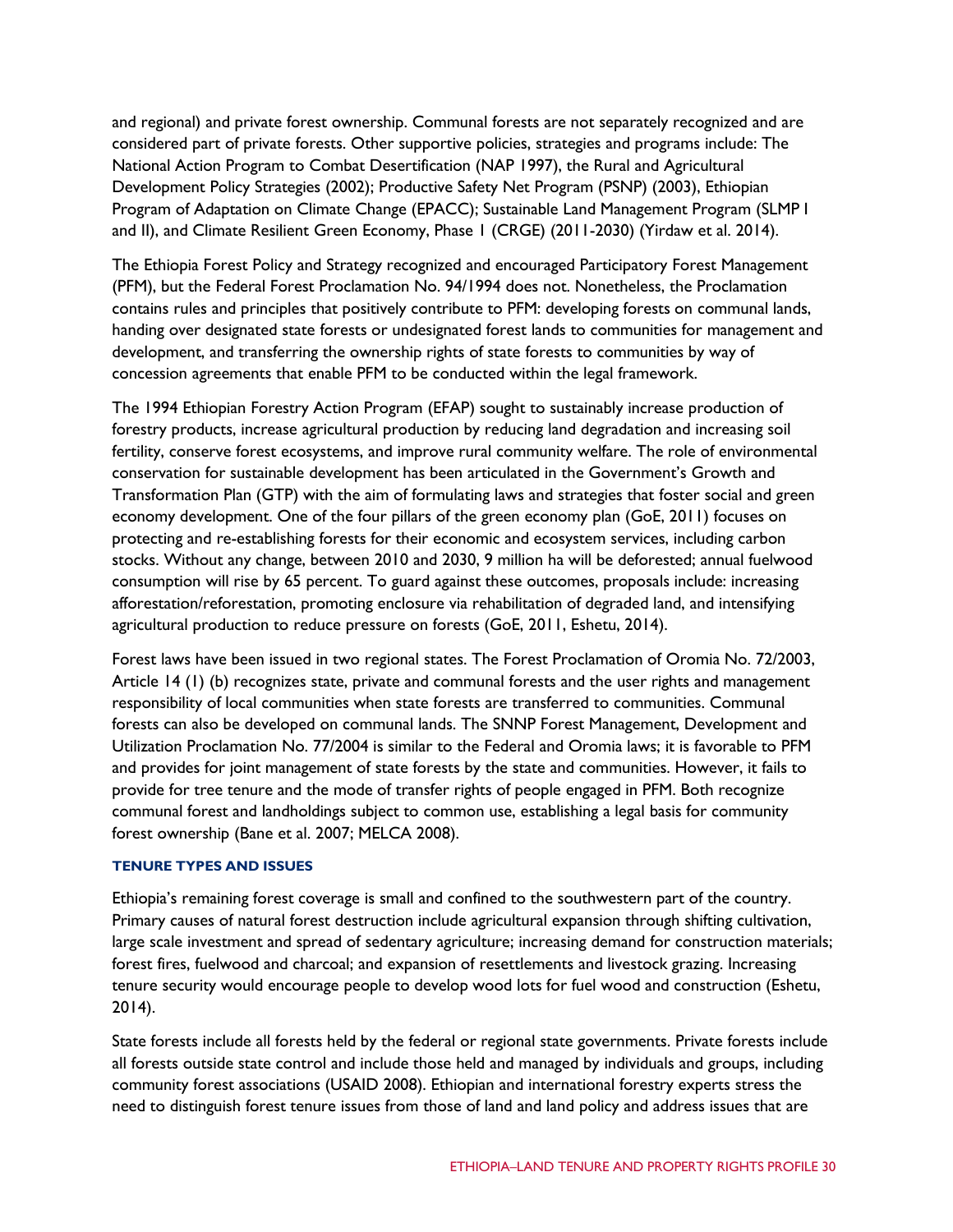pertinent to forest management and use. In particular, there is a need to assess the policy environment and enabling circumstances of the evolution of community forest management and to clarify land and forest-use rights in forest areas (Bane et al. 2007).

In some forest areas, complex customary rules and practices governing forest use persist, despite continuing claims of exclusive authority by some government forest authorities. In one study, perceived insecurity of tenure, including restrictions on transfer rights and the potential for government seizure of holdings was found to have a strong negative impact on farmers' willingness to invest in perennial crops such as khat and coffee, as well as the planting of trees (Stellmacher and Gatzweiler 2005; Dercon and Ayalew 2007).

Despite significant efforts to develop Ethiopia's agriculture over the past 50 years, some measures to improve agricultural productivity have inadvertently exacerbated natural resource degradation (e.g. strategies allowing or encouraging area expansion) and led to the clearance of millions of hectares of forests and woodlands (Bishaw et al. 2013). Until 2010, community consumption of forest products was largely unregulated, and the period from the 1990s to 2010 was marked by accelerated conversion of forests to farmland by local people. The state's initial response was to reduce the size of the natural forest to accommodate new farms, but due to cumulative forest loss, emerging values and revenue streams from ecotourism, conservation and ecosystem service payments, forest policy has changed and consent to homesteading claims is becoming more difficult, former homesteads are being demolished, and forests are being replanted (Guillozet and Bliss 2011).

Declining size of arable and grazing land holdings is also exacerbating environmental degradation and forest loss (Bishaw et al. 2013; FAO 2014b). Agroforestry interventions that are suitable for climate change adaptation include: improved fallow; rotational woodlots; alley cropping; live fencing, hedges, animal pens, and boundary markers; windbreaks; fodder species for soil conservation; home gardens; fodder banks; silvopasture; riparian forest buffers and forest farming (Bishaw et al. 2013). However, lack of adequate tenure security limits uptake of these approaches and needed investments (WLRC 2015).

The forest-farm interface is the focus of attention surrounding forest use, investment and conflict in highland forests. In Koma forest of Kaffa zone, for example, rainforests are divided into forest use-rights plots individually held by local peasants. The nationalization of all land in 1975 shifted responsibility for forest management to state bodies which lacked the resources and expertise to effectively fulfill their tasks. Traditional use rights of forest users lingered on, backed by local community institutions, with a status of 'tolerated illegality'. However, use rights were limited to some groups, excluding others, resulting in a situation that allows high rates of deforestation and forest degradation. (Stellmacher 2013).

PFM enables local communities to enter into a Forest Management Agreement with the state; agreements spell out the rights and responsibilities of each party. The first practice of collective forestland certification took place in Gesha *woreda* of Kaffa Zone, SNNP, where WSFLG is implementing the NTFP-PFM project. About 7575 ha of forest, managed by seventeen PFM groups, have been certified as communal forest and issued a group certificate. However, there is widespread infringement on forest rights of PFM communities that is blamed on the lack of formal ownership rights. Farmers are often harassed when extracting essential forest products for home consumption from state forests at the same time they are given relatively secure usufruct rights over farmland converted illegally from the same forests. Without collective registration and certification of forest land, communities will be encumbered in fully participating in PFM as envisioned (Wood and Lemenih 2013).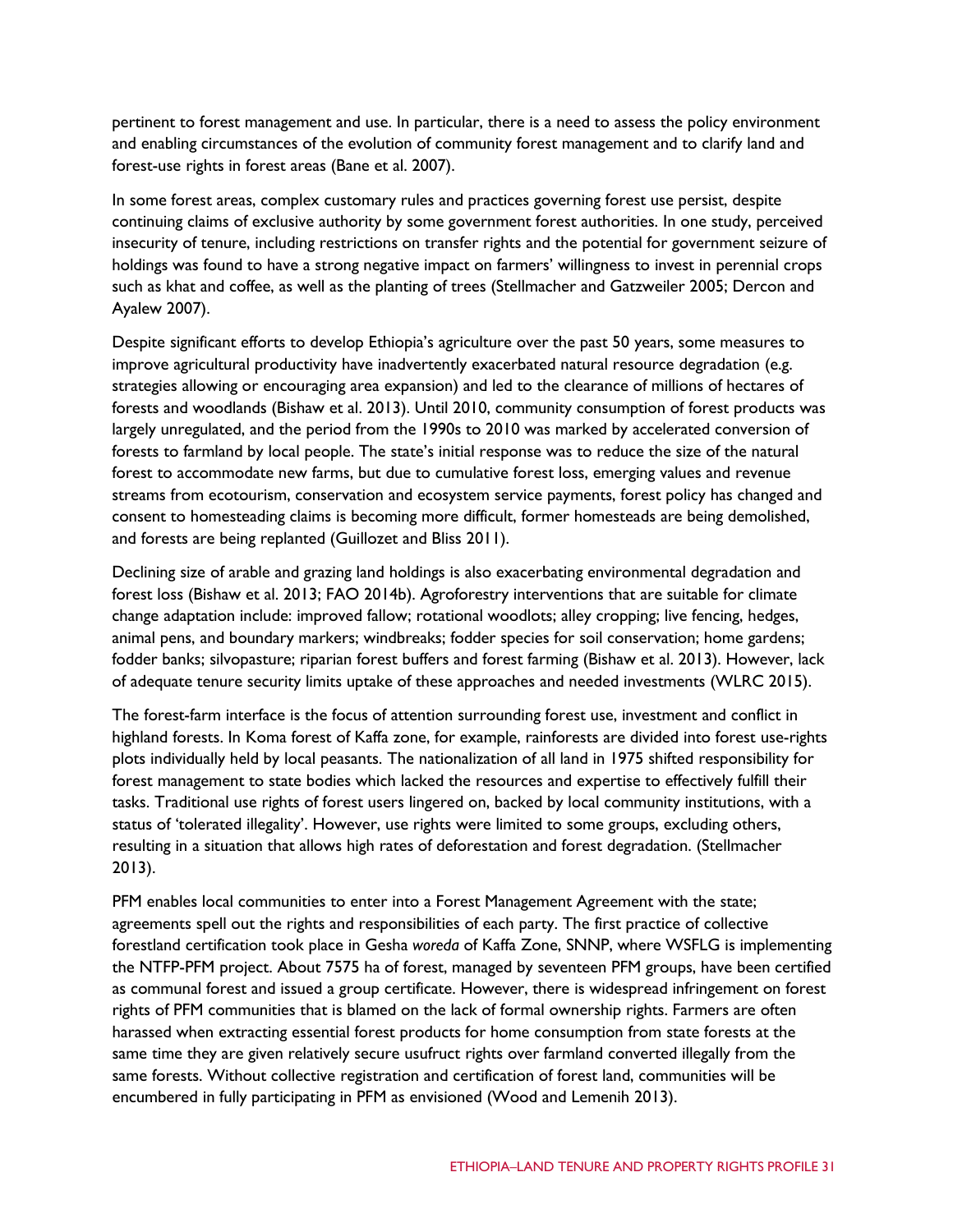Another study examining the impact of land certification on tree growing on private plots in Amhara and Tigray reached the conclusion that land certification encourages tree planting, and allowing more tree planting on private land would help reduce pressure on common forests (Mekonnen et al. 2012).

## **GOVERNMENT ADMINISTRATION AND INSTITUTIONS**

Government has undertaken major efforts to reverse deforestation and rehabilitate degraded forest lands including adoption and scaling up PFM to most natural forest blocks, watershed-based afforestation, area enclosures, and institutional reform. The Ministry of Environment and Forest (MoEF) was established in 2013 to coordinate the implementation of the Climate Resilient Green Economy (CRGE) strategy to develop an environmentally sustainable and climate resilient economy. The REDD+ Secretariat at the MoEF is responsible for coordination and implementation of the National REDD+ readiness process and for creating incentives for improved forest management. REDD+ readiness, supported by the FCPF Readiness and BioCarbon Fund grants, provides a viable source of sustainable finance for investment in forest management, forest conservation, and forest restoration (FAO 2014).

The Forestry and Wildlife Conservation and Development Team within the MoARD is responsible for forest policy and oversight of forest management by regional governments. The Ethiopian Agricultural Research Organization and a number of other government authorities are also directly and indirectly involved with management and research in the forest sector. Lack of enforcement regulations and shifting responsibilities among different levels of government have weakened forest management and enforcement efforts.

While PFM is now enshrined in government policy, decentralization of local resource governance has also been shown to produce negative impacts: government reluctance to relinquish power over important use rights; patronage networks between lower government officials and community leaders; control of benefits by political and wealthy elites; and community leader's lack of accountability to community members. Devolving management authority, exclusion and use rights to high value resources such as plantations would encourage better forest governance and minimize opportunistic behavior (Mohammed et al. 2012).

## **GOVERNMENT REFORMS, INTERVENTIONS AND INVESTMENTS**

The GoE's Sustainable Land Management Project (SLM) I (2008 to 2013), was focused on reducing land degradation in agricultural landscapes and improving the agricultural productivity of smallholders via: 1) watershed management aimed at scaling up best SLM practices and technologies for smallholder farmers in high potential/food secure areas that are becoming vulnerable to land degradation; 2) rural land certification and administration to strengthen tenure security of smallholder farmers; and 3) financial and technical assistance to the MoARD and local government units to support the SLM project.

SLMP II (2013-2019), builds on the results of SLMP I and introduces measures to address climate change related to Green House Gas emission reduction to meet the Growth and Transformation Plan (GTP) and Climate Resilient Green Economy goals. The Government's green strategy calls for adoption of land use efficiency measures and increasing carbon sequestration in forestry by protecting deforestation and increasing reforestation as pathways of green growth (GoE, 2011 and 2013). SLMP II is comprised of four components: 1) Integrated Watershed and Landscape Management; 2) Institutional Strengthening, Capacity Development and Knowledge Generation and Management; 3) Rural Land Administration, Certification and Land Use; and 4) Project Management. Components (1) and (2) support construction of small scale irrigation schemes, community access road construction; degraded forest rehabilitation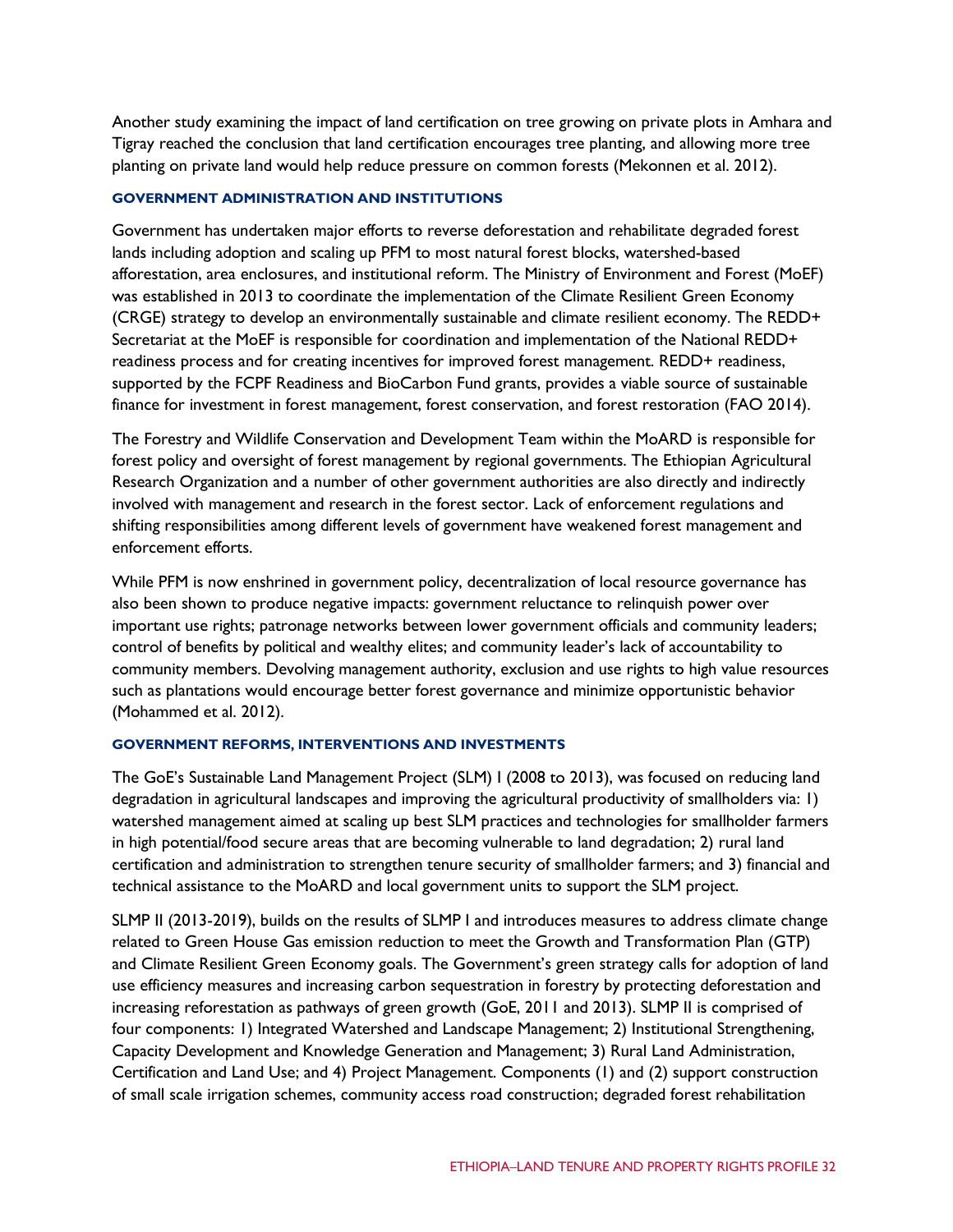and reforestation, gully rehabilitation, land mapping and registration, most of which affect the tenure rights of people and/or their access to resources (GoE 2013).

## **DONOR INTERVENTIONS AND INVESTMENTS**

Farm Africa pioneered the introduction of PFM in the mid-1990s in partnership with SoS Sahel and with GIZ (then GTZ), originating in a 1994 workshop designed to raise awareness of deteriorating forest conditions. Ethiopia's first pilot project was launched by Farm Africa and SoS Sahel in 1995 in Chilimo and Bonga. Since 2000, other development partners have joined the initiative. As noted above, PFM is formally recognized in forest proclamations of the Federal Government and four regional states: Oromia, SNNP, Benishangul-Gumuz and Amhara. Nearly 40 percent of the country's forest resources now operate under some form of PFM. A Farm Africa PFM project, supported by the EU, covers 254,000 ha in four regional states. GIZ is integrating PFM into the Sustainable Land Management Project (Lemenih et al. 2015).

USAID is supporting the CRGE to enhance resilience and promote low emissions development. The U.S. Forest Service is providing targeted assistance to improve natural resource management methodologies and practices and to introduce participatory landscape level planning, management and control of invasive species.

The World Bank is supporting the Forest Carbon Partnership Facility, of which Ethiopia is a member. The initiative focuses on building Ethiopia's capacity to participate in carbon markets through REDD efforts. The World Bank is also supporting the Humbo and Soddo Community-Based Natural Regeneration Project (2007-2018), to sequestrate carbon in a biodiverse native forest, pilot community ownership and management of public land, and restore the habitat of locally indigenous threatened species. The World Bank and GoE are negotiating the Ethiopia PFM project to support the government in implementing the next generation of PFM reforms.

Between 2010 and 2014, the European Union implemented the Strengthening Livelihoods and Forest Management Project in four regional states (Amhara, Oromia, Benishangul-Gumuz and SNNP) to secure sustainable management of Ethiopia's forests and reduce environmental degradation for 200,000 people who depend on 270,000 ha of targeted forests through PFM and NTFP. The Scaling-up Participatory Forest Management (PFM) project, 2009-2014, was implemented by the MoARD in the same four regional states to improve forest conditions and forest-based livelihoods of participant communities by building capacity, and scaling up PFM and NTFP.

Norway and UK's DFID provided a grant through the World Bank's BioCarbon Fund in 2014 to support a REDD+ Readiness program through the MoEF. The grant supports the development of an investment operation in Oromia Regional state that conserves forests, restores degraded lands, and enhances landscape productivity. The grant is also enhancing capacity to scale up similar landscape-wide initiatives in other parts of the country.

# **4. MINERALS**

## **RESOURCE QUANTITY, QUALITY, USE AND DISTRIBUTION**

Ethiopia produces various types of minerals such as gold, silver, gemstones, soda ash, tantalum, kaolin, construction materials, particularly colorful dimension stones, and mineral water. In 2013, construction accounted for 4.6 percent of GDP and mining and quarrying 1.2 percent; Ethiopia's mineral exports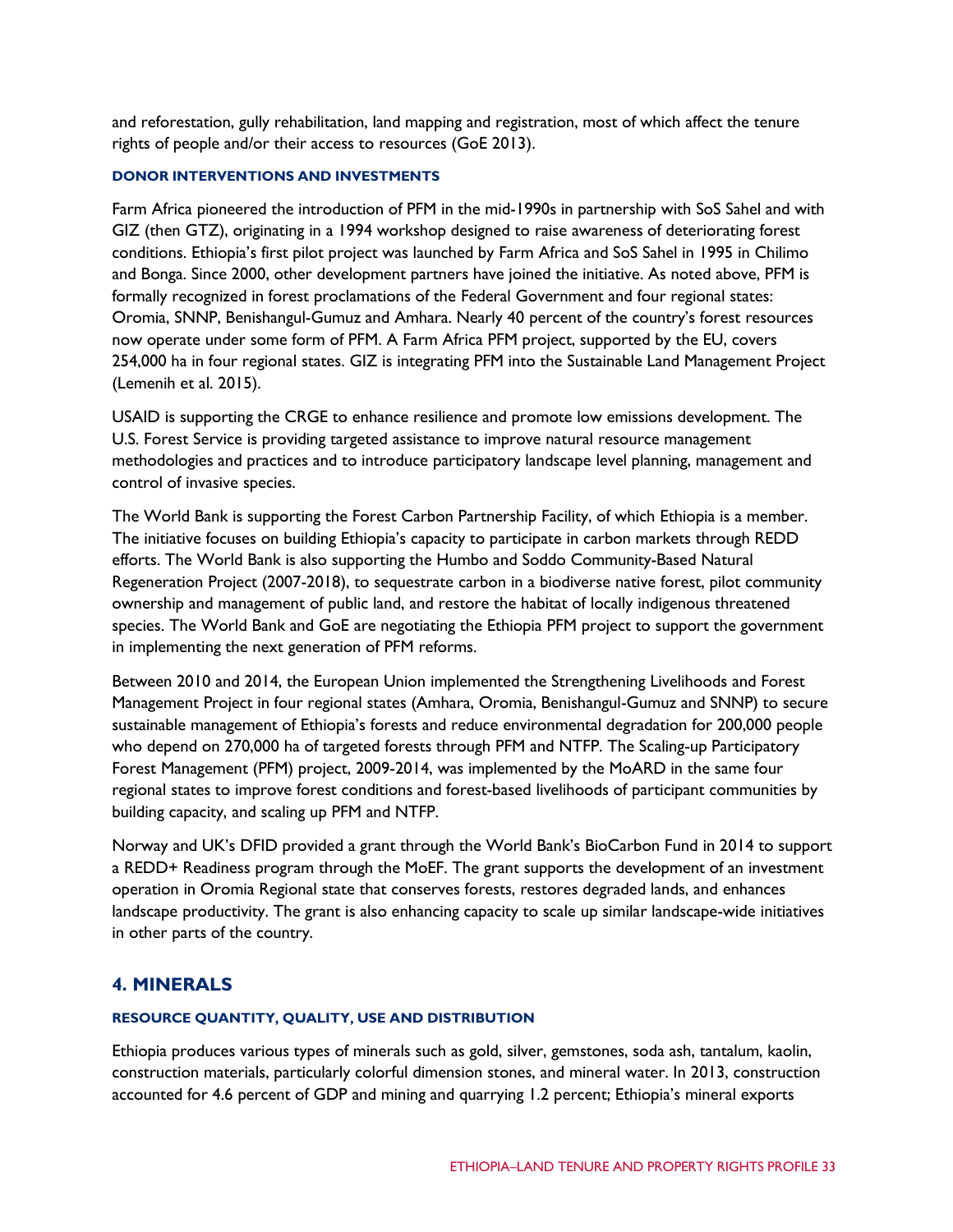were valued at \$593 million (of which \$584 million was gold) representing 19 percent of total export value compared with coffee (Ethiopia's largest export commodity), representing 26 percent in export revenues (Yager 2013, World Bank 2014).

Most of the minerals are mined by artisanal and small-scale miners (ASM). It is estimated that more than one million people are engaged in ASM activities, and 5-7 million people indirectly benefit. ASM communities engaged in gold are estimated at 300,000 to 350,000 spread out in all regions of the country. More than 100,000 miners are organized into cooperatives. The amount of gold purchased by the National Bank of Ethiopia increased from 735 kg in 2009 to 8,386 kg in 2013. Gold from Ethiopia is conflict-free; traceability/origin is easily identified because each step of the supply chain is documented (Yager 2013, GOE MoM, 2013).

Artisanal and small scale miners are mainly engaged in the mining of gold, gemstones, tantalite and quarrying for industrial and construction materials. Of the total estimated number of miners, 63 percent are men and 38 percent are women; the vast majority have been in the mining business for more than 6 years. Mining is seasonal; 43 percent of miners are also involved in farming but 26 percent have no other livelihood options. Fewer women participate in mineral transactions due to cultural reasons, household chores, and lack of capital. Less than 1 percent of mining sites have access to pipe water and only 9 percent have latrines so health and sanitation are serious concerns (Antonious, 2014). The vast majority of miners and mineral traders are operating informally without a license and suffer from a number of problems: environmental degradation, poor health and safety conditions, dangerous working conditions, child labor exploitation and engaging in "illegal mining" and smuggling (MoM, 2012 and 2013).

## **LEGAL FRAMEWORK**

Beginning in the early 1990s, the GoE began to reform its legal regime to attract investment in the mining and minerals sector. In 1993, the Proclamation to Promote the Development of Mineral Resources No. 52/1993 was repealed by the Proclamation to Promote Sustainable Development of Mineral Resources No. 678/2010. The Regulations on Mining Operations No. 182/1994 still remain in effect. The Mining Income Tax Proclamation of 1993 governs income taxes from mining operations. Three further laws regulate oil and gas extraction—Petroleum Operations Proclamation No. 295/1986, Payment of Income Tax on Petroleum Operations No. 296/1986, and its amendment Petroleum Operations Income Tax Amendment Proclamation No. 226/2000. These are the laws that mainly govern mining and management of oil, gas and mineral resources today (Hindeya 2012).

The mining proclamation provides for six types of licenses—reconnaissance, exploration, retention, artisanal mining, small scale and large scale. Only Ethiopian nationals or cooperative societies registered under law are eligible to obtain an artisanal mining license. The mining law in force does not establish principle or provide guidelines or rules on the amount of money investors should allocate to communities for development, creating the possibility that communities are short-changed in mining investments (Hindeya 2012).

Mining licenses are issued by regions. ASM is incorporated in the Mining Proclamation No. 678/2010, and is incorporated in the country's poverty reduction strategy and Growth and Transformation Plan (MoM 2014). Under the 1993 proclamation, licensees have the right to sell extracted minerals either domestically or internationally.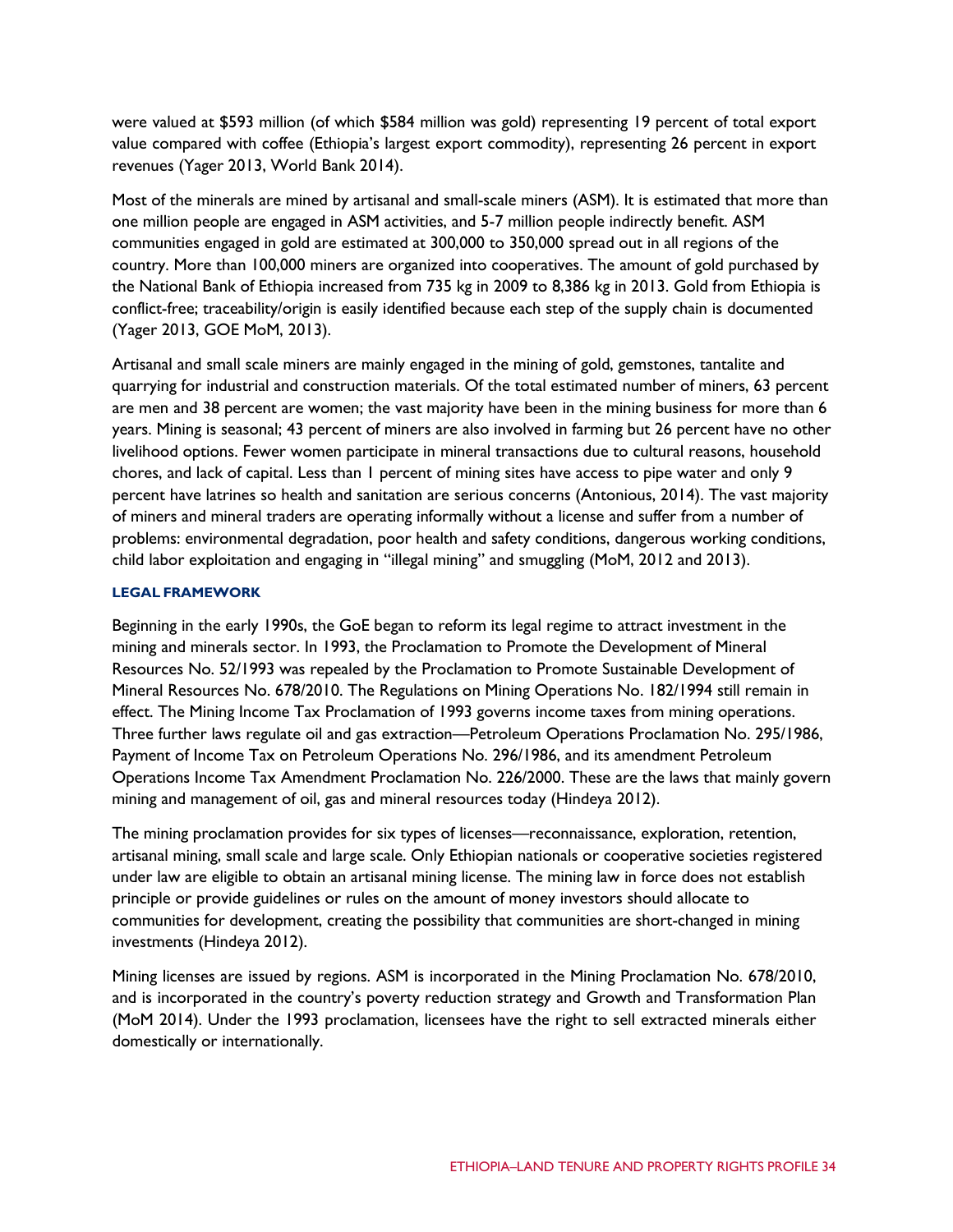#### **TENURE TYPES AND ISSUES**

Artisanal and small-scale mining were not legally recognized until 2003; however, since that time artisanal mining with government encouragement and assistance have evolved into important contributors to mineral production and export. State-owned, domestic, and international exploration and mining companies must secure a license for mineral prospecting, exploration, and extraction in Ethiopia. The MoME issues non-transferable, non-renewable licenses granting exclusive prospecting rights to designated areas. Artisanal licenses are granted to Ethiopian nationals, either individuals or groups, seeking to engage in non-mechanized mining. Artisanal mining licenses are valid for one year and can be renewed annually without limit. The license to the claim can be transferred, assigned, encumbered, or inherited. However, the regional authority can rescind artisanal licenses with 90 days' notice if the extraction of the full estimated potential production requires more advanced exploration and mining methods. The licensing authority may be required to compensate the holder of a rescinded license (GOE Mining Proclamation 1993, Ch. 3, Secs. 1.14.2; 1.15.2; 1.15.4).

An ongoing conflict in the Ogaden region of eastern Ethiopia between the Ogaden National Liberation Front (ONLF) and the Government of Ethiopia is reflected in ongoing threats and claims over potential oil and gas reserves in the region. The ONLF has opposed any mineral, oil, or gas exploration in the region until such time as it has achieved self-determination and can benefit from its natural resources. The Government of Ethiopia is signing agreements with foreign oil companies to explore oil and mineral resources in the region but has been unable to guarantee their security. Reports of forced evictions and human rights abuses in the vicinity of oil and gas fields is creating a new wave of grievances (McKenna 2014. As recently as 2015, the ONLF voiced intolerance to foreign companies entering into economic partnerships with the Ethiopian Government to illegally exploit resources of the Ogaden region (TesfaNews 2015).

#### **GOVERNMENT ADMINISTRATION AND INSTITUTIONS**

Licensing authority for mining other than artisanal mining rests with the Federal MoME that includes the Mineral Operations Department, Regional Mining Bureaus, and the Ethiopian Geological Survey. Authority and responsibility for artisanal and small-scale mining, the administration and licensing of construction materials, and exploration and prospecting has been delegated to Regional Mining Bureaus.

Although the Regional Mining Bureaus have the mandate to administer artisanal and small-scale mining, the federal government continues to extend its support for artisanal mining. In 2006–2007, the MoME provided technical and material support to build the capacity of artisanal mining; as a result, 26 new artisanal mining associations were formed. An additional nine associations were provided assistance to export their gold production through the National Bank of Ethiopia (GOE 2007a, 92).

#### **GOVERNMENT REFORMS, INTERVENTIONS AND INVESTMENTS**

Government has learned a number of lessons with respect to constraints infringing on ASM: artisanal mining was not well addressed in mining law, there was a high level of illegal mining and smuggling, no one government institution was dedicated to ASM, mining activities by individuals and families are highly disorganized, miners use outdated mining technologies, mining output and productivity is poor, artisanal miners assess sites through trial and error, mining populations suffer from land degradation and health and social issues. In addition, buying and selling gold and gemstones is considered an illegal business, artisanal miners lack credit access, and lack integration with other sectors of the economy (MoME 2013).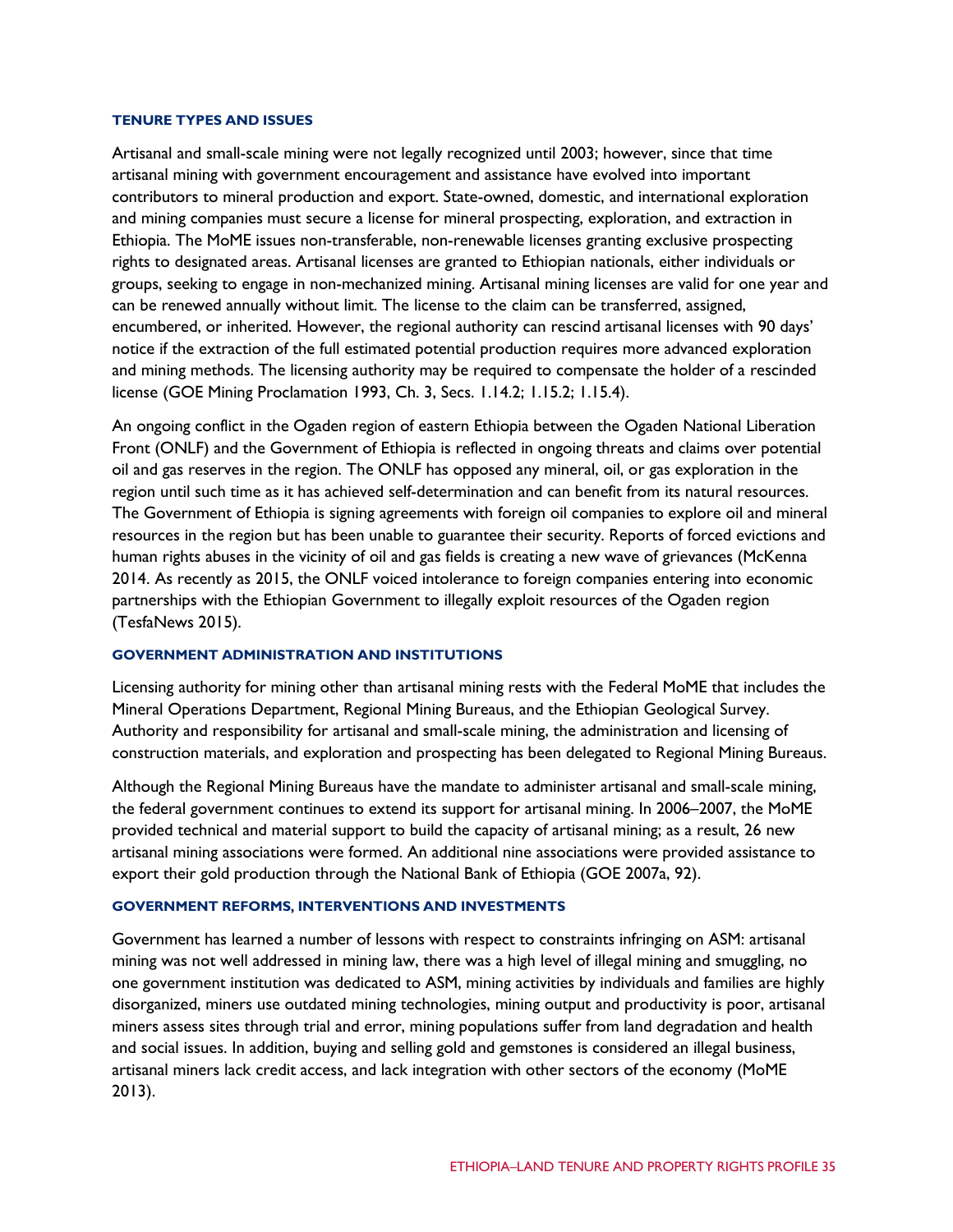Over time, the government has undertaken legal and institutional reforms to address these constraints. The MoME is now responsible for artisanal mining activities through its Artisanal Mining and Transaction Coordinating Directorate (for monitoring, regulating and providing assistance to miners), and its Environment and Community Development Directorate (for managing and regulating environmental and social issues). Licensing of ASM is the responsibility of Regional Mining Bureaus. Making ASM and small scale mining legal and providing these sub-sectors support is generating important improvements in productivity and the quantity of ore being sold through legal markets. Over the period 2008/2009 to 2012/2013, ASM minerals produced increased from 0.4 to more than 8 tons of gold, and from 658 to 12,078 kg of gemstone (MoM 2012, 2013).

## **DONOR INTERVENTIONS AND INVESTMENTS**

In October 2014, the World Bank Group and the MoME jointly organized the 2014 Ethiopia Extractives Forum with support of the UNDP; Australian Government; Canada's Department of Foreign Affairs, Trade and Development; UK's DFID, and the African Minerals Development Center to help raise awareness about opportunities and challenges in the extractive industry and to share good practices for its sustainable management. The WBG is supporting the Ethiopian government with building a competitive, predictable and responsible strategy and legislative/institutional framework for the oil, natural gas and mining industry. It is supported by the Extractive Industries Technical Advisory Facility, a demand driven multi-donor trust fund launched in early 2015.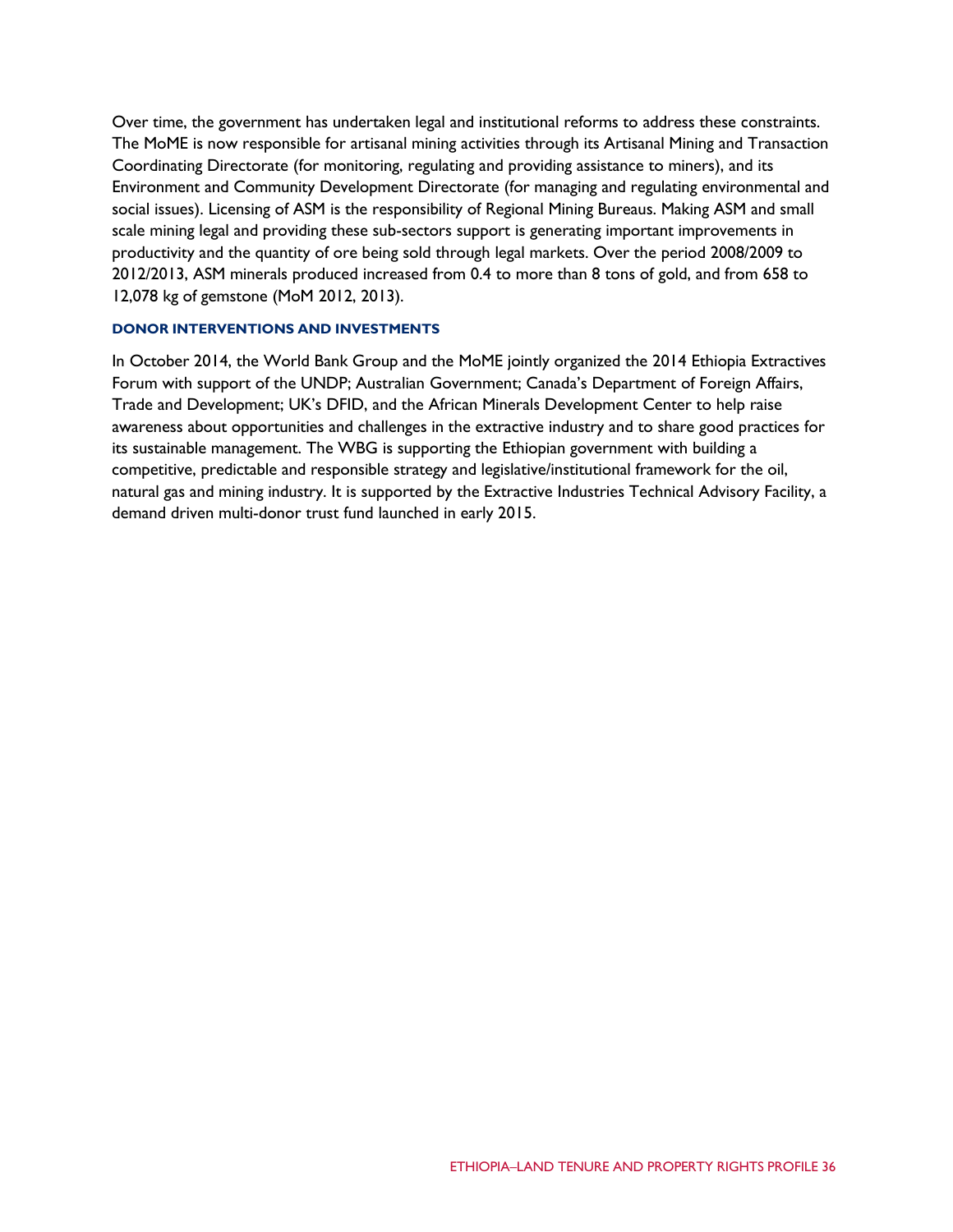## **5. DATA SOURCES (SHORT LIST)**

- Abdulahi, M. 2007. The legal status of the communal land holding system in Ethiopia: The case of pastoral communities. International Journal on Minority and Group Rights 14: 85–125.
- Abza, Tigistu Gebremeskel. 2011. Experience and Future Direction in Ethiopian Rural Land Administration. Paper presented to the Annual World Bank Conference on Land and Poverty. Washington D.C: The World Bank, April.
- Ambaye, Daniel Weldegebriel. 2012. Land Rights in Ethiopia: Ownership, Equity and Liberty in Land Use Rights. Paper submitted to the FIG Working Week 2012, Knowing to Manage the Territory, Protect the Environment, and Evaluate Cultural Heritage, Rome: 6-10, May 2012.
- Beyene, F. and B. Korf. 2008. Unmaking the Commons: Collective action. Property Rights, and Resource Appropriation among (Agro-) Pastoralists in Eastern Ethiopia. CAPRI Working Paper No. 88. International Food Policy Research Institute, Washington, DC, USA.
- Crewett, W., A. Bogale, B. Korf. 2008. Land tenure in Ethiopia: Continuity and change, shifting rulers, and the quest for State control. CAPRi Working Paper No. 91. September. [http://www.capri.cgiar.org/pdf/capriwp91.pdf.](http://www.capri.cgiar.org/pdf/capriwp91.pdf)
- Deininger, K., and D. Byerlee. 2011. Rising Global Interest in Farmlands. Washington DC: The World Bank Group.
- Eshetu, Amogne Asfaw. 2014. Forest Resource Management Systems in Ethiopia: Historical Perspective. International Journal of Biodiversity and Conservation Vol. 6(2), pp. 121-131, February. [http://www.academicjournals.org/article/article1390930030\\_Eshetu.pdf.](http://www.academicjournals.org/article/article1390930030_Eshetu.pdf)
- Girma, Hirut and Renée Giovarelli. 2013. Ethiopia: Gender Implications of Joint Land Titling in Ethiopia. Landesa, May. [http://www.focusonland.com/countries/.](http://www.focusonland.com/countries/)
- Guillozet, Kathleen and John C Bliss. 2011. Household Livelihoods and Increasing Foreign Investment Pressure in Ethiopia's Natural Forests. Oregon State University's College of Forestry, Land Deal Politics Initiative Working Paper 3, April. [http://www.future-agricultures.org/papers-and](http://www.future-agricultures.org/papers-and-presentations/conference-papers-2/1167-household-livelihoods-and-increasing-foreign-investment-pressure-in-ethiopia-s-natural-forests-1/file)[presentations/conference-papers-2/1167-household-livelihoods-and-increasing-foreign-investment](http://www.future-agricultures.org/papers-and-presentations/conference-papers-2/1167-household-livelihoods-and-increasing-foreign-investment-pressure-in-ethiopia-s-natural-forests-1/file)[pressure-in-ethiopia-s-natural-forests-1/file.](http://www.future-agricultures.org/papers-and-presentations/conference-papers-2/1167-household-livelihoods-and-increasing-foreign-investment-pressure-in-ethiopia-s-natural-forests-1/file)
- Hindeya, Telahun Weldie. 2012. An Overview of the Legal Regime Governing Minerals in Ethiopia. Bahir Dar University Journal of Law Vol 3. No. 1 (2012). [http://papers.ssrn.com/sol3/papers.cfm?abstract\\_id=2470875.](http://papers.ssrn.com/sol3/papers.cfm?abstract_id=2470875)
- Horne, Felix. 2011. Understanding Land Investment Deals in Africa, Country Report: Ethiopia. The Oakland Institute. [http://www.oaklandinstitute.org/sites/oaklandinstitute.org/files/OI\\_Ethiopa\\_Land\\_Investment\\_repo](http://www.oaklandinstitute.org/sites/oaklandinstitute.org/files/OI_Ethiopa_Land_Investment_report.pdf) [rt.pdf.](http://www.oaklandinstitute.org/sites/oaklandinstitute.org/files/OI_Ethiopa_Land_Investment_report.pdf)
- Lemenih, Mulugeta, Claire Allan and Yvan Biot. 2015. Making Forest Conservation Benefit Local Communities: Participatory Forest Management in Ethiopia. Farm Africa, July. [http://www.farmafrica.org/downloads/participatory-forest-management-in-ethiopia.pdf.](http://www.farmafrica.org/downloads/participatory-forest-management-in-ethiopia.pdf)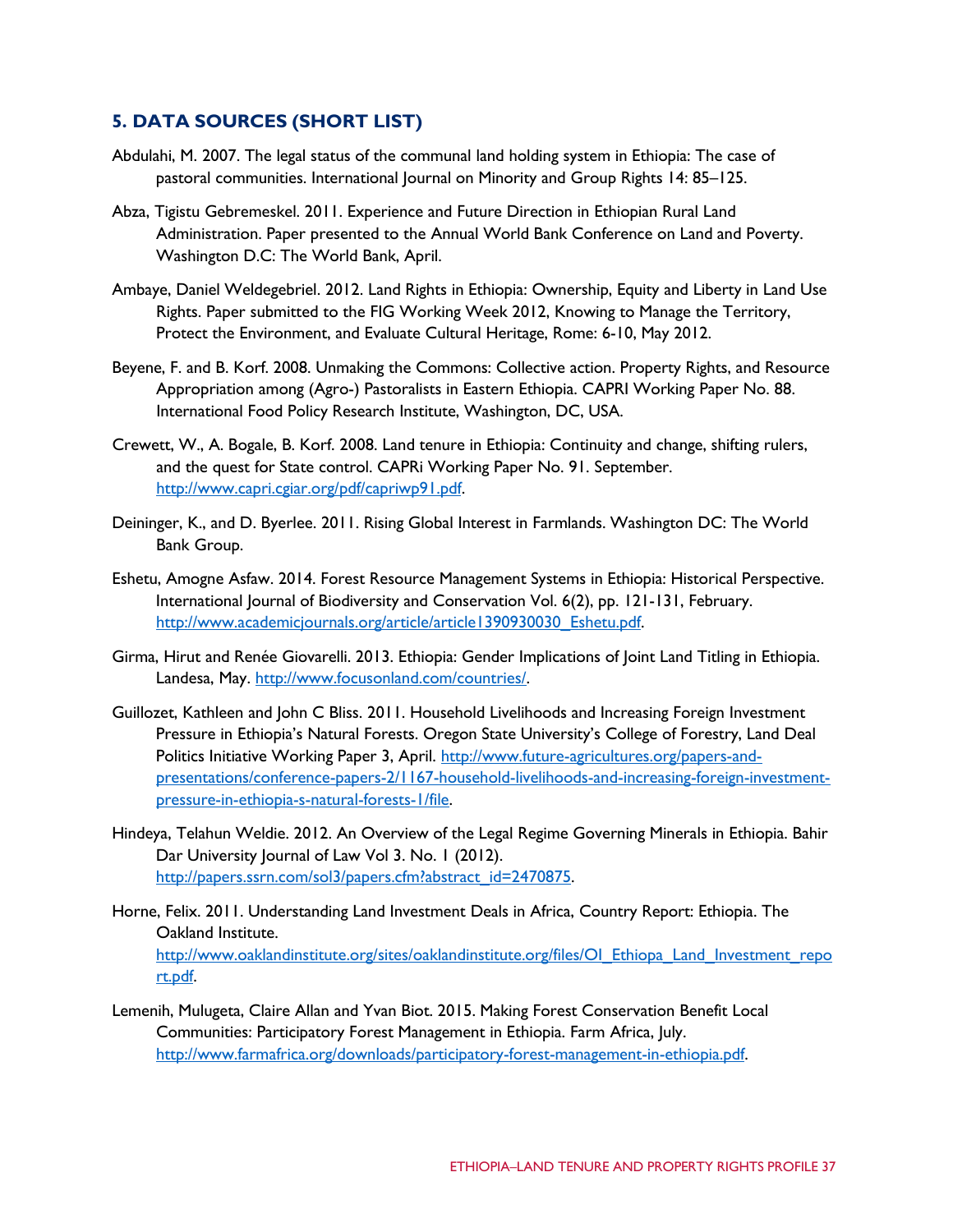- Mosello, Beatrice, Roger Calow, Josephine Tucker, Helen Parker, Tena Alamirew, Seifu Kebede, Tesfay Alemseged and Assefa Gudina. 2015. Building Adaptive Water Resources Management in Ethiopia. Overseas Development Institute. [http://www.odi.org/publications/9568-building-adaptive-water](http://www.odi.org/publications/9568-building-adaptive-water-resources-management-ethiopia)[resources-management-ethiopia.](http://www.odi.org/publications/9568-building-adaptive-water-resources-management-ethiopia)
- The World Bank. 2006. World Bank Country Water Resources Assistance Strategy. Ethiopia: Managing Water Resources to Maximize Sustainable Growth. The Work Bank. [http://siteresources.worldbank.org/INTWRD/Resources/Ethiopia\\_final\\_text\\_and\\_cover.pdf.](http://siteresources.worldbank.org/INTWRD/Resources/Ethiopia_final_text_and_cover.pdf)

# **6. DATA SOURCES (COMPLETE LIST)**

- Abdulahi, M. 2007. The legal status of the communal land holding system in Ethiopia: The case of pastoral communities. International Journal on Minority and Group Rights 14: 85–125.
- Abza, Tigistu Gebremeskel. 2011. Experience and Future Direction in Ethiopian Rural Land Administration. Paper presented to the Annual World Bank Conference on Land and Poverty. Washington D.C: The World Bank, April.
- Adams, M., J. Berkoff, and E. Daley. 2006. Land-Water interactions: Opportunities and threats to water entitlements of the poor in Africa for productive use. Human Development Report Office Occasional Paper. Mokoro Consulting and UNOPS. [http://hdr.undp.org/en/reports/global/hdr2006/papers/adams%20martin%20et%20al.pdf.](http://hdr.undp.org/en/reports/global/hdr2006/papers/adams%20martin%20et%20al.pdf)
- Addis Anteneh and Associates. 2008. Assessment of Rural Land Valuation and Compensation Practices in Ethiopia. Prepared for USAID/Ethiopia: Strengthening Land Tenure and Administration Program, Addis Ababa, Ethiopia.
- Ali, D. A., S. Dercon, and M. Gautam. 2011. Property rights in a very poor country: Tenure insecurity and investment in Ethiopia. Agricultural Economics 42 (2011) pp. 75-86.
- Ambaye, Daniel Weldegebriel. 2012. Land Rights in Ethiopia: Ownership, Equity and Liberty in Land Use Rights. Paper submitted to the FIG Working Week 2012, Knowing to Manage the Territory, Protect the Environment, and Evaluate Cultural Heritage, Rome: 6-10, May 2012.
- Antonious, Yared. 2014. Strengthening Artisanal Mining Communities in Rural Ethiopia Project. World Bank Ethiopia Extractive Industries Forum. [http://www.worldbank.org/content/dam/Worldbank/Event/Africa/Ethiopia%20Extractive%20Indust](http://www.worldbank.org/content/dam/Worldbank/Event/Africa/Ethiopia%20Extractive%20Industries%20Forum%202014/8b_PACT.pdf) [ries%20Forum%202014/8b\\_PACT.pdf.](http://www.worldbank.org/content/dam/Worldbank/Event/Africa/Ethiopia%20Extractive%20Industries%20Forum%202014/8b_PACT.pdf)
- Bane, J., S. Nune, A., Mekonnen, and R. Bluffstone (eds.) 2007. *Proceedings of a workshop: Policies to Increase Forest Cover in Ethiopia*. Organized by Environmental Economics Policy Forum for Ethiopia (EEPFE) Ethiopian Development Research Institute (EDRI)", 17–19 September, 2007. [http://www.efdinitiative.org/research/publications/publications-repository/forest-cover-in-ethiopia](http://www.efdinitiative.org/research/publications/publications-repository/forest-cover-in-ethiopia-workshop-proceedings)[workshop-proceedings.](http://www.efdinitiative.org/research/publications/publications-repository/forest-cover-in-ethiopia-workshop-proceedings)
- Berhane, Tsegai. 2015. What is in store for the Environment Protection an Land Use Administration Agency? Ethiopian News, September 22. [http://www.tigraionline.com/articles/tigrai-gtp2-land](http://www.tigraionline.com/articles/tigrai-gtp2-land-)use.html.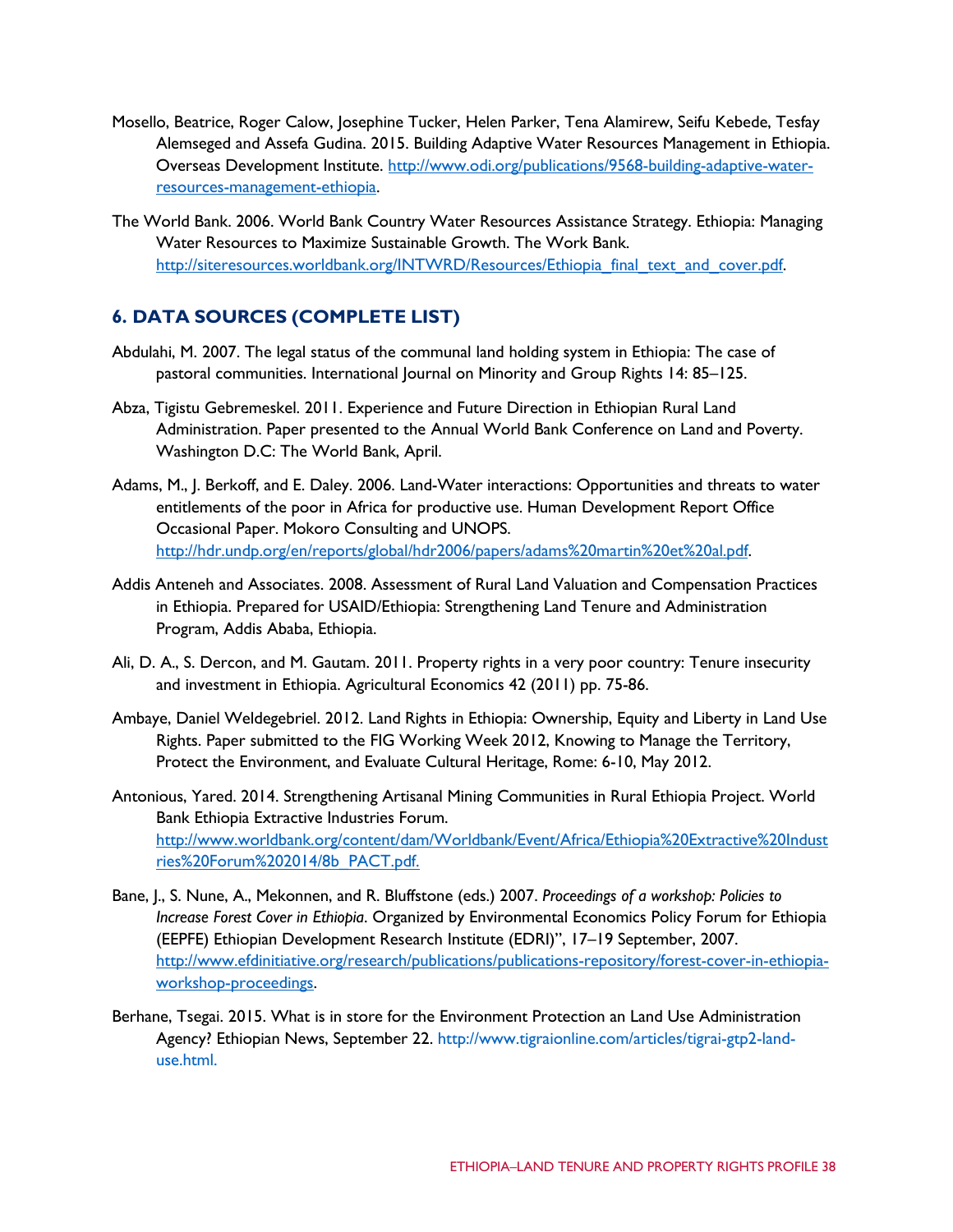- Beyene, F. and B. Korf. 2008. Unmaking the Commons: Collective action. Property Rights, and Resource Appropriation among (Agro-) Pastoralists in Eastern Ethiopia. CAPRI Working Paper No. 88. International Food Policy Research Institute, Washington, DC, USA.
- Bezabih, Mintewab, Gunnar Kohlin and Andrea Mannberg. 2011. Trust, Tenure Insecurity, and Land Certification in Rural Ethiopia. The Jourmal of Socio-Economics 40 (2011): pp. 833-843.
- Bishaw, Badege, Henry Neufeldt, Jeremias Mowo, Abdu Abdelkadir, Jonathan Muriuki, Gemedo Dalle, Tewodros Assefa, Kathleen Guillozet, Habtemariam Kassa, Ian Dawson, Eike Luedeling and Cheikh Mbow. 2013. Farmers' Strategies for Adapting to and Mitigating Climate Variability and Change Through Agroforestry in Ethiopia and Kenya, edited by Caryn M Davis, Bryan Bernart, and Aleksandra Dmitriev. Oregon State University, Forest Communications Group.
- Casandra, Herrman. 2012. Ethiopia: A Battle for Land and Water. PBS Newshour, Reveal Center for Investigative Reporting, February 28. [http://www.pbs.org/newshour/bb/world-jan-june12](http://www.pbs.org/newshour/bb/world-jan-june12-ethiopia_02-28/) [ethiopia\\_02-28/.](http://www.pbs.org/newshour/bb/world-jan-june12-ethiopia_02-28/)
- Chala, Endalk. 2016. Ethiopia Scraps Addis Ababa 'Master Plan' After Protests kill 140. The Guardian, January 14. http[s://www.theguardian.com/world/2016/jan/14/ethiopia-addis-master-plan](http://www.theguardian.com/world/2016/jan/14/ethiopia-addis-master-plan-)abandoned
- Cotula, L. 2007. Gender and Law: Women's Rights in Agriculture. FAO Legislative Study 76 Rev. 1. [ftp://ftp.fao.org/docrep/fao/005/y4311e/y4311e00.pdf.](ftp://ftp.fao.org/docrep/fao/005/y4311e/y4311e00.pdf)
- Crewett, Wibke and Benedikt Korf. 2008. Ethiopia: Reforming Land Tenure. Review of African Political Economy, No. 116: pp. 203-220.
- Crewett, W., A. Bogale, B. Korf. 2008. Land tenure in Ethiopia: Continuity and change, shifting rulers, and the quest for State control. CAPRi Working Paper No. 91. September. [http://www.capri.cgiar.org/pdf/capriwp91.pdf.](http://www.capri.cgiar.org/pdf/capriwp91.pdf)
- Cultural Survival. 2016. Ethiopia Cancels Concession for Karaturi Land Grab. IC Magazine, February 1. https://intercontinentalcry.org/ethiopia-cancels-concession-for-karaturi-land-grab/.
- Deininger, K., D.A. Ali, S. Holden, and J. Zevenbergen. 2008. Rural Land Certification in Ethiopia: Process, Initial Impact, and Implications for Other African Countries. World Development, Elsevier, 36(10), 1786–1812, October.
- Deininger, K., and D. Byerlee. 2011. Rising Global Interest in Farmlands. Washington DC: The World Bank Group.
- Deininger, K. D. Byerlee, J. Lindsay, A. Norton, H. Selod, and M. Stickler. 2011. Rising Global Interest in Farmland: Can it Yield Sustainable and Equitable Benefits? The World Bank, Agriculture and Rural Development Team.

[http://siteresources.worldbank.org/INTARD/Resources/ESW\\_Sept7\\_final\\_final.pdf.](http://siteresources.worldbank.org/INTARD/Resources/ESW_Sept7_final_final.pdf)

Deneke, Tilaye T., Everisto Mapedza and Tilahun Amedas. 2011. Institutional Implications of Governance of Local Common Pool Resources on Livestock Water Productivity in Ethiopia. Expl Agric. (2011), volume 47 (S1), pp. 99-111.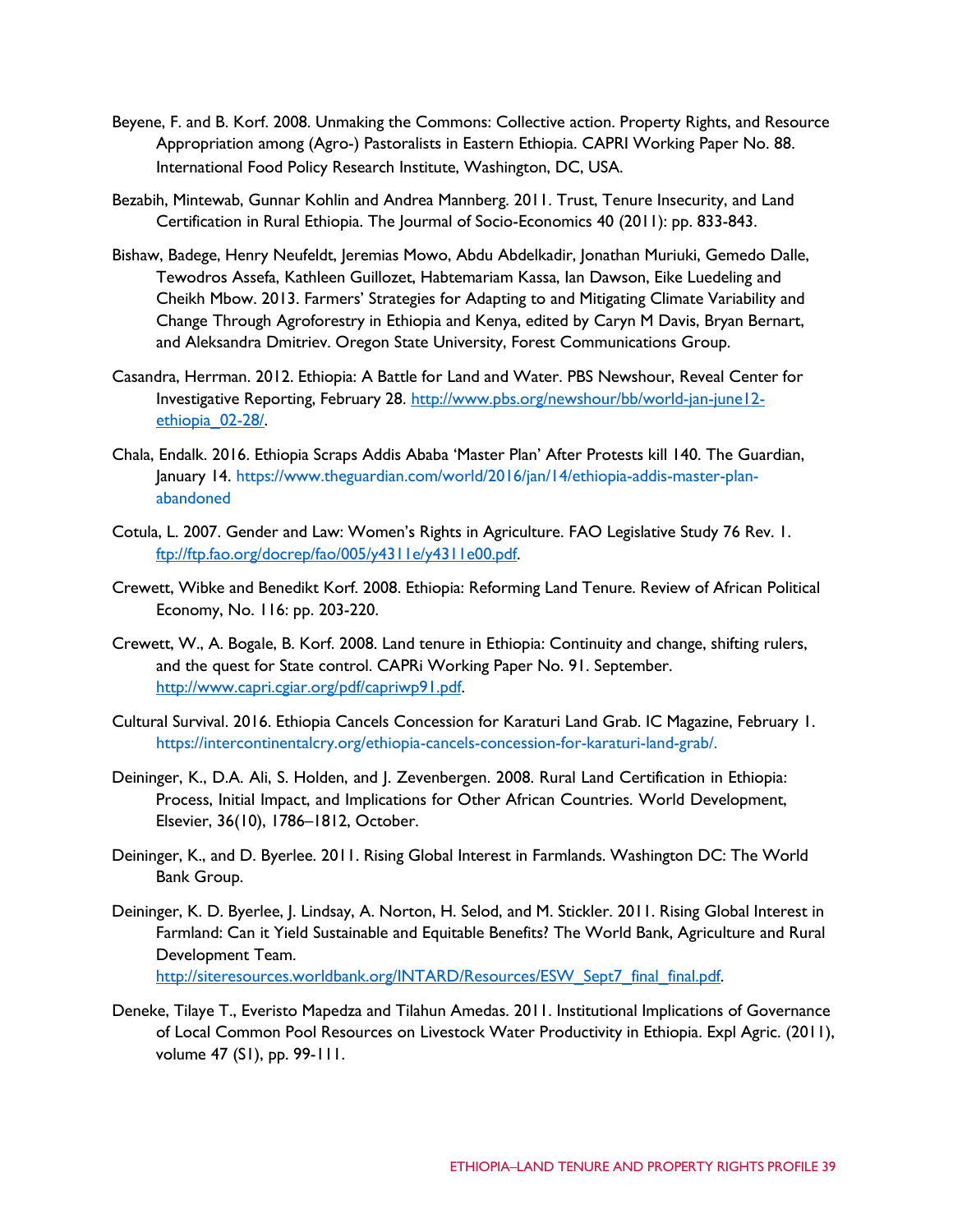- Dercon, S., and D. Ayalew. 2007. Land rights, power and trees in rural Ethiopia. The Centre for the Study of African Economies Working Paper Series: Working Paper 266. [http://gdrdeveloppementtransition.org/papiers/j1/DERCON.pdf.](http://gdrdeveloppementtransition.org/papiers/j1/DERCON.pdf)
- Devereaux, S., A. Teshome, and R. Sabates-Wheeler. 2005. Too much inequality or too little? Inequality and stagnation in Ethiopian agriculture. IDS Bulletin 36: 2. June 2005. Institute of Development Studies. [http://www.future-agricultures.org/pdf%20files/9559%20IDS%20P121-126.pdf.](http://www.future-agricultures.org/pdf%20files/9559%20IDS%20P121-126.pdf)
- East African Business Week. 2015. Ethiopia cut flower industry blooms wider. Sunday edition: March 29, 2015. [http://www.busiweek.com/index1.php?Ctp=2&pI=3010&pLv=3&srI=84&spI=463.](http://www.busiweek.com/index1.php?Ctp=2&pI=3010&pLv=3&srI=84&spI=463)
- Edossa, D.C., M.S. Babel, A.D. Gupta, and S.B. Awulachew. 2005. Indigenous systems of conflict resolution in Oromia, Ethiopia. Presented at the international workshop African Water Laws: Plural Legislative Frameworks for Rural Water Management in Africa, 26–28 January 2005, Johannesburg, South Africa. [http://www.nri.org/projects/waterlaw/AWLworkshop/DESALEGN-](http://www.nri.org/projects/waterlaw/AWLworkshop/DESALEGN-CE.pdf)[CE.pdf.](http://www.nri.org/projects/waterlaw/AWLworkshop/DESALEGN-CE.pdf)
- Elias, Eyasu and Feyera Abdi. 2010. Putting Pastoralists on the Policy Agenda: Land Alienation in Southern Ethiopia. lied, July. [http://pubs.iied.org/pdfs/14599IIED.pdf.](http://pubs.iied.org/pdfs/14599IIED.pdf)
- Eriksen, Siri and Andrei Marin. 2011. Pastoral Pathways: Climate Change Adaptation Lessons from Ethiopia. Norwegion University of Life Sciences, Department of International Environment and Development Studies, June. [http://www.umb.no/statisk/noragric/publications/reports\\_other/pastoral\\_pathways\\_siri\\_eriksen\\_a](http://www.umb.no/statisk/noragric/publications/reports_other/pastoral_pathways_siri_eriksen_andrei_marin2011.pdf) [ndrei\\_marin2011.pdf.](http://www.umb.no/statisk/noragric/publications/reports_other/pastoral_pathways_siri_eriksen_andrei_marin2011.pdf)
- Eshetu, Amogne Asfaw. 2014. Forest Resource Management Systems in Ethiopia: Historical Perspective. International Journal of Biodiversity and Conservation Vol. 6(2), pp. 121-131, February. [http://www.academicjournals.org/article/article1390930030\\_Eshetu.pdf.](http://www.academicjournals.org/article/article1390930030_Eshetu.pdf)
- Ethiopia Commodity Exchange. *See* [http://www.ecx.com.et/.](http://www.ecx.com.et/)
- Ethiopian Agricultural Transformation Agency (ATA). N.d. [http://www.ata.gov.et/ta/gtp-ii-overview/.](http://www.ata.gov.et/ta/gtp-ii-overview/)
- Finnish Embassy, Addis Ababa. 2011. Rural Economic Development Programme, Responsible and Innovative Land Administration (REILA) in Ethiopia Project. [http://www.finland.org.et/public/default.aspx?nodeid=47986&contentlan=2&culture=en-US.](http://www.finland.org.et/public/default.aspx?nodeid=47986&contentlan=2&culture=en-US)
- Finnish Government, Ministry of Foreign Affairs. 2016. Formulation of the Second Phase of the Responsible and Innovative Land Administration (REILA-II) Project, Ethiopia: Terms of Reference. [http://www.development-today.com/magazine/2016/dt\\_3-](http://www.development-today.com/magazine/2016/dt_3-) 4/market\_update/land\_administration\_in\_ethiopia-reila\_ii.
- Future Agricultures. 2006. Land, Land Policy and Smallholder Agriculture in Ethiopia, Policy Brief, January. [http://www.future-agricultures.org/policy-engagement/policy-briefs/129-land-land-policy](http://www.future-agricultures.org/policy-engagement/policy-briefs/129-land-land-policy-and-smallholder-agriculture-in-ethiopia-1/file)[and-smallholder-agriculture-in-ethiopia-1/file.](http://www.future-agricultures.org/policy-engagement/policy-briefs/129-land-land-policy-and-smallholder-agriculture-in-ethiopia-1/file)
- Gebeyehu, Zemen Haddis. 2013. Towards Improved Transactions of Land Use Rights in Ethiopia. Paper prepared for the Annual World Bank Conference on Land and Poverty, April 8-11, 2013.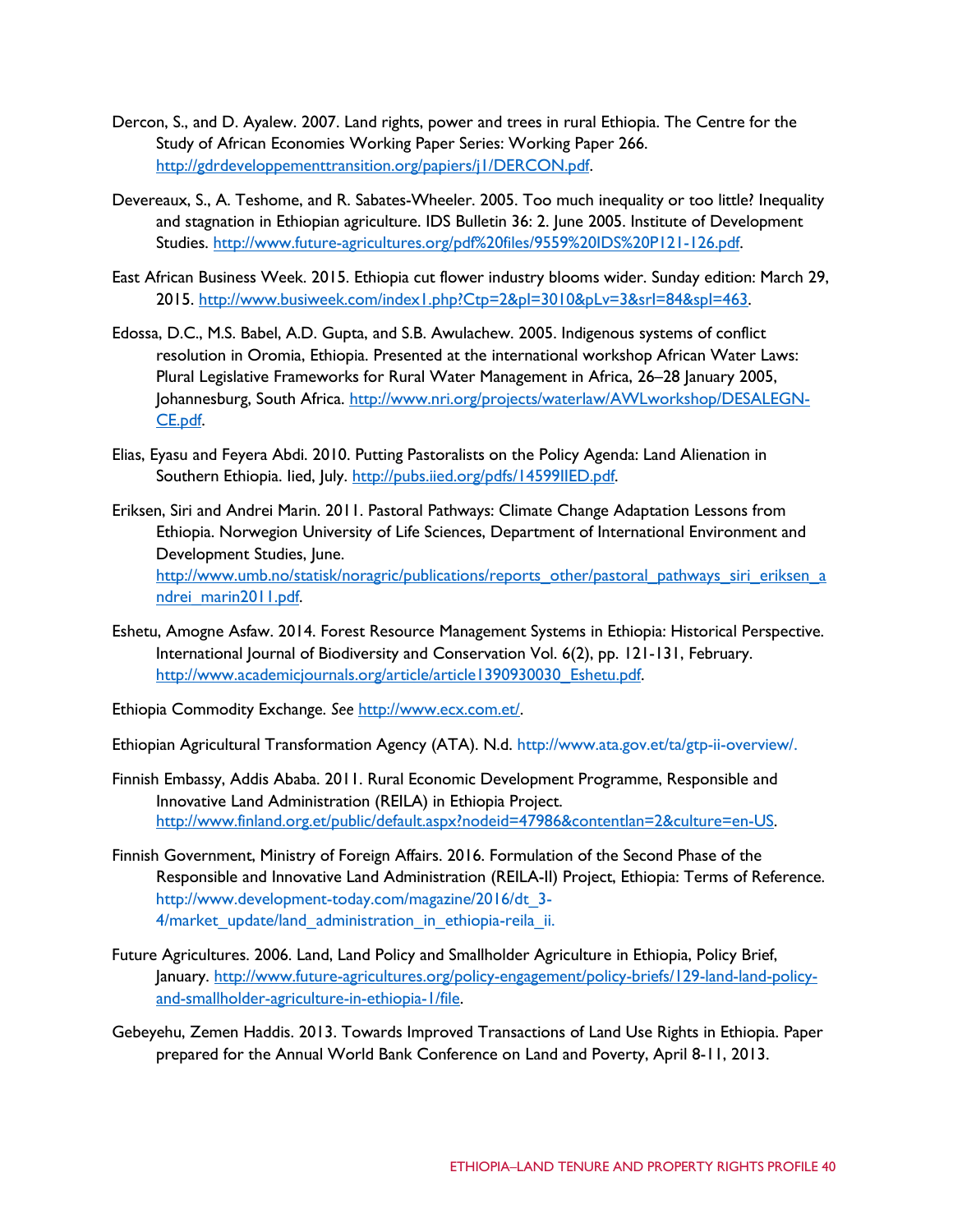- Gebreselassie, S. 2006. Land, land policy and smallholder agriculture in Ethiopia: Options and scenarios. Paper prepared for The Future Agricultures Consortium meeting. Institute of Development Studies. March 20–22, 2006. [http://www.future](http://www.future-agricultures.org/index.php?option=com_content&view=article&id=213%3Aland-land-policy-and-smallholder-agriculture-in-ethiopiaoptions-and-scenarios&catid=234%3Adiscussion-papers&Itemid=543)[agricultures.org/index.php?option=com\\_content&view=article&id=213%3Aland-land-policy-and](http://www.future-agricultures.org/index.php?option=com_content&view=article&id=213%3Aland-land-policy-and-smallholder-agriculture-in-ethiopiaoptions-and-scenarios&catid=234%3Adiscussion-papers&Itemid=543)[smallholder-agriculture-in-ethiopiaoptions-and-scenarios&catid=234%3Adiscussion](http://www.future-agricultures.org/index.php?option=com_content&view=article&id=213%3Aland-land-policy-and-smallholder-agriculture-in-ethiopiaoptions-and-scenarios&catid=234%3Adiscussion-papers&Itemid=543)[papers&Itemid=543.](http://www.future-agricultures.org/index.php?option=com_content&view=article&id=213%3Aland-land-policy-and-smallholder-agriculture-in-ethiopiaoptions-and-scenarios&catid=234%3Adiscussion-papers&Itemid=543)
- Girma, Hirut and Renée Giovarelli. 2013. Ethiopia: Gender Implications of Joint Land Titling in Ethiopia. Landesa, May. [http://www.focusonland.com/countries/.](http://www.focusonland.com/countries/)
- Government of Ethiopia. 1993. Proclamation 52/1993. Mining Proclamation. [http://wenku.baidu.com/view/b23caa4e767f5acfa1c7cd2e.html.](http://wenku.baidu.com/view/b23caa4e767f5acfa1c7cd2e.html)
- ———. 1995. Constitution. [http://www.selamta.net/Downloads/Ethiopian%20Constitution.htm.](http://www.selamta.net/Downloads/Ethiopian%20Constitution.htm)
- -. 1998. Proclamation 118/1998. A Proclamation to Amend the Mining Proclamation. [http://www.ethiopar.net/type/English/hopre/bills/bills/1997\\_98/procl118e.htm.](http://www.ethiopar.net/type/English/hopre/bills/bills/1997_98/procl118e.htm)
- ———. 1999. Ministry of Water Resources. 'Water Resources Management Policy.' [http://www.ecolex.org/ecolex/ledge/view/RecordDetails;document\\_Ethiopian%20Water%20Resou](http://www.ecolex.org/ecolex/ledge/view/RecordDetails%3Bdocument_Ethiopian%20Water%20Resources%20Management%20Proclamation%20(No.%20197/2000)..html?DIDPFDSIjsessionid=F68F6585CDB1284115FC282640FF6CB1%3Fid%3DLEX-FAOC044004&index=documents) [rces%20Management%20Proclamation%20\(No.%20197/2000\)..html?DIDPFDSIjsessionid=F68F658](http://www.ecolex.org/ecolex/ledge/view/RecordDetails%3Bdocument_Ethiopian%20Water%20Resources%20Management%20Proclamation%20(No.%20197/2000)..html?DIDPFDSIjsessionid=F68F6585CDB1284115FC282640FF6CB1%3Fid%3DLEX-FAOC044004&index=documents) [5CDB1284115FC282640FF6CB1?id=LEX-FAOC044004&index=documents.](http://www.ecolex.org/ecolex/ledge/view/RecordDetails%3Bdocument_Ethiopian%20Water%20Resources%20Management%20Proclamation%20(No.%20197/2000)..html?DIDPFDSIjsessionid=F68F6585CDB1284115FC282640FF6CB1%3Fid%3DLEX-FAOC044004&index=documents)
- ———. 2000. Proclamation 197/2000. Water Resources Management Proclamation. [http://www.ecolex.org/ecolex/ledge/view/RecordDetails;document\\_Ethiopian%20Water%20Resou](http://www.ecolex.org/ecolex/ledge/view/RecordDetails%3Bdocument_Ethiopian%20Water%20Resources%20Management%20Proclamation%20(No.%20197/2000)..html?DIDPFDSIjsessionid=F68F6585CDB1284115FC282640FF6CB1%3Fid%3DLEX-FAOC044004&index=documents) [rces%20Management%20Proclamation%20\(No.%20197/2000\)..html?DIDPFDSIjsessionid=F68F658](http://www.ecolex.org/ecolex/ledge/view/RecordDetails%3Bdocument_Ethiopian%20Water%20Resources%20Management%20Proclamation%20(No.%20197/2000)..html?DIDPFDSIjsessionid=F68F6585CDB1284115FC282640FF6CB1%3Fid%3DLEX-FAOC044004&index=documents) [5CDB1284115FC282640FF6CB1?id=LEX-FAOC044004&index=documents.](http://www.ecolex.org/ecolex/ledge/view/RecordDetails%3Bdocument_Ethiopian%20Water%20Resources%20Management%20Proclamation%20(No.%20197/2000)..html?DIDPFDSIjsessionid=F68F6585CDB1284115FC282640FF6CB1%3Fid%3DLEX-FAOC044004&index=documents)
	- $-$ . 2002. Proclamation 272/2002. Reenactment of Urban Lands Lease Holdings. [http://www.mwud.gov.et/legislation/default.aspx?did=9.](http://www.mwud.gov.et/legislation/default.aspx?did=9)
	- ———. 2005a. Proclamation 4565/2005. Federal Government Proclamation on Rural Land Use and Administration. [http://eltap.net/proclamations.asp.](http://eltap.net/proclamations.asp)
		- ———.2005b. Water Resources Management Council of Ministers Proclamation. [http://ethioinvest.org/Legal\\_Framework.php.](http://ethioinvest.org/Legal_Framework.php)
	- ———.2007a. Ministry of Finance and Economic Development. 'Ethiopia: Building on Progress: A Plan for Accelerated and Sustained Development to End Poverty (PASDEP). Annual Progress Report 2006/07.' [http://www.mofed.gov.et/Uploaded/news/PasdepAnnualProgressReport2006-2007.pdf.](http://www.mofed.gov.et/Uploaded/news/PasdepAnnualProgressReport2006-2007.pdf)
- ———.2007b. Ministry of Mines and Energy. 'Investing in the minerals industry in Ethiopia.' [http://www.mome.gov.et/pdf/ethiopia\\_investing\\_April2007.pdf.](http://www.mome.gov.et/pdf/ethiopia_investing_April2007.pdf)
	- ———. 2007c. Tigray Regional State Land Administration and Land Use Proclamation No. 136/2000 [2007, Amendment]. GFDRE: Addis Ababa.
- ———. 2009. Ministry of Agriculture and Rural Development, Agricultural Investment Support Directorate. 'The Ethiopian Agricultural Investment areas.' GFDRE: Addis Ababa.
- ———. 2010a. Ministry of Mines and Energy. 'Keynote address delivered by H.E. Mr. Alemayehu Tegenu. Workshop to Celebrate the Successes of the Implementation of a New Mining Cadastre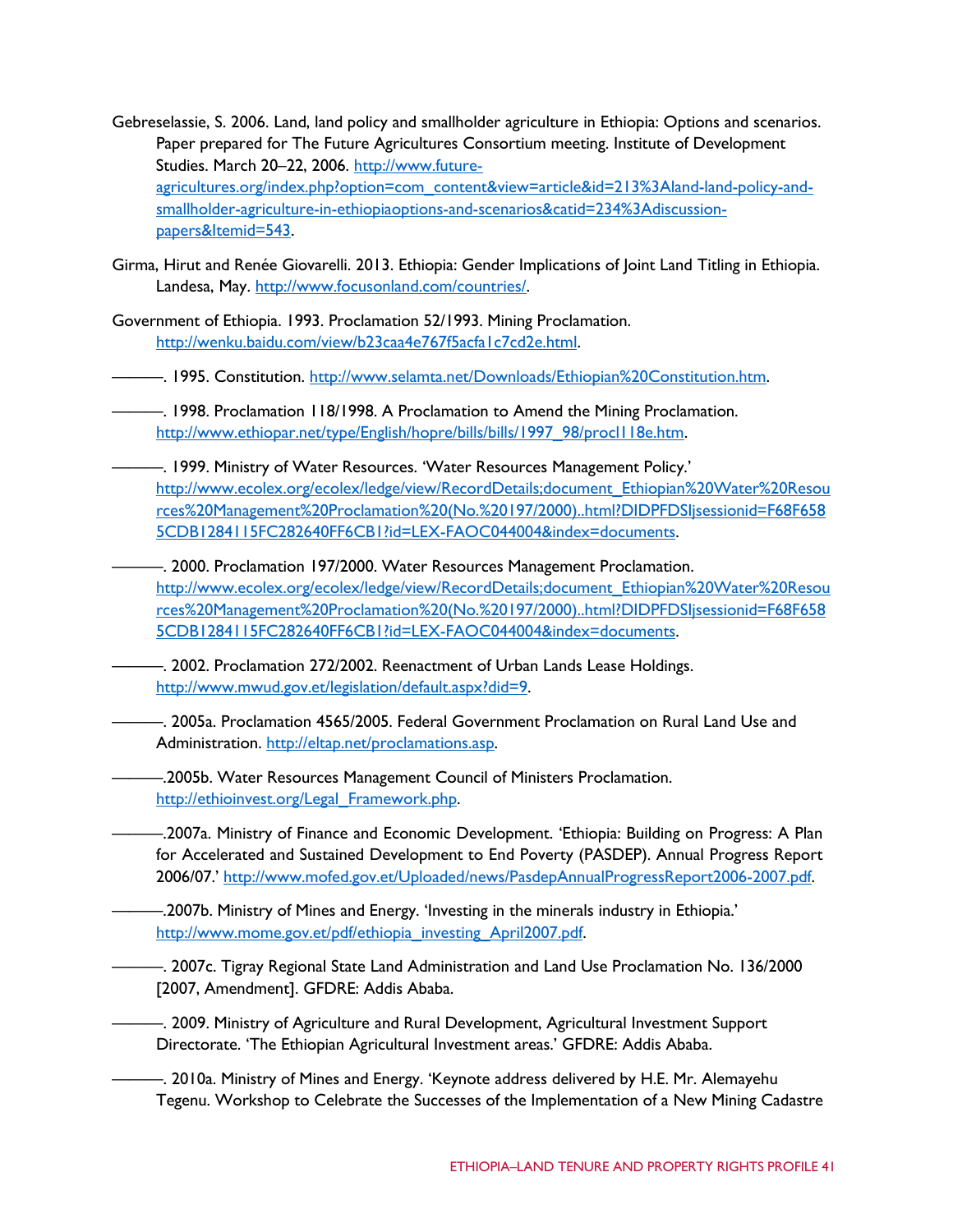System in Ethiopia. Addis Ababa.

[http://www.spatialdimension.com/News/2010/EthiopiaCelebratesSuccessfulMiningCadastre/tabid/9](http://www.spatialdimension.com/News/2010/EthiopiaCelebratesSuccessfulMiningCadastre/tabid/94/Default.aspx) [4/Default.aspx.](http://www.spatialdimension.com/News/2010/EthiopiaCelebratesSuccessfulMiningCadastre/tabid/94/Default.aspx)

- ———. 2010b. Mining Operations Proclamation No. 678/2010. <http://www.mom.gov.et/upload/Mineral%20Proclamation.pdf>
- -. 2010. Ministry of Water Resources. 'Groundwater resources.' [http://www.mowr.gov.et/index.php?pagenum=2.2.](http://www.mowr.gov.et/index.php?pagenum=2.2)
- ———. 2011. Ministry of Foreign Affairs. About Ethiopia.
- ———. 2011. Ethiopia's Climate-Resilient Green Economy: Green Economy Strategy. Addis Ababa, Ethiopia.
- ———.2012. Ministry of Mines. Artisanal Mining Activities in Ethiopia: Challenges and Opportunities, October. [http://globaldialogue.info/Artisanal%20Mining%20Activities%20in%20Ethiopia%20-](http://globaldialogue.info/Artisanal%20Mining%20Activities%20in%20Ethiopia%20-%20Challenges%20and%20Opportunities%20(Oct%202012)%20-%20Abayneh%20Tilahun.pdf) [%20Challenges%20and%20Opportunities%20\(Oct%202012\)%20-%20Abayneh%20Tilahun.pdf.](http://globaldialogue.info/Artisanal%20Mining%20Activities%20in%20Ethiopia%20-%20Challenges%20and%20Opportunities%20(Oct%202012)%20-%20Abayneh%20Tilahun.pdf)
- ———.2013. Ministry of Mines. Ethiopian Experience in Managing Artisanal (+/- Small Scale) Mining Activities: Government Focus Areas and Key Lessons Learned in Managing ASM, April. [http://globaldialogue.info/Nov1\\_ASM\\_2013/IGF%202013%20-](http://globaldialogue.info/Nov1_ASM_2013/IGF%202013%20-%20Ethiopian%20Experience%20in%20Managing%20ASM%20-%20Abayneh%20Tilahun.pdf) [%20Ethiopian%20Experience%20in%20Managing%20ASM%20-%20Abayneh%20Tilahun.pdf.](http://globaldialogue.info/Nov1_ASM_2013/IGF%202013%20-%20Ethiopian%20Experience%20in%20Managing%20ASM%20-%20Abayneh%20Tilahun.pdf)
- ———. 2013b. Sustainable Land Management Project II. [http://www.moa.gov.et/documents/93087/983560/P133133\\_SLMP-2\\_ESMF-Cleared+Version+09-](http://www.moa.gov.et/documents/93087/983560/P133133_SLMP-2_ESMF-Cleared%2BVersion%2B09-04-2013.pdf/e936c77f-5778-4538-b347-f8793e94020f) [04-2013.pdf/e936c77f-5778-4538-b347-f8793e94020f.](http://www.moa.gov.et/documents/93087/983560/P133133_SLMP-2_ESMF-Cleared%2BVersion%2B09-04-2013.pdf/e936c77f-5778-4538-b347-f8793e94020f)
- ———.2014. Ministry of Mines. ASM Sector and Sustainable Development in Ethiopia. World Bank Extractive Industries Forum. [http://www.worldbank.org/content/dam/Worldbank/Event/Africa/Ethiopia%20Extractive%20Indust](http://www.worldbank.org/content/dam/Worldbank/Event/Africa/Ethiopia%20Extractive%20Industries%20Forum%202014/4a_MOM.pdf) [ries%20Forum%202014/4a\\_MOM.pdf.](http://www.worldbank.org/content/dam/Worldbank/Event/Africa/Ethiopia%20Extractive%20Industries%20Forum%202014/4a_MOM.pdf)
	- -. 2014b. Ministry of Environment and Forest (MoEF). REDD+ Annual Country Progress Reporting: Ethiopia, August 1, 2013 – August 30, 2014. [https://forestcarbonpartnership.org/sites/fcp/files/2014/september/Ethiopia%20Country%20Report](https://forestcarbonpartnership.org/sites/fcp/files/2014/september/Ethiopia%20Country%20Report%20FCPF_Ethiopia%202014_final.pdf) [%20FCPF\\_Ethiopia%202014\\_final.pdf.](https://forestcarbonpartnership.org/sites/fcp/files/2014/september/Ethiopia%20Country%20Report%20FCPF_Ethiopia%202014_final.pdf)
- -. 2015. National Planning Commission. The Second Growth and Transformation Plan (GTP II) (2015/16-2019/20), September. https:/[/www.africaintelligence.com/c/dc/LOI/1415/GTP-II.pdf.](http://www.africaintelligence.com/c/dc/LOI/1415/GTP-II.pdf)
- Graefen, Christian. 2015. Large-Scale Land Acquisitions and Leases. Deutsche Gesellschaft für Internationale Zusammenarbeit (GIZ) GmbH, Rural Development and Agriculture Briefing Note, August.

https[://www.giz.de/expertise/downloads/Fachexpertise/2016\\_giz\\_03\\_Briefing\\_Note\\_Large](http://www.giz.de/expertise/downloads/Fachexpertise/2016_giz_03_Briefing_Note_Large-)scale\_land\_acquisitions\_and\_leases\_August\_2015.pdf.

Guillozet, Kathleen and John C Bliss. 2011. Household Livelihoods and Increasing Foreign Investment Pressure in Ethiopia's Natural Forests. Oregon State University's College of Forestry, Land Deal Politics Initiative Working Paper 3, April. [http://www.future-agricultures.org/papers-and-](http://www.future-agricultures.org/papers-and-presentations/conference-papers-2/1167-household-livelihoods-and-increasing-foreign-investment-pressure-in-ethiopia-s-natural-forests-1/file)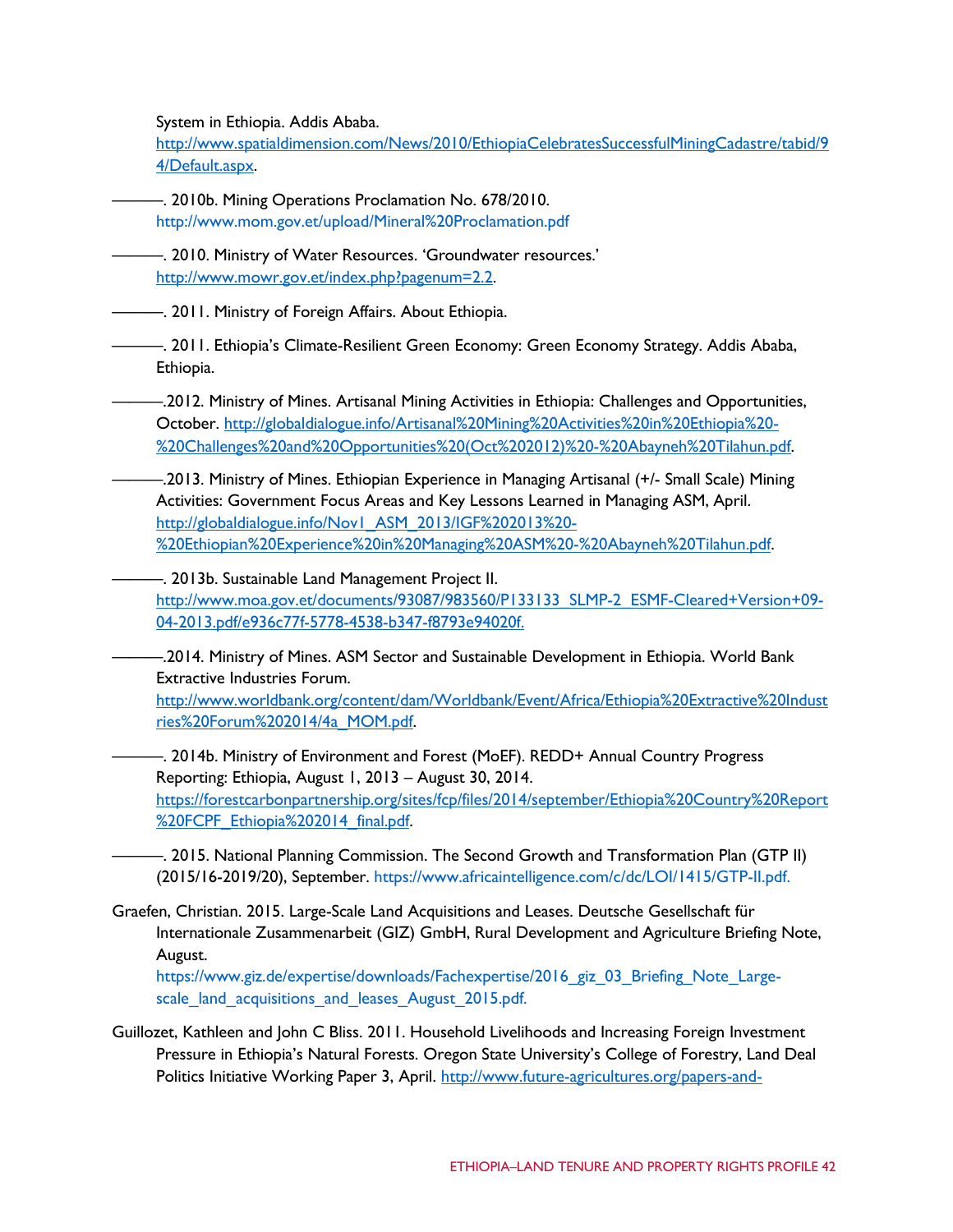[presentations/conference-papers-2/1167-household-livelihoods-and-increasing-foreign-investment](http://www.future-agricultures.org/papers-and-presentations/conference-papers-2/1167-household-livelihoods-and-increasing-foreign-investment-pressure-in-ethiopia-s-natural-forests-1/file)[pressure-in-ethiopia-s-natural-forests-1/file.](http://www.future-agricultures.org/papers-and-presentations/conference-papers-2/1167-household-livelihoods-and-increasing-foreign-investment-pressure-in-ethiopia-s-natural-forests-1/file)

- Hailu, Zerfu and David Harris. 2014. Rural Land Registration in Ethiopia for Increased Transparency for 26,000,000 holders. Paper Prepared for the World Bank Land and Poverty Conference, March 23- 27, 2014.
- Hindeya, Telahun Weldie. 2012. An Overview of the Legal Regime Governing Minerals in Ethiopia. Bahir Dar University Journal of Law Vol 3. No. 1 (2012). [http://papers.ssrn.com/sol3/papers.cfm?abstract\\_id=2470875.](http://papers.ssrn.com/sol3/papers.cfm?abstract_id=2470875)
- Holden, Stein T, Klaus Deininger and Hosaena Ghebru. 2011. Tenure Insecurity, Gender, Low-cost Land Certification and Land Rental Market Participation in Ethiopia. Journal of Development Studies Vol. 47, No. 1, pp. 31-47, January.
- Holden, Stein, Klaus Deininger and Hasaena Ghebru. n.d. Impact of Land Registration and Certification on Land Border Conflicts in Ethiopia. [http://siteresources.worldbank.org/EXTARD/Resources/336681-1236436879081/5893311-](http://siteresources.worldbank.org/EXTARD/Resources/336681-1236436879081/5893311-1271205116054/HoldenPaper.pdf) [1271205116054/HoldenPaper.pdf.](http://siteresources.worldbank.org/EXTARD/Resources/336681-1236436879081/5893311-1271205116054/HoldenPaper.pdf)
- Horne, Felix. 2011. Understanding Land Investment Deals in Africa, Country Report: Ethiopia. The Oakland Institute. [http://www.oaklandinstitute.org/sites/oaklandinstitute.org/files/OI\\_Ethiopa\\_Land\\_Investment\\_repo](http://www.oaklandinstitute.org/sites/oaklandinstitute.org/files/OI_Ethiopa_Land_Investment_report.pdf) [rt.pdf.](http://www.oaklandinstitute.org/sites/oaklandinstitute.org/files/OI_Ethiopa_Land_Investment_report.pdf)
- Human Rights Watch. 2012. Ethiopia: Forced Relocations Bring Hunger, Hardship, January 16. [https://www.hrw.org/news/2012/01/16/ethiopia-forced-relocations-bring-hunger-hardship.](https://www.hrw.org/news/2012/01/16/ethiopia-forced-relocations-bring-hunger-hardship)
- Human Rights Watch. 2014. Ethiopia: Land, Water Grabs Devastate Communities. [https://www.hrw.org/news/2014/02/18/ethiopia-land-water-grabs-devastate-communities.](https://www.hrw.org/news/2014/02/18/ethiopia-land-water-grabs-devastate-communities)
- Hundie, B. 2006. Property rights among Afar pastoralists of Northeastern Ethiopia: Forms, changes and conflicts. Presented at "Survival of the Commons: Mounting Challenges and New Realities," the Eleventh Conference of the International Association for the Study of Common Property, Bali, Indonesia, June 19–23, 2006.
- Hundie, B. and M. Padmanabhan. 2008. The transformation of the Afar Commons in Ethiopia. CAPRI Working Paper No. 87. [http://www.capri.cgiar.org/wp/capriwp87.asp.](http://www.capri.cgiar.org/wp/capriwp87.asp)
- IGAD Center for Pastoral Areas & Livestock Development (ICPALD). 2013. The Contribution of Livestock to the Ethiopian Economy. Policy brief No: ICPALD 5/CLE/8/2013. [http://igad.int/attachments/714\\_ETHIOPIA%20BRIEF%20\(1\).pdf.](http://igad.int/attachments/714_ETHIOPIA%20BRIEF%20(1).pdf)
- Impact Consulting Oy Ltd. 2015. Responsible and Innovative Land Administration in Ethiopia (REILA): Mid-Term Evaluation Report, June. file:///C:/Users/Micha/Downloads/REILA%20MTE%20FInal%20Report%20June%20with%20Annexes %20(2).pdf.
- Indexmundi. Ethiopia Economy Profile. 2014. [http://www.indexmundi.com/ethiopia/economy\\_profile.html.](http://www.indexmundi.com/ethiopia/economy_profile.html)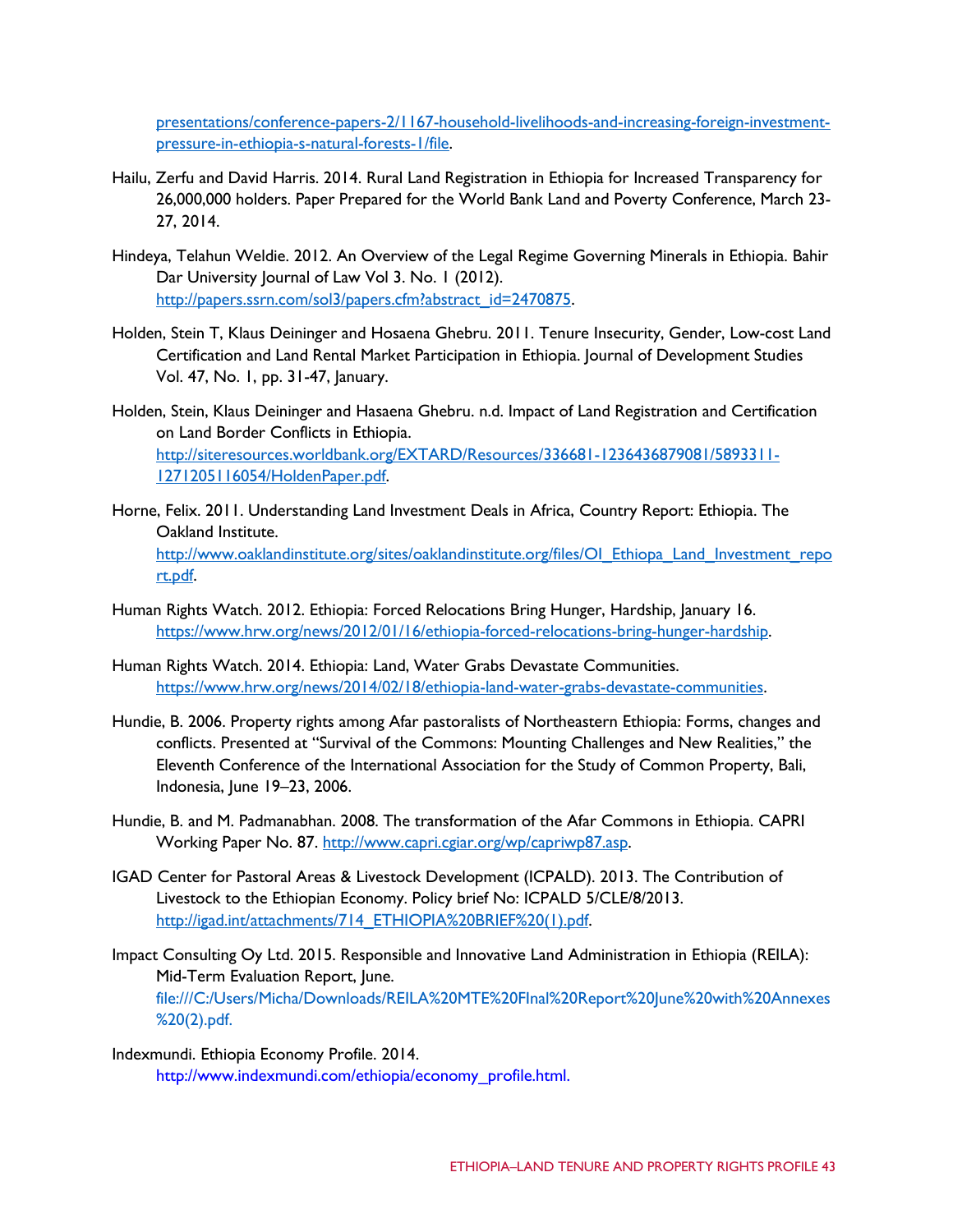International Rivers. n.d. Grand Ethiopian Renaissance Dam. [https://www.internationalrivers.org/campaigns/grand-ethiopian-renaissance-dam.](https://www.internationalrivers.org/campaigns/grand-ethiopian-renaissance-dam)

- Integrated Regional Information Networks (IRIN). 2011. Ethiopia: Majority lack access to clean water UNICEF. IRIN Humanitarian News and Analysis, 12 November 2010. http://webcache.googleusercontent.com/search?q=cache:WOGse8ZX2zQJ[:www.irinnews.org/rep](http://www.irinnews.org/rep) ort.asp%3FReportI %3D46270+access+to+clean+water+ethiopia&cd=2&hl=en&ct=clnk.
- International Fund for Agricultural Development, 2009. Country Programme Evaluation: Federal Democratic Republic of Ethiopia. Report No. 2045-ET. [http://www.ifad.org/evaluation/public\\_html/eksyst/doc/country/pf/ethiopia/ethiopia.pdf.](http://www.ifad.org/evaluation/public_html/eksyst/doc/country/pf/ethiopia/ethiopia.pdf)
- Kassa, D.G. 2009. Resettling the Discourse on "Resettlement Schemes" Towards a new approach. In: *Proceedings of the 16th International Conference of Ethiopian Studies,* ed. by Svein Ege, Harald Aspen, Birhanu Teferra and Shiferaw Bekele, Trondheim 2009.
- Kebede, B. 2008. Land Reform, Distribution of Land and Institutions in Rural Ethiopia: Analysis of Inequality with Dirty Data. *Journal of African Economies* 17(4): 550.
- Knoema Data Atlas. 2013. [http://knoema.com/atlas/Ethiopia.](http://knoema.com/atlas/Ethiopia)
- Kumar, Neha and Agnes R. Quisumbing. 2012. Policy Reform toward Gender Equality in Ethiopia: Little by Little the Egg Begins to Walk. International Food Policy Research Institute (IFPRI) Discussion Paper 01226, November.
- Lemenih, Mulugeta, Claire Allan and Yvan Biot. 2015. Making Forest Conservation Benefit Local Communities: Participatory Forest Management in Ethiopia. Farm Africa, July. [http://www.farmafrica.org/downloads/participatory-forest-management-in-ethiopia.pdf.](http://www.farmafrica.org/downloads/participatory-forest-management-in-ethiopia.pdf)
- Martin, Uwe H. and Frauke Huber. 2013. Land Rush: Ethiopia. Third Text: Critical Perspectives on Contemporary Art and Culture, January. [http://www.thirdtext.org/land-rush-ethiopia-arc.](http://www.thirdtext.org/land-rush-ethiopia-arc)
- McClung, Margi. 2012. Making Land Rental Markets Work for Ethiopia's Rural Poor. Landesa, April. [http://www.focusonland.com/countries/.](http://www.focusonland.com/countries/)
- McKenna, Ed. 2014. 'Humanitarian Crisis' for Ogaden Living Near Ethiopia's Oil Fields. Inter Press Service News Agency, February 23. [http://www.ipsnews.net/2014/02/humanitarian-crisis-ogaden](http://www.ipsnews.net/2014/02/humanitarian-crisis-ogaden-)living-near-ethiopias-oil-fields/.
- Mekonnen, Alemu, Hosaena Ghebru, Stein Holden and Menale Kassie. 2012. Impact of Land Certification on Tree Growing on Private Plots of Rural Households: Evidence for Ethiopia. Norwegian University of Life Sciences, Centre for Land Tenure Studies Working Paper 03/12, September. [http://www.umb.no/statisk/clts/papers/CLTS\\_WP3\\_2012.pdf.](http://www.umb.no/statisk/clts/papers/CLTS_WP3_2012.pdf)
- MELCA Mahiber. 2008. Communal Forest Ownership: An Option to Address the Underlying Causes of Deforestation and Forest Degradation in Ethiopia? Proceeding of a workshop held at Chilimo Forest and Ghion Hotel, November 25–27, 2008.
- Meseret, Elias. 2015. Ethiopia Opposition: 80 Killed in protests against land plan. Associated Press, December 23. [http://bigstory.ap.org/article/87f2d14fae3b48f88d0d65da2ad6be5e/ethiopia](http://bigstory.ap.org/article/87f2d14fae3b48f88d0d65da2ad6be5e/ethiopia-opposition-80-killed-protests-against-land-plan)[opposition-80-killed-protests-against-land-plan.](http://bigstory.ap.org/article/87f2d14fae3b48f88d0d65da2ad6be5e/ethiopia-opposition-80-killed-protests-against-land-plan)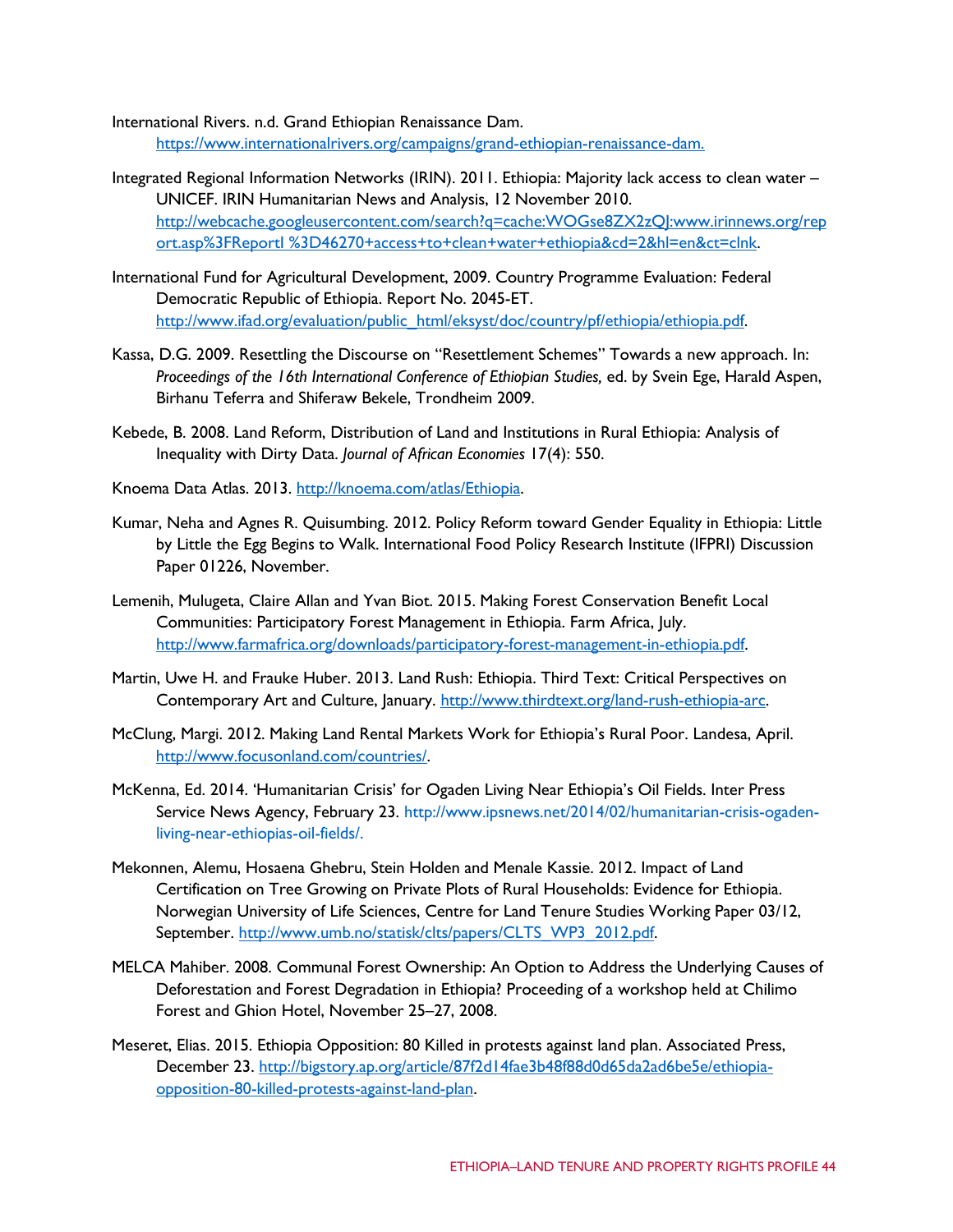- Michael, Y. G., K. Hagdu, Z. Ambaye. 2005. Addressing pastoralist conflict in Ethiopia: The case of the Kuraz and Hamer sub-districts of South Omo zone. African Peace Forum, Ethiopian Pastoralist Research and Development Association, Interafrica Group, Saferworld. [http://www.saferworld.org.uk/downloads/pubdocs/Addressing%20pastoralist%20conflict%20in%20](http://www.saferworld.org.uk/downloads/pubdocs/Addressing%20pastoralist%20conflict%20in%20Ethiopia.pdf) [Ethiopia.pdf.](http://www.saferworld.org.uk/downloads/pubdocs/Addressing%20pastoralist%20conflict%20in%20Ethiopia.pdf)
- Mersha, G. and M. Githinji. 2005. Untying the Gordian Knot: The question of land reform in Ethiopia. ISS/UNDP Land, Poverty and Public Action Policy Paper No. 9. The Hague: Institute of Social Studies. [http://www.iss.nl/Cross-cutting-themes/Land/ISS-UNDP-policy-papers.](http://www.iss.nl/Cross-cutting-themes/Land/ISS-UNDP-policy-papers)
- Mohammed, Abrar Juhar and Makoto Inoue. 2012. Drawbacks of Decentralized Natural Resource Management: Experience from Chilimo Participatory Forest Management Project, Ethiopia. Journal of Forest Research (2012) 17: 30-36. [https://www.researchgate.net/publication/236173239\\_Drawbacks\\_of\\_decentralized\\_natural\\_reso](https://www.researchgate.net/publication/236173239_Drawbacks_of_decentralized_natural_resource_management_Experience_from_Chilimo_Participatory_Forest_Management_project_Ethiopia) urce management Experience from Chilimo Participatory Forest Management project Ethio [pia.](https://www.researchgate.net/publication/236173239_Drawbacks_of_decentralized_natural_resource_management_Experience_from_Chilimo_Participatory_Forest_Management_project_Ethiopia)
- Mosello, Beatrice, Roger Calow, Josephine Tucker, Helen Parker, Tena Alamirew, Seifu Kebede, Tesfay Alemseged and Assefa Gudina. 2015. Building Adaptive Water Resources Management in Ethiopia. Overseas Development Institute. [http://www.odi.org/publications/9568-building-adaptive-water](http://www.odi.org/publications/9568-building-adaptive-water-resources-management-ethiopia)[resources-management-ethiopia.](http://www.odi.org/publications/9568-building-adaptive-water-resources-management-ethiopia)
- Negatu, Workneh, D. Tolossa and Y. Adal. 2009. Impact of Land Certification in Gerado Area, Amhara Region, Ethiopia. Unpublished report prepared for the Ethiopia Strengthening Land Tenure and Administration Program. Addis Ababa. Filed with the ELAP project.
- Ofcansky, T.P., and L. Berry, (eds.). 1991. *Ethiopia: A Country Study.* GPO for the Library of Congress, Washington DC. [http://books.google.com/books?hl=en&lr=&id=R3M0V0VfgiMC&oi=fnd&pg=PA4&dq=](http://books.google.com/books?hl=en&lr&id=R3M0V0VfgiMC&oi=fnd&pg=PA4&dq=%20%22Ofcansky%20%22%2B%20%22Ethiopia%2BA%2BCountry%2BStudy%20%22%2B&ots=8sKyTR1e8-&sig=ZYAU3V86ps9gA6ObrmVzeHBs_lA%23PPA77%2CM1) %22Ofcansky %22+ [%22Ethiopia+A+Country+Study](http://books.google.com/books?hl=en&lr&id=R3M0V0VfgiMC&oi=fnd&pg=PA4&dq=%20%22Ofcansky%20%22%2B%20%22Ethiopia%2BA%2BCountry%2BStudy%20%22%2B&ots=8sKyTR1e8-&sig=ZYAU3V86ps9gA6ObrmVzeHBs_lA%23PPA77%2CM1) %22+&ots=8sKyTR1e8- [&sig=ZYAU3V86ps9gA6ObrmVzeHBs\\_lA#PPA77,M1.](http://books.google.com/books?hl=en&lr&id=R3M0V0VfgiMC&oi=fnd&pg=PA4&dq=%20%22Ofcansky%20%22%2B%20%22Ethiopia%2BA%2BCountry%2BStudy%20%22%2B&ots=8sKyTR1e8-&sig=ZYAU3V86ps9gA6ObrmVzeHBs_lA%23PPA77%2CM1)
- Orgut Consulting. 2010. Land Registration and Certification: Experiences from the Amhara National Regional State in Ethiopia. Report by the Bureau of Environment Protection, Land Administration and Use and Orgut Consulting. [http://www.orgut.se/files/Land%20%20Registration%20%20and%20%20Certification%20%20-](http://www.orgut.se/files/Land%20%20Registration%20%20and%20%20Certification%20%20-%20%20Experiences%20%20from%20%20the%20%20Amhara%20%20National%20%20Regional%20%20State%20%20in%20%20Ethiopia.pdf) [%20%20Experiences%20%20from%20%20the%20%20Amhara%20%20National%20%20Regional%2](http://www.orgut.se/files/Land%20%20Registration%20%20and%20%20Certification%20%20-%20%20Experiences%20%20from%20%20the%20%20Amhara%20%20National%20%20Regional%20%20State%20%20in%20%20Ethiopia.pdf) [0%20State%20%20in%20%20Ethiopia.pdf.](http://www.orgut.se/files/Land%20%20Registration%20%20and%20%20Certification%20%20-%20%20Experiences%20%20from%20%20the%20%20Amhara%20%20National%20%20Regional%20%20State%20%20in%20%20Ethiopia.pdf)
- Rahmato, D. 1999. Water resource development in Ethiopia: Issues of sustainability and participation. Forum for Social Studies. Addis Ababa, Ethiopia. [http://chora.virtualave.net/rahmato-water.htm.](http://chora.virtualave.net/rahmato-water.htm)
- Rahmato, D., and T. Assefa. (eds.). 2006. Land and the challenge of sustainable development in Ethiopia: Conference Proceedings. Forum for Social Studies. Addis Ababa, Ethiopia. [http://books.google.com/books?id=tjp3\\_iLSrsMC&printsec=frontcover&dq=Land+and+the+challen](http://books.google.com/books?id=tjp3_iLSrsMC&printsec=frontcover&dq=Land%2Band%2Bthe%2Bchallenge%2Bof%2Bsustainable%2Bdevelopment%2Bin%2BEthiopia%3A%2BConference%2BProceedings.%2B%2BForum%2Bfor%2BSocial%2BStudies.%2B%2BAddis%2BAbaba%2C%2BEthiopia) [ge+of+sustainable+development+in+Ethiopia:+Conference+Proceedings.++Forum+for+Social+Stu](http://books.google.com/books?id=tjp3_iLSrsMC&printsec=frontcover&dq=Land%2Band%2Bthe%2Bchallenge%2Bof%2Bsustainable%2Bdevelopment%2Bin%2BEthiopia%3A%2BConference%2BProceedings.%2B%2BForum%2Bfor%2BSocial%2BStudies.%2B%2BAddis%2BAbaba%2C%2BEthiopia) [dies.++Addis+Ababa,+Ethiopia.](http://books.google.com/books?id=tjp3_iLSrsMC&printsec=frontcover&dq=Land%2Band%2Bthe%2Bchallenge%2Bof%2Bsustainable%2Bdevelopment%2Bin%2BEthiopia%3A%2BConference%2BProceedings.%2B%2BForum%2Bfor%2BSocial%2BStudies.%2B%2BAddis%2BAbaba%2C%2BEthiopia)
- Rahmato, Dessalegn. 2011. Land to Investors: Large-Scale Land Transfers in Ethiopia. Forum for Social Studies Policy Debate Series No. 1. Addis Ababa: Forum for Social Studies, June.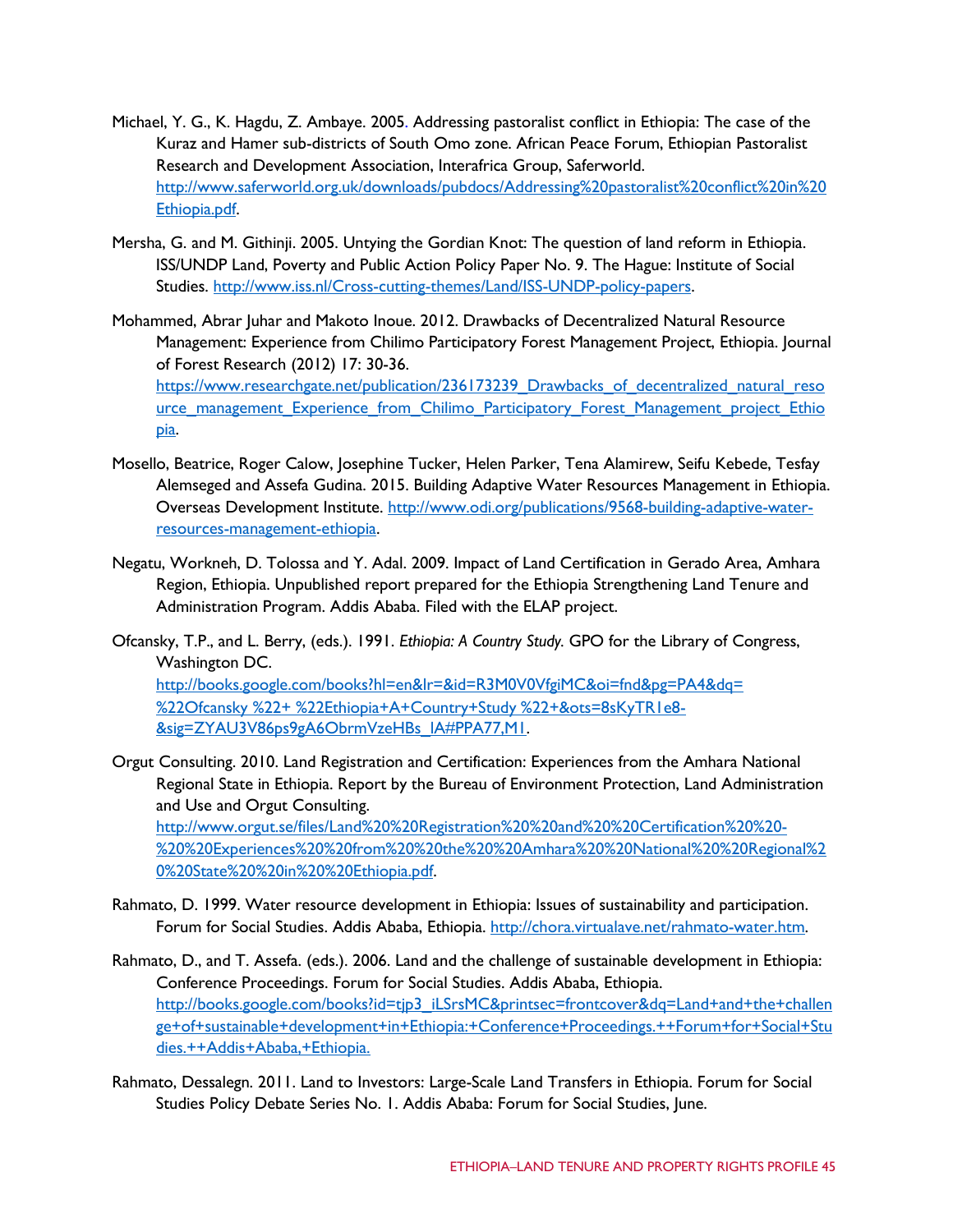- *Reuters.* 2009. Ethiopian rebels warn Petronas on oil exploration. 6 January. [http://www.reuters.com/article/rbssEnergyNews/idUSL643480420090106.](http://www.reuters.com/article/rbssEnergyNews/idUSL643480420090106)
- Schmidt, Matthias and Olivia Pearson. 2015. Pastoral Livelihoods Under Pressure: Ecological, Political and Socioeconomic transitions in Afar (Ethiopia). Journal of Arid Environments 124 (2016), pp. 22- 30, July.
- Seleshi, Bekele. 2010. Irrigation potential in Ethiopia: Constraints and Opportunities for Enhancing the System. Addis Ababa: International Water Management Research Institute.
- Shitarek, Tenna. 2012. Ethiopia Country Report. [https://www.gov.uk/government/uploads/system/uploads/attachment\\_data/file/197474/Econ-Res-](https://www.gov.uk/government/uploads/system/uploads/attachment_data/file/197474/Econ-Res-Ethiopia-Country-Report.pdf)[Ethiopia-Country-Report.pdf.](https://www.gov.uk/government/uploads/system/uploads/attachment_data/file/197474/Econ-Res-Ethiopia-Country-Report.pdf)
- Stein, H., and T. Tefera. 2008. From being property of men to becoming equal owners? Early impacts of land registration and certification on women in Southern Ethiopia. Final research report prepared for UNHABITAT, Shelter Branch, Land Tenure and Property Administration Section. December 1, 2007, Revised January 2, 2008. [http://www.gltn.net/index.php?option=com\\_docman&gid=193&task=doc\\_details&Itemid=92.](http://www.gltn.net/index.php?option=com_docman&gid=193&task=doc_details&Itemid=92)
- Stellmacher, T., and F. Gatzweiler. 2005. "Traditional property rights and their influence on forest resource utilization in Ethiopia." Proceedings from conference, "The Global Food Chain and Product Chain – Dynamics, Innovations, Conflicts, Strategies", DeutscherTropentag, October 11- 13, 2005, Holenheim, Germany. [http://www.tropentag.de/2005/abstracts/links/Stellmacher\\_l10WDYRt.pdf.](http://www.tropentag.de/2005/abstracts/links/Stellmacher_l10WDYRt.pdf)
- Stellmacher, Till. 2013. Local Forest Governance in Ethiopia: Between Legal Pluralism and Livelihood Realities. University of Bonn, Center for Development Research, Working Paper 110, March. [http://www.zef.de/uploads/tx\\_zefportal/Publications/wp110.pdf.](http://www.zef.de/uploads/tx_zefportal/Publications/wp110.pdf)
- Tadesse, Melaku. 2013. Sustainable Land Management Program in Ethiopia: Linking Local REDD+ Projects to National REDD+ Strategies and Initiatives. [https://www.forestcarbonpartnership.org/node/3391.](https://www.forestcarbonpartnership.org/node/3391)
- Tamrat, I. 2010. Governance of large-scale agricultural investments in Africa: The case of Ethiopia. Paper presented at World Bank Conference on Land Policy and Administration, April 26-27, 2010, Washington, D.C., USA. [http://siteresources.worldbank.org/EXTARD/Resources/336681-](http://siteresources.worldbank.org/EXTARD/Resources/336681-1236436879081/5893311-1271205116054/tamrat.pdf) [1236436879081/5893311-1271205116054/tamrat.pdf.](http://siteresources.worldbank.org/EXTARD/Resources/336681-1236436879081/5893311-1271205116054/tamrat.pdf)
- Tamrat, I. 2013. Awash River Basin Water Audit (ARBWA Project) Background Report: Policy, Legal and Institutional Framework for Water Resources in the Awash Basin. Addis Ababa; FAO Background Report. [http://www.fao.org/nr/water/docs/awash/ABR4\\_PolicyInstitutions.pdf.](http://www.fao.org/nr/water/docs/awash/ABR4_PolicyInstitutions.pdf)
- Teklu, T. 2005. Land scarcity, tenure change, and public policy in the African case of Ethiopia: Evidence on efficacy and unmet demands for land rights. Proceedings of the Third International Conference on Development Studies in Ethiopia, June 18-19, 2005. Addis Ababa, Ethiopia.
- Teklu, D., and T. Assefa. (Eds.). 2006. Land and the challenge of sustainable development in Ethiopia: Conference Proceedings. Forum for Social Studies. Addis Ababa, Ethiopia. [http://books.google.com/books?id=tjp3\\_iLSrsMC&printsec=frontcover&dq=Land+and+the+challen](http://books.google.com/books?id=tjp3_iLSrsMC&printsec=frontcover&dq=Land%2Band%2Bthe%2Bchallenge%2Bof%2Bsustainable%2Bdevelopment%2Bin%2BEthiopia%3A%2BConference%2BProceedings.%2B%2BForum%2Bfor%2BSocial%2BStudies.%2B%2BAddis%2BAbaba%2C%2BEthiopia)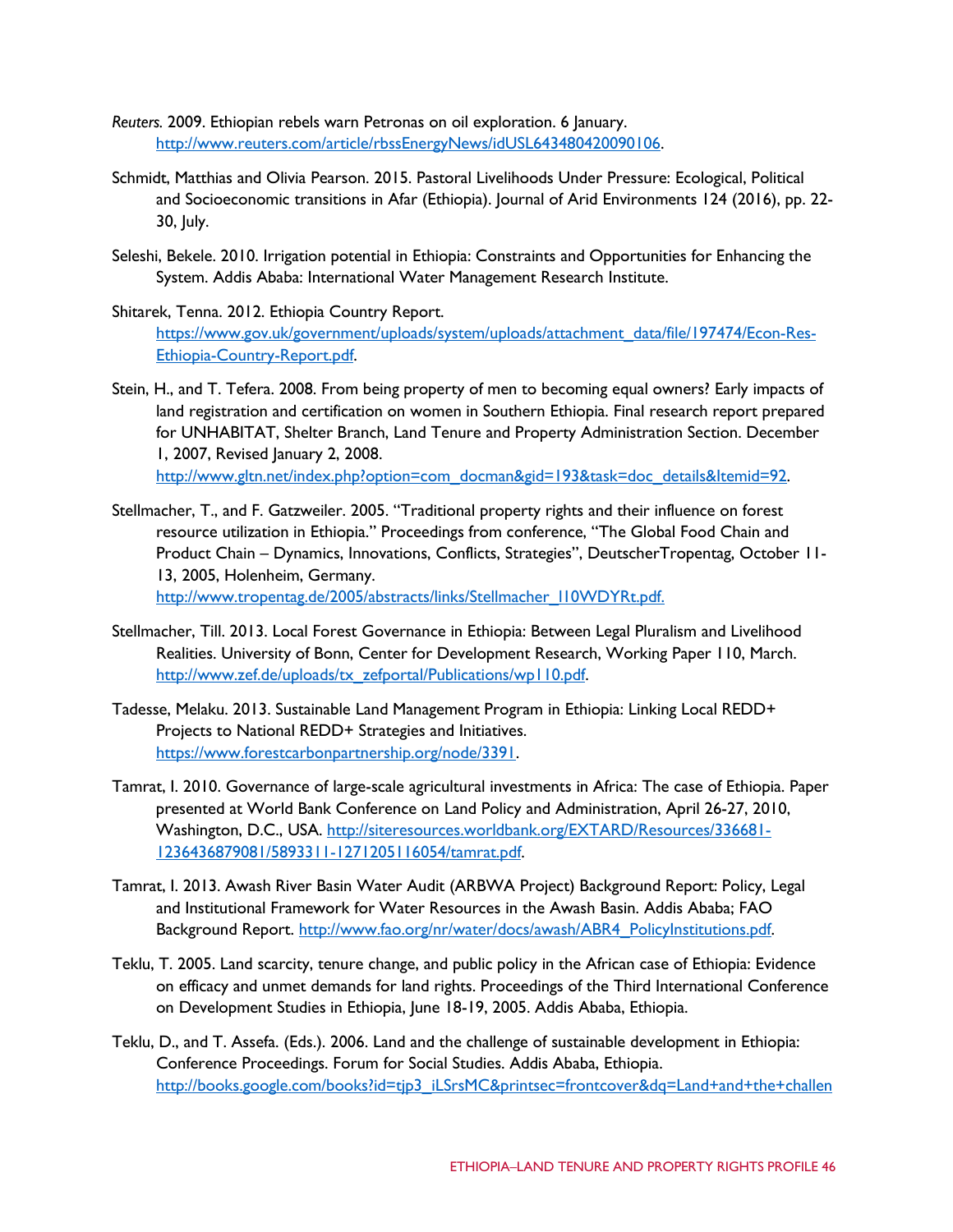[ge+of+sustainable+development+in+Ethiopia:+Conference+Proceedings.++Forum+for+Social+Stu](http://books.google.com/books?id=tjp3_iLSrsMC&printsec=frontcover&dq=Land%2Band%2Bthe%2Bchallenge%2Bof%2Bsustainable%2Bdevelopment%2Bin%2BEthiopia%3A%2BConference%2BProceedings.%2B%2BForum%2Bfor%2BSocial%2BStudies.%2B%2BAddis%2BAbaba%2C%2BEthiopia) [dies.++Addis+Ababa,+Ethiopia.](http://books.google.com/books?id=tjp3_iLSrsMC&printsec=frontcover&dq=Land%2Band%2Bthe%2Bchallenge%2Bof%2Bsustainable%2Bdevelopment%2Bin%2BEthiopia%3A%2BConference%2BProceedings.%2B%2BForum%2Bfor%2BSocial%2BStudies.%2B%2BAddis%2BAbaba%2C%2BEthiopia)

- TesfaNews. 2015. Ethiopian Rebels Warn Chinese Firm Exploring Natural Gas, March 30. [http://www.tesfanews.net/ethiopian-rebels-warn-chinese-firm-exploring-natural-gas/.](http://www.tesfanews.net/ethiopian-rebels-warn-chinese-firm-exploring-natural-gas/)
- The Ethiopia Herald. 2015. Ministry to Offer Land Ownership Certificate for over 7 million Farmers, July 2. [http://allafrica.com/stories/201507021174.html.](http://allafrica.com/stories/201507021174.html)
- UKAID, Department for International Development. 2014. Land Investment for Transformation (LIFT) Programme: Business Case and Intervention Summary. [https://devtracker.dfid.gov.uk/projects/GB-](https://devtracker.dfid.gov.uk/projects/GB-1-202900/documents)[1-202900/documents.](https://devtracker.dfid.gov.uk/projects/GB-1-202900/documents)
- United Nations Food and Agriculture Organization. 2014a. Global Forest Resources Assessment 2015, Country Reports: Ethiopia. FAO, Rome. [http://www.fao.org/3/a-az209e.pdf.](http://www.fao.org/3/a-az209e.pdf)

———. 2014b. Adapting to Climate Change through Land and Water Management in Eastern Africa: Results of Pilot Projects in Ethiopia, Kenya and Tanzania. FAO, Rome. [http://www.fao.org/3/a](http://www.fao.org/3/a-i3781e.pdf)[i3781e.pdf.](http://www.fao.org/3/a-i3781e.pdf)

———. 2016. Aquastat Country Fact Sheet: Ethiopia. [http://www.fao.org/nr/water/aquastat/data/cf/readPdf.html?f=ETH-CF\\_eng.pdf.](http://www.fao.org/nr/water/aquastat/data/cf/readPdf.html?f=ETH-CF_eng.pdf)

United Nations Educational, Scientific, and Cultural Organisation. 2006. World Water Assessment Program. National Water Development Report for Ethiopia (FINAL). December. [http://www.unesco.org/water/wwap/wwdr/wwdr2/.](http://www.unesco.org/water/wwap/wwdr/wwdr2/)

———. 2006b. The 2nd World Water Development Report: Water, a shared responsibility. World Water Assessment Program. [http://unesdoc.unesco.org/images/0014/001459/145926E.pdf.](http://unesdoc.unesco.org/images/0014/001459/145926E.pdf)

United Nations Statistics Division. 2013. Environmental Statistics – Country snapshot: Ethiopia, February.

[http://unstats.un.org/unsd/environment/envpdf/Country\\_Snapshots\\_Aug%202013/Ethiopia.pdf.](http://unstats.un.org/unsd/environment/envpdf/Country_Snapshots_Aug%202013/Ethiopia.pdf)

United States Agency for International Development. 2008. Ethiopia Biodiversity and Tropical Forests 118/119 Assessment. [http://pdf.usaid.gov/pdf\\_docs/PNADM939.pdf.](http://pdf.usaid.gov/pdf_docs/PNADM939.pdf)

———. 2010. Land Tenure and Property Rights, Ethiopia. USAID Program Brief, February 2010. USAID LTPR Portal: [http://www.usaidlandtenure.net/project/land-administration-nurture-development](http://www.usaidlandtenure.net/project/land-administration-nurture-development-ethiopia)[ethiopia.](http://www.usaidlandtenure.net/project/land-administration-nurture-development-ethiopia)

———. 2013. Land Administration to Nurture Development (LAND), 2013-2018. [http://www.usaidlandtenure.net/.](http://www.usaidlandtenure.net/)

- 2014. Water Fact Sheet. USAID, July. [https://www.usaid.gov/ethiopia/water-and-sanitation.](https://www.usaid.gov/ethiopia/water-and-sanitation)

United State Government's Global Hunger and Food Security Initiative. 2015. Feed the Future. [http://www.feedthefuture.gov/country/ethiopia.](http://www.feedthefuture.gov/country/ethiopia)

Vhughen, Darryl and Aman Gebru. 2013. Large-Scale Acquisitions of Land in Ethiopia. Landesa, May. [http://www.focusonland.com/countries/.](http://www.focusonland.com/countries/)